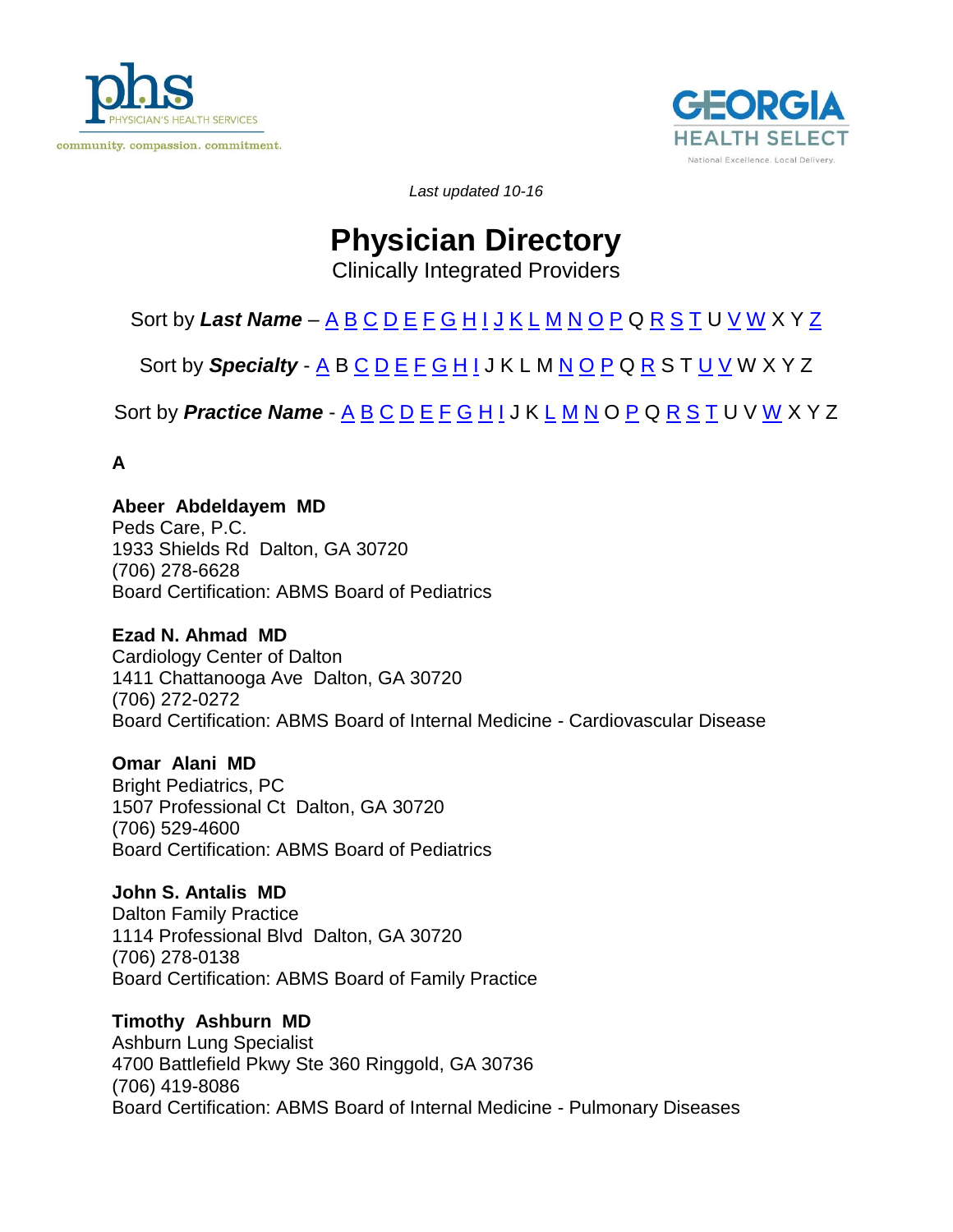## **Samirah Ashraf MD**

Prime Pediatrics, PC 1610 Broadrick Dr Dalton, GA 30720 (706) 279-1994 Board Certification: ABMS Board of Pediatrics

## **Rami Azzouz MD**

Bright Pediatrics PC 1507 Professional Ct Dalton, GA 30720 (706) 529-4600 Board Certification: ABMS Board of Pediatrics

## <span id="page-1-0"></span>**B –** *[back to top](#page-0-1)*

## **John Beckner MD**

Hamilton Physicians Group 1200 Memorial Drive Dalton, GA 30722 (706) 529-8710 Board Certification: ABMS Board of Psychiatry & Neurology - Psychiatry

## **Raymond A. Bedgood MD**

Dalton Family Practice 1114 Professional Blvd Dalton, GA 30720 (706) 278-0138 Board Certification: ABMS Board of Family Practice

## **Tom D. Bledsoe MD**

Hamilton Physicians Group 79 Hwy 286 Ste B Chatsworth, GA 30705 (706) 695-1992 Board Certification: ABMS Board of Internal Medicine

## **Joel Craig Box MD**

Northwest GA Surgical Associates 1035 Red Bud Rd Ste 105 Calhoun, GA 30701 (706) 602-8300 Board Certification: ABMS Board of Surgery

**Glenn H. Boyd MD** Glenn H. Boyd, MD 1203 Memorial Dr Dalton, GA 30720 (706) 278-0022 Board Certification: ABMS Board of Internal Medicine

**William T. Boyett Jr. MD** Family Medicine Associates of Dalton, PC 1243 Broadrick Dr. Dalton, GA 30720 (706) 529-1765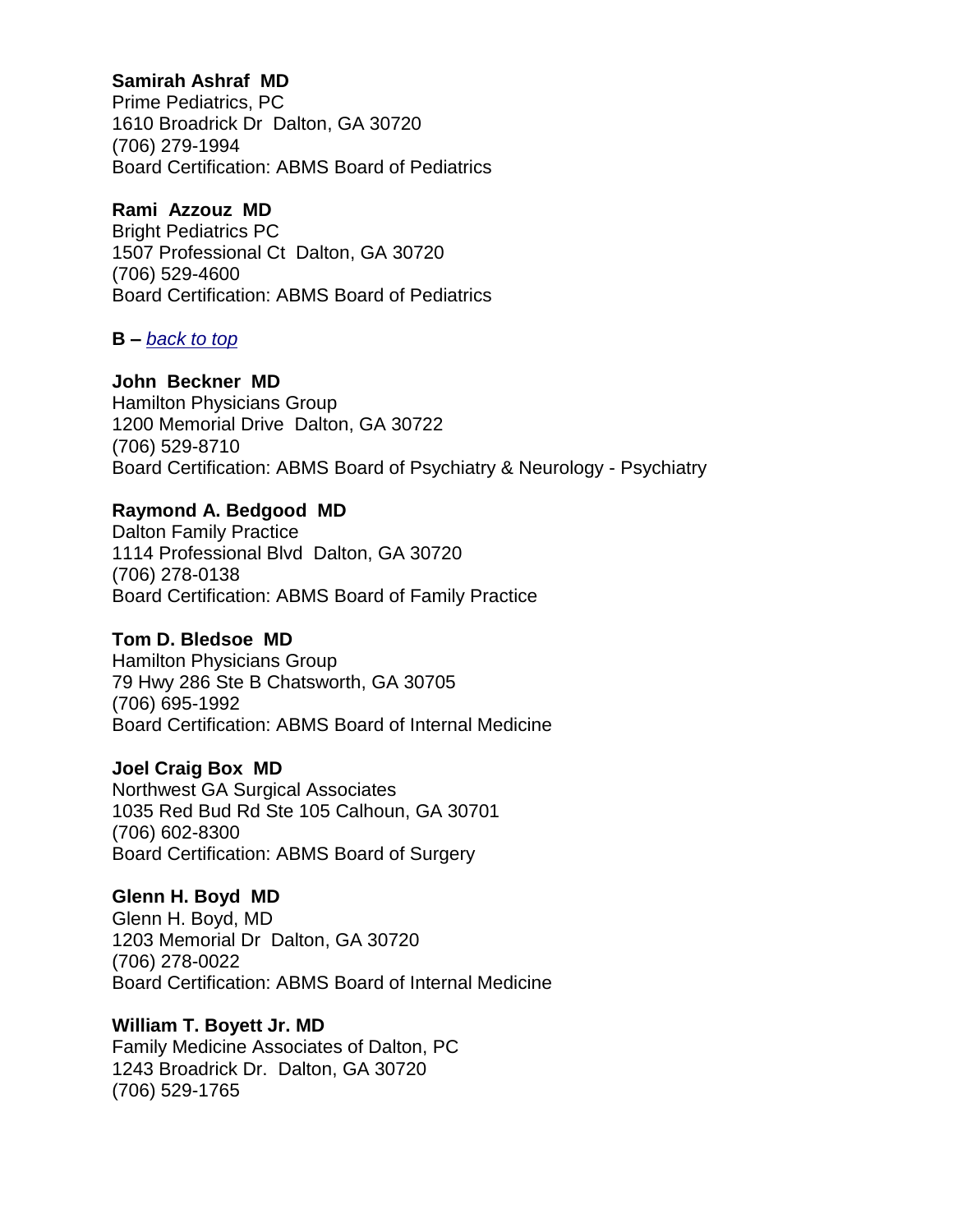Board Certification: ABMS Board of Family Practice

## **William M. Brammer MD**

North Georgia Radiology, PA 1407 N Thornton Ave Dalton, GA 30720 (706) 278-7224 Board Certification: ABMS Board of Radiology - Diagnostic Radiology

## **James Michael Brown MD**

Sutter Family Practice Clinic, Inc. 320 Market St. Chatsworth, GA 30705 (706) 695-0466 Board Certification: ABMS Board of Family Practice

## **C –** *[back to top](#page-0-1)*

## **Eric F. Calfee MD**

Associates in Obstetrics and Gynecology, PC 1105 Burleyson Rd Dalton, GA 30720 (706) 278-4640 Board Certification: ABMS Board of Obstetrics & Gynecology

## **Travis Carroll MD**

Regional Neonatal Specialist P.O. Box 2645 Dalton, GA 30722 (706) 272-6490 Board Certification: ABMS Board of Pediatrics - Neo-Perinatal Medicine

## **D. Stephen Carson MD**

Internal Medicine Associates of Dalton, Inc. 1209 West Walnut Avenue Suite 6 Dalton, GA 30720 (706) 226-5300 Board Certification: ABMS Board of Internal Medicine

## **Brian M. Cate MD**

North Georgia Radiology, PA 1407 N Thornton Ave Dalton, GA 30720 (706) 278-7224 Board Certification: ABMS Board of Radiology

## **Bryan Cheever MD**

Hamilton Physicians Group 1107 Memorial Dr Ste. 200 Dalton, GA 30720 (706) 226-9355 Board Certification: ABMS Board of Family Practice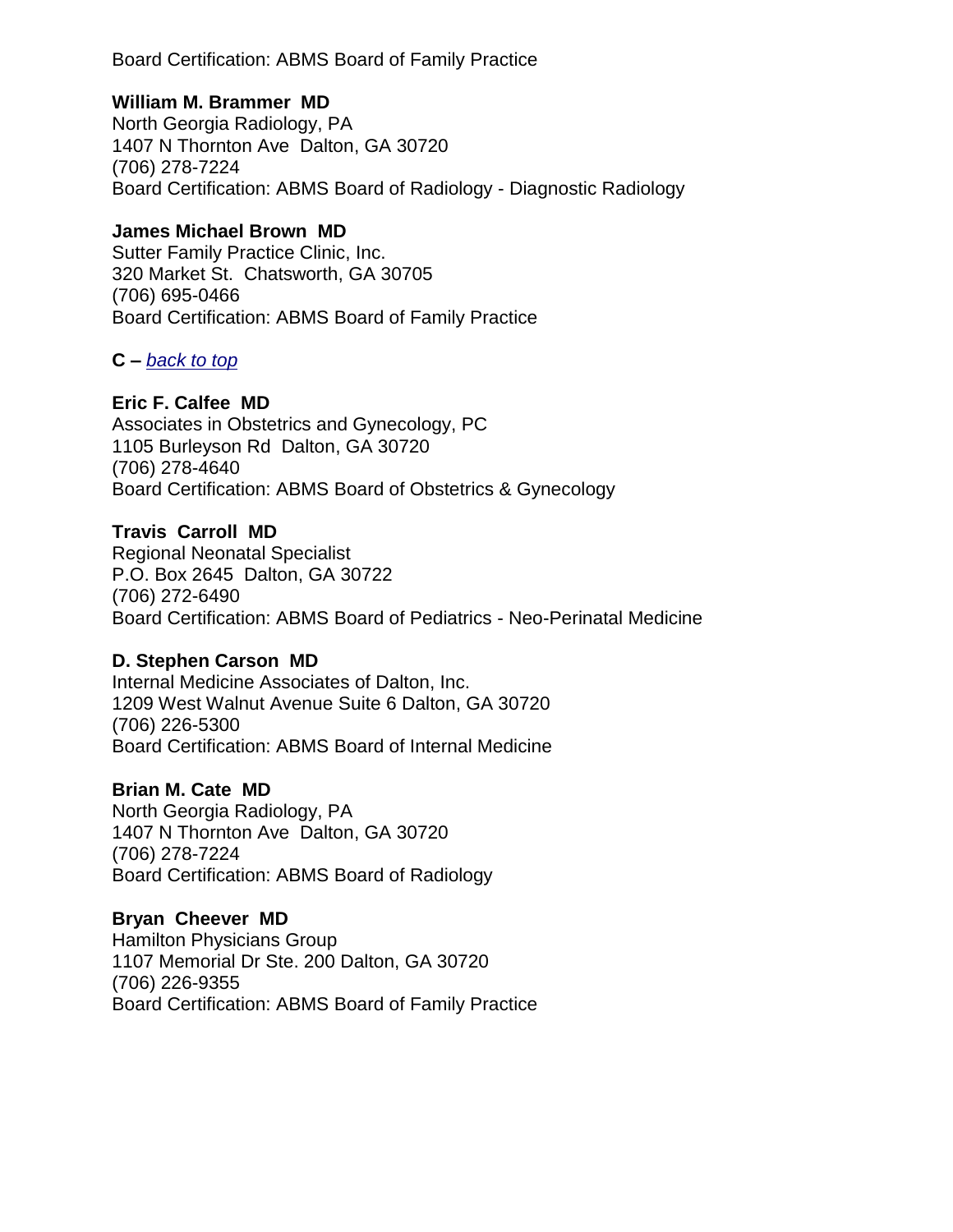## **John C. Church MD**

Dalton Imaging Center 1502 N Thornton Ave Dalton, GA 30720 (706) 278-9729 Board Certification: ABMS Board of Radiology

## **Jane Clark MD**

Priority Care, Inc. 1000 Riverbirch Pkwy Dalton, GA 30721 (706) 226-2273 Board Certification: ABMS Board of Internal Medicine

## **Mary Beth Cole MD**

Dalton Dermatology & Day Spa 1108 Professional Blvd Dalton, GA 30722 (706) 226-7546 Board Certification: ABMS Board of Dermatology

## **Sean C. Coleman MD**

Dalton Ear, Nose and Throat Associates 1436 Chattanooga Ave Dalton, GA 30720 (706) 226-2142 Board Certification: ABMS Board of Otolaryngology

## **Paul C. Crutchfield MD**

Anesthesia Associates of Dalton 1250 Broadrick Dr. Dalton, GA 30720 (706) 279-0096 Board Certification: ABMS Board of Anesthesiology

## <span id="page-3-0"></span>**D –** *[back to top](#page-0-1)*

**Brad D. DeLay MD** Dalton Family Practice 1114 Professional Blvd Dalton, GA 30720 (706) 278-0138 Board Certification: ABMS Board of Family Practice

## **Timothy C. Dindoffer MD**

Timothy C. Dindoffer, MD, PC 1107 Memorial Dr Ste 301 Dalton, GA 30720 (706) 271-0076 Board Certification: ABMS Board of Obstetrics & Gynecology

## **David L. Dinges MD**

Dalton Ear, Nose and Throat Associates 1436 Chattanooga Ave Dalton, GA 30720 (706) 226-2142 Board Certification: ABMS Board of Otolaryngology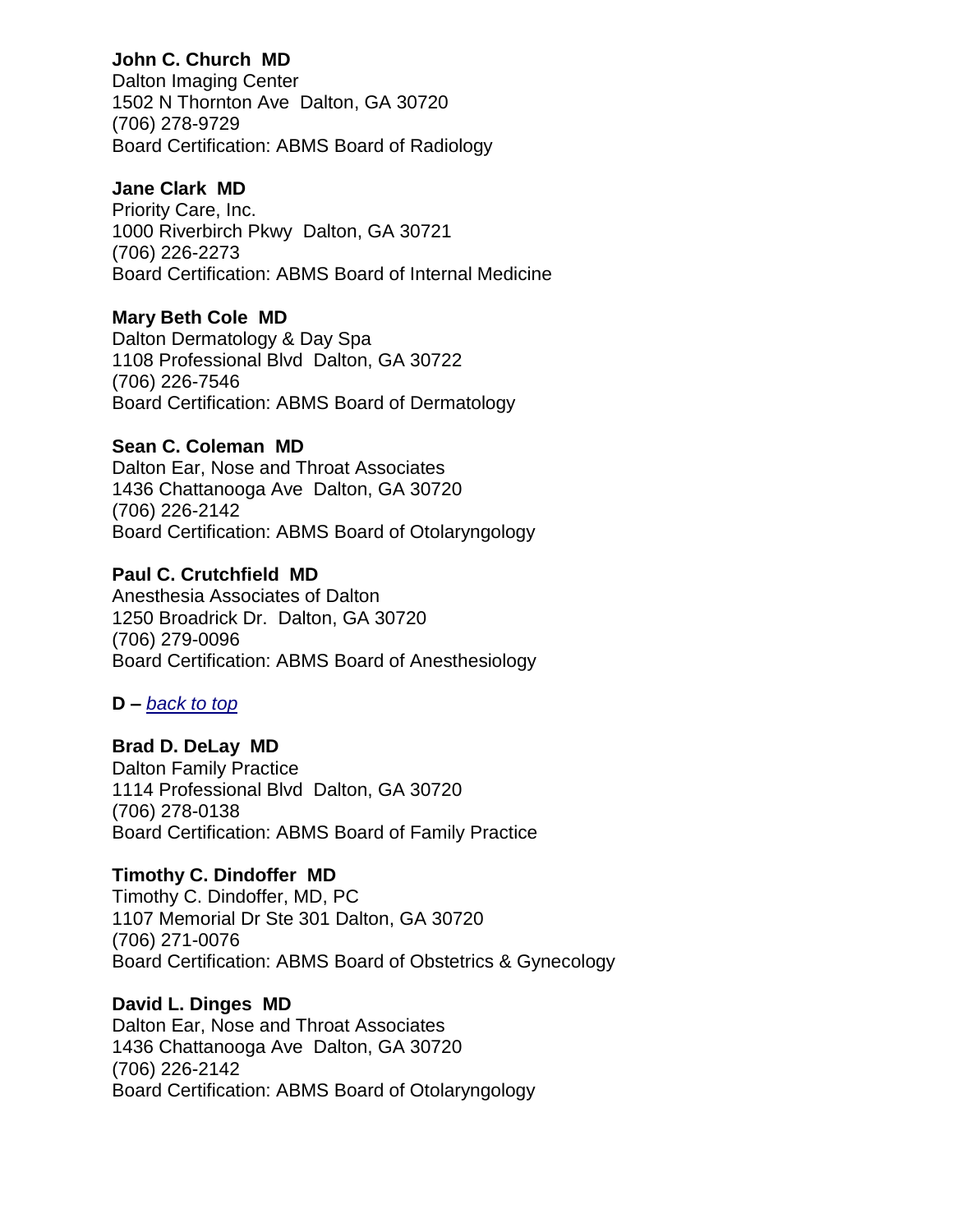## **Rafael Duchesne MD**

Nephrology & Hypertension Specialists, PC 1506 Broadrick Dr Dalton, GA 30720 (706) 278-3430 Board Certification: ABMS Board of Internal Medicine - Nephrology

## **Leland S. Duddleston III MD**

Priority Care, Inc. 1000 Riverbirch Pkwy Dalton, GA 30721 (706) 226-2273 Board Certification: ABMS Board of Internal Medicine

## <span id="page-4-0"></span>**E –** *[back to top](#page-0-1)*

## **Conrad H. Easley MD**

Dalton Orthopaedics and Sports Medicine Clinic 1501 Broadrick Drive Suite 3 Dalton, GA 30720 (706) 226-6318 Board Certification: ABMS Board of Orthopedic Surgery

## **William R. Edwards MD**

Pediatrics of Dalton, PA 1409 Chattanooga Ave Dalton, GA 30720 (706) 278-5373 Board Certification: ABMS Board of Pediatrics

## **Mark P. Elam MD**

Mark P. Elam, M.D. P.C. 313 N Selvidge St Dalton, GA 30720 (706) 226-5446 Board Certification: ABMS Board of Internal Medicine

## **Lee Elliott MD**

Anesthesia Associates of Dalton 1250 Broadrick Dr. Dalton, GA 30720 (706) 279-0096 Board Certification: ABMS Board of Anesthesiology

#### **Cole Ezeoke MD** White Pediatrics

1575 Chattanooga Ave Ste 1 Dalton, GA 30721 (706) 876-2130 Board Certification: ABMS Board of Pediatrics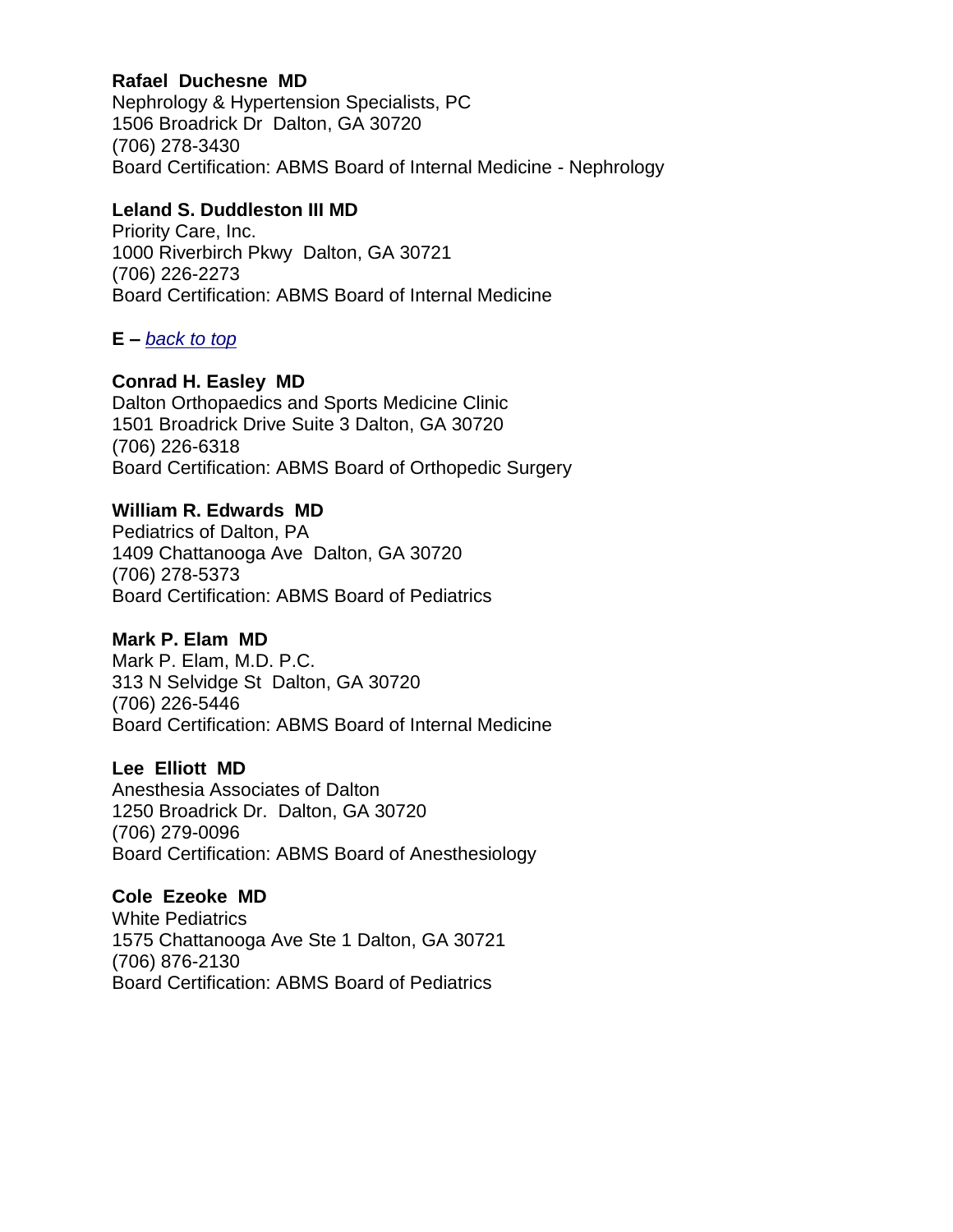### <span id="page-5-0"></span>**F –** *[back to top](#page-0-1)*

### **Yara Fattouh MD**

Magnolia Family Medicine 1111 Hwy 76 Chatsworth, GA 30705 (706) 695-5500 Board Certification: ABMS Board of Family Practice

## **Karen Filler MD**

Peds Care, P.C. 1933 Shields Rd Dalton, GA 30720 (706) 278-6628 Board Certification: ABMS Board of Pediatrics

## **Peter Fong MD**

Center for Spine and Pain Medicine, PC 1413 Chattanooga Ave Dalton, GA 30720 (706) 279-2679 Board Certification: ABMS Board of Anesthesiology

## **J. Mitch Frix MD**

Associates in Orthopaedics & Sports Medicine, P.C. 1104 Professional Blvd Dalton, GA 30720 (706) 226-5533 Board Certification: ABMS Board of Orthopedic Surgery

## **Richard F. Fromm MD**

Dalton Surgical Group, P.C. 1504 Broadrick Dr Dalton, GA 30720 (706) 278-6403 Board Certification: ABMS Board of Surgery

## <span id="page-5-1"></span>**G –** *[back to top](#page-0-1)*

## **German J. Garcia MD**

German Garcia, MD, PC 1143 E Walnut Ave Dalton, GA 30721 (706) 229-9501 Board Certification: ABMS Board of Internal Medicine

## **Julia Garcia MD**

San Pablos Clinic 1301 Broadrick Drive Dalton, GA 30720 (706) 270-5990 Board Certification: ABMS Board of Internal Medicine

## **Brian A. Glass MD**

Brian A. Glass, M.D. OB/GYN 1109 Burleyson Rd. Ste. 205 Dalton, GA 30720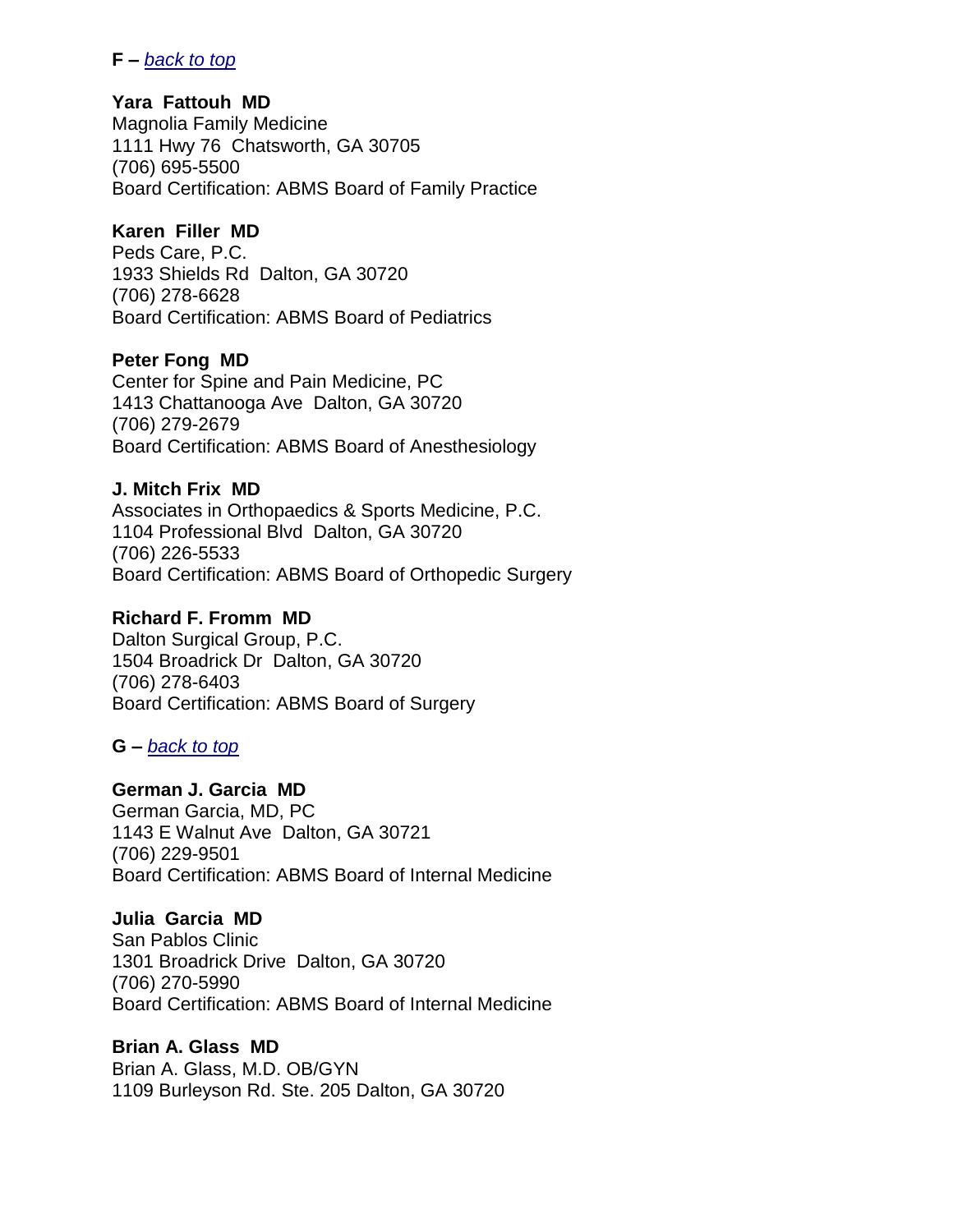(706) 428-3822 Board Certification: ABMS Board of Obstetrics & Gynecology

## **Juan Gonzalez MD**

Hamilton Physicians Group 1505 Professional Ct Dalton, GA 30722 (706) 275-6121 Board Certification: ABMS Board of Psychiatry & Neurology - Neurology

## **Brent Goodge MD**

Anesthesia Associates of Dalton 1250 Broadrick Dr. Dalton, GA 30720 (706) 279-0096 Board Certification: ABMS Board of Anesthesiology

## **Eric Guerra MD**

Hamilton Physicians Group 1436 Broadrick Dr Dalton, GA 30720 (706) 226-3434 Board Certification: ABMS Board of Internal Medicine - Interventional Cardiology

## <span id="page-6-0"></span>**H –** *[back to top](#page-0-1)*

## **Michael A. Hale MD**

Pediatrics of Dalton, PA 1409 Chattanooga Ave Dalton, GA 30720 (706) 278-5373 Board Certification: ABMS Board of Pediatrics

## **Saad Hammid MD**

Bright Pediatrics PC 1507 Professional Ct Dalton, GA 30720 (706) 529-4600 Board Certification: ABMS Board of Pediatrics

## **Anthony R. Harbin MD**

North Georgia Women's Center 1525 Chattanooga Rd Dalton, GA 30720 (706) 250-7367 Board Certification: ABMS Board of Obstetrics & Gynecology

## **Joshua Hare DO**

Hamilton Physicians Group 1107 Memorial Dr Ste 102 Dalton, GA 30720 (706) 529-7124 Board Certification: ABMS Board of Anesthesiology - Pain Management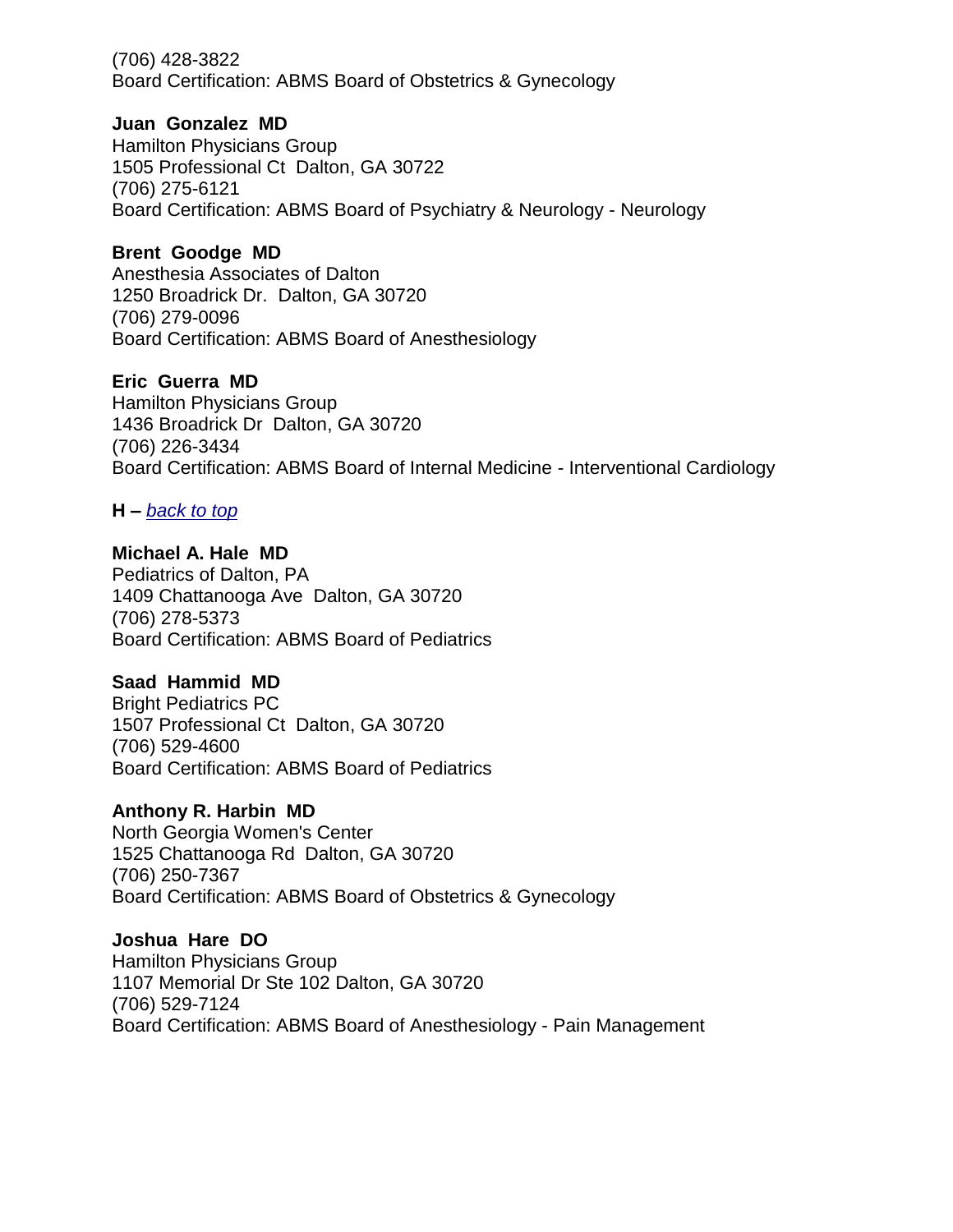## **Susan Hartley MD**

Prime Pediatrics, PC 1610 Broadrick Dr Dalton, GA 30720 (706) 279-1994 Board Certification: ABMS Board of Pediatrics

## **Michael C Hartley MD**

Hamilton Vascular Center 1109 Burleyson Rd Ste 202 Dalton, GA 30720 (706) 259-3336 Board Certification: ABMS Board of Surgery - General Vascular Surgery

## **Bernard S. Hein III MD**

Anesthesia Associates of Dalton 1250 Broadrick Dr. Dalton, GA 30720 (706) 279-0096 Board Certification: ABMS Board of Anesthesiology

## **Patrick Henderson MD**

North Georgia Radiology, PA 1200 Memorial Drive Dalton, Ga 30720 (706) 278-7224 Board Certification: ABMS Board of Radiology - Diagnostic Radiology

## **Milca L. Hernandez-Aviles MD**

Peds Care, P.C. 1933 Shields Rd Dalton, GA 30720-5091 (706) 278-6628 Board Certification: ABMS Board of Pediatrics

## **Adam Charles Horne MD**

Prime Pediatrics, PC 1610 Broadrick Dr Dalton, GA 30720 (706) 279-1994 Board Certification: ABMS Board of Pediatrics

## **Stanley L. Hoy MD**

Dalton Family Practice 1114 Professional Blvd Dalton, GA 30720 (706) 278-0138 Board Certification: ABMS Board of Internal Medicine

## **Naseer A. Humayun MD**

<span id="page-7-0"></span>Pulmonary & Sleep Medicine, PC 1420 Mineral Springs Rd Dalton, GA 30720 (706) 226-2330 Board Certification: ABMS Board of Internal Medicine - Pulmonary Diseases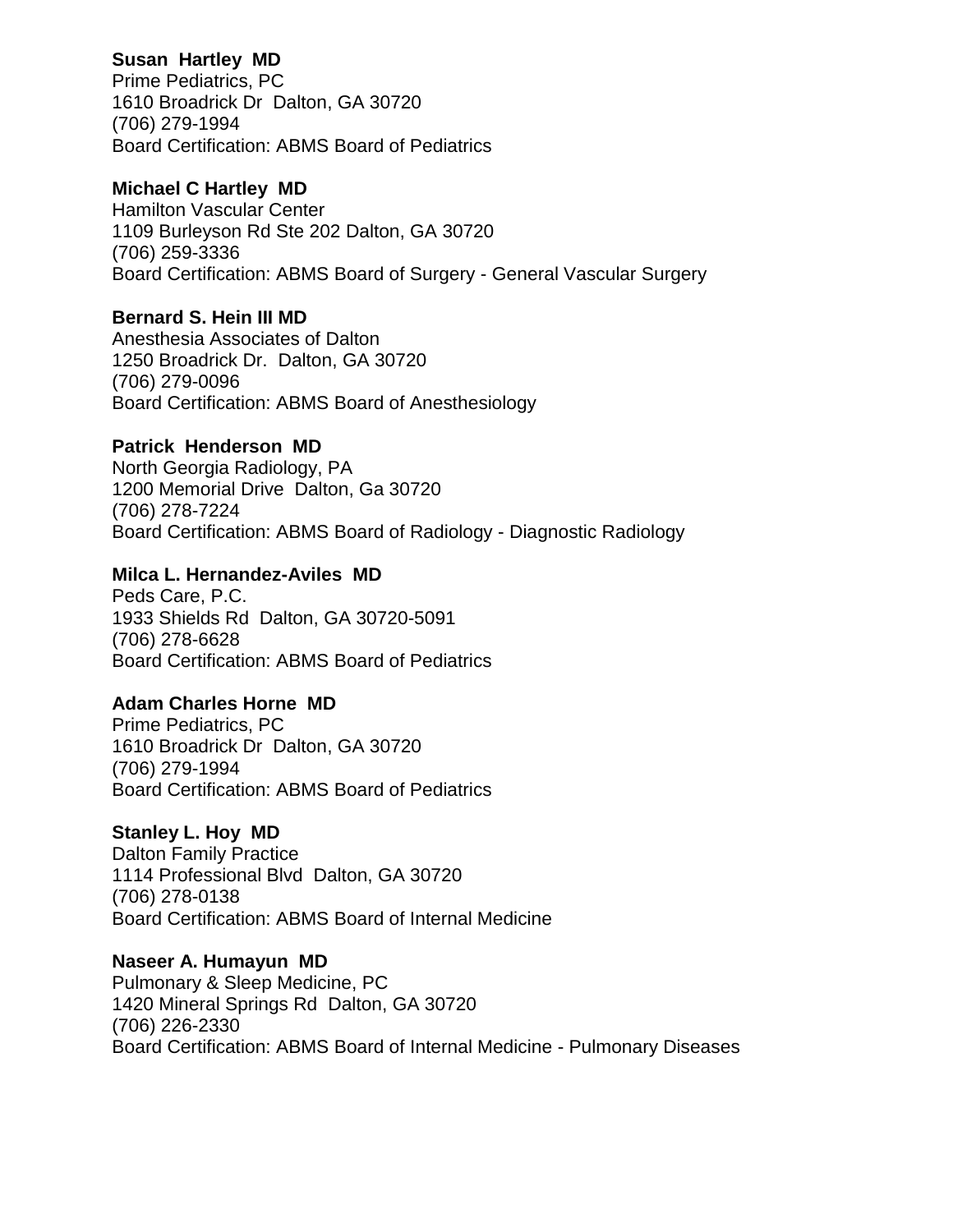## **I –** *[back to top](#page-0-1)*

### **Charles B. Idom, Jr. MD**

North Georgia Urology Center, PC 1434 Broadrick Dr Dalton, GA 30722 (706) 278-5961 Board Certification: ABMS Board of Urology

## **Rod P. Ingraham MD**

Mill Creek Center 2971 Hurricane Rd. Rocky Face, GA 30740 (706) 673-7889 Board Certification: ABMS Board of Pediatrics

## <span id="page-8-0"></span>**J –** *[back to top](#page-0-1)*

## **Eric E. Jensen MD**

Cornerstone Medical Group, PC 1107 Memorial Dr Ste 300 Dalton, GA 30720 (706) 226-3139 Board Certification: ABMS Board of Internal Medicine

## **Kevin Johnson MD**

North Georgia Radiology, PA 1407 N. Thornton Ave Dalton, GA 30720 (706) 278-7224 Board Certification: ABMS Board of Radiology

## **Briton P. Jordan MD**

Northwest GA Surgical Associates 1035 Red Bud Road Ste 105 Calhoun, GA 30701 (706) 602-8300 Board Certification: ABMS Board of Surgery

## <span id="page-8-1"></span>**K –** *[back to top](#page-0-1)*

## **Michael Kelly MD**

North Georgia Radiology, PA 1407 N. Thornton Ave Dalton, GA 30720 (706) 278-7224 Board Certification: ABMS Board of Radiology

**Lizbeth Kennedy MD** Regional Neonatal Specialist P.O. Box 2645 Dalton, GA 30722 (706) 272-6490 Board Certification: ABMS Board of Pediatrics - Neo-Perinatal Medicine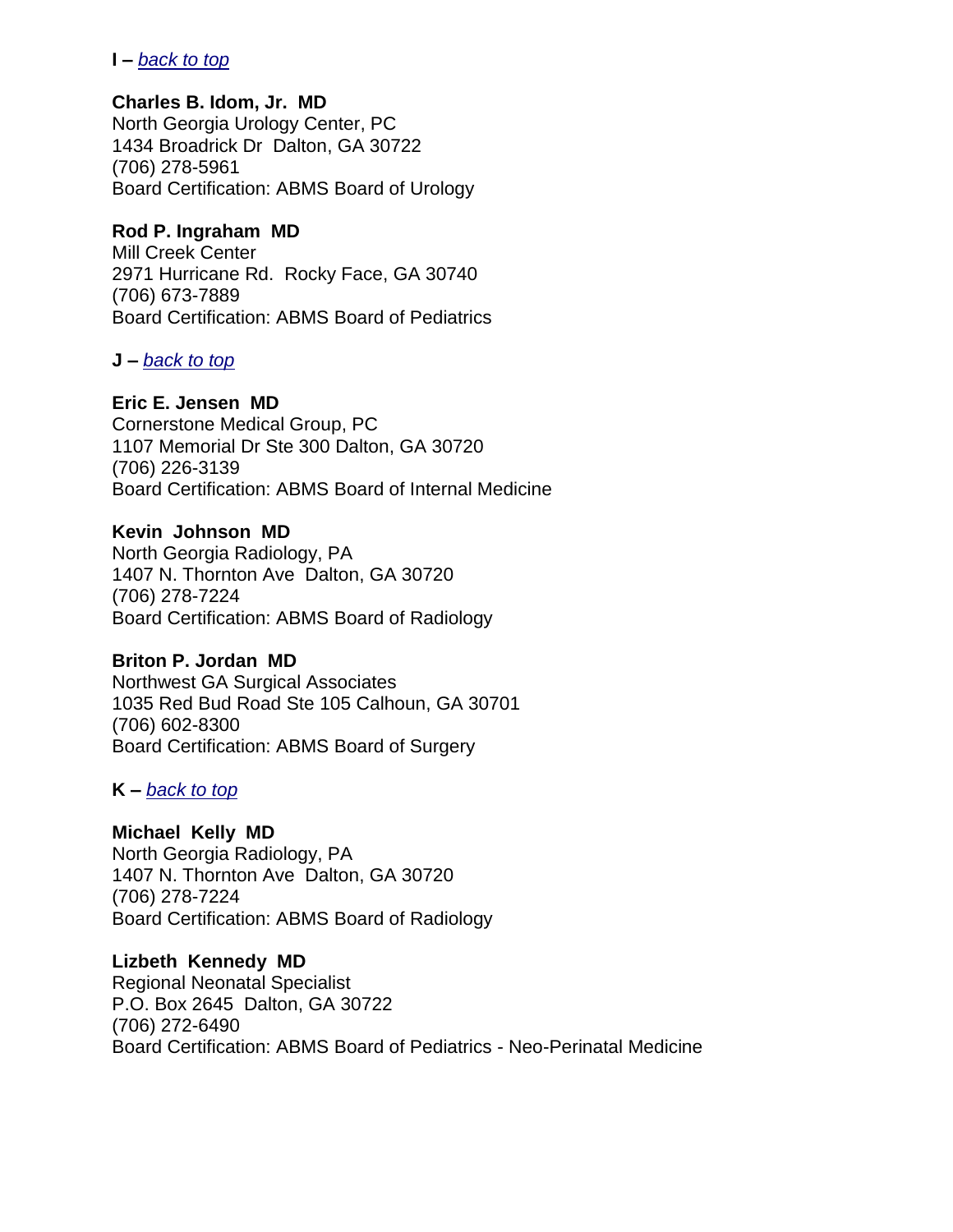## **George S. Kerr MD**

Med Now, Inc. 2709 Airport Rd Ste 101 Dalton, GA 30721 (706) 275-4444 Board Certification: ABMS Board of Orthopedic Surgery

## **Dooho Brian Kim MD**

Professional Eye Associates, Inc. 1111 Professional Blvd Dalton, GA 30720 (706) 226-2020 Board Certification: ABMS Board of Opthalmology

## **Erick A. Kimmerling DO**

Erick A Kimmerling, DO 1504 N Thornton Ave NW GA Medical Plaza, Ste 106 Dalton, GA 30720 (706) 226-1530 Board Certification: ABMS Board of Internal Medicine - Pulmonary Diseases

## **Loren King MD**

SouthernCare Family Medicine, PC 111 A Laurel Creek Road Calhoun, GA 30701 (706) 624-1001 Board Certification: ABMS Board of Family Practice

## **Kathryn T. Knight MD**

Associated Pathologist, LLC PO Box 402978 Atlanta, GA 30384-2978 Board Certification: ABMS Board of Pathology - Anatomic & Clinical

## <span id="page-9-0"></span>**L –** *[back to top](#page-0-1)*

## **Stephanie LaFontaine MD**

Gastrointestinal Specialists, P.C. 302 Point N Place Dalton, GA 30720 (706) 272-4127 Board Certification: ABMS Board of Internal Medicine - Gastroenterology

## **Carlton D. Lancaster Jr. MD**

Hamilton Physicians Group 1109 Burleyson Dr Ste 104 Dalton, GA 30722 (706) 278-1622 Board Certification: ABMS Board of Internal Medicine

## **John J. Land IV DPM**

Active Foot Care 1107 Broadrick Dr Dalton, GA 30720 (706) 278-5558 Board Certification: American Board of Foot and Ankle Surgery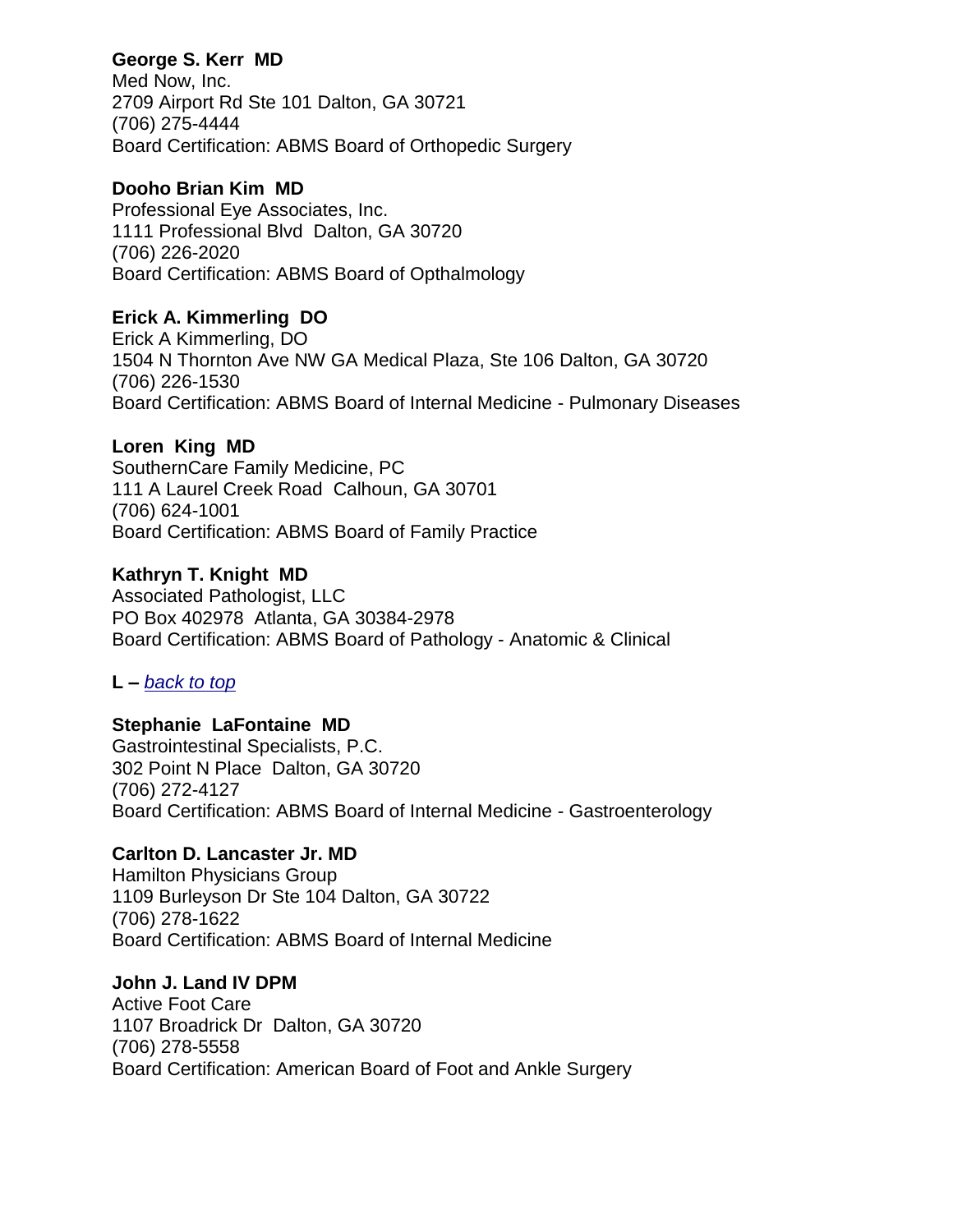## **James Eric Lashley MD**

Associates in Orthopaedics & Sports Medicine, P.C. 1104 Professional Blvd Dalton, GA 30720 (706) 226-5533 Board Certification: ABMS Board of Orthopedic Surgery

### **Stewart Little MD**

Dalton Ear, Nose and Throat Associates 1436 Chattnooga Ave Dalton, GA 30720 (706) 226-2142 Board Certification: ABMS Board of Otolaryngology

## **Richard Loftis MD**

Associates in Obstetrics and Gynecology, PC 1105 Burleyson Rd Dalton, GA 30720 (706) 278-4640 Board Certification: ABMS Board of Obstetrics & Gynecology

## <span id="page-10-0"></span>**M –** *[back to top](#page-0-1)*

## **Kathleen A. Mahvi MD**

Anesthesia Associates of Dalton 1250 Broadrick Dr. Dalton, GA 30720 (706) 279-0096 Board Certification: ABMS Board of Anesthesiology

## **Juan C. Malpartida MD**

Santa Rosa Clinic, PA 1100 E Walnut Ave Ste 15 Dalton, GA 30721 (706) 259-5579 Board Certification: ABMS Board of Internal Medicine

## **Eric R. Manahan MD**

Dalton Surgical Group, P.C. 1504 Broadrick Dr Dalton, GA 30720 (706) 278-6403 Board Certification: ABMS Board of Surgery

## **Daniel E. Marcadis MD**

Gastrointestinal Specialists, P.C. 302 Point N Place Dalton, GA 30720 (706) 272-4127 Board Certification: ABMS Board of Internal Medicine - Gastroenterology

## **Daniel J. McBride OD**

Professional Eye Associates, Inc. 1111 Professional Blvd Dalton, GA 30720 (706) 226-2020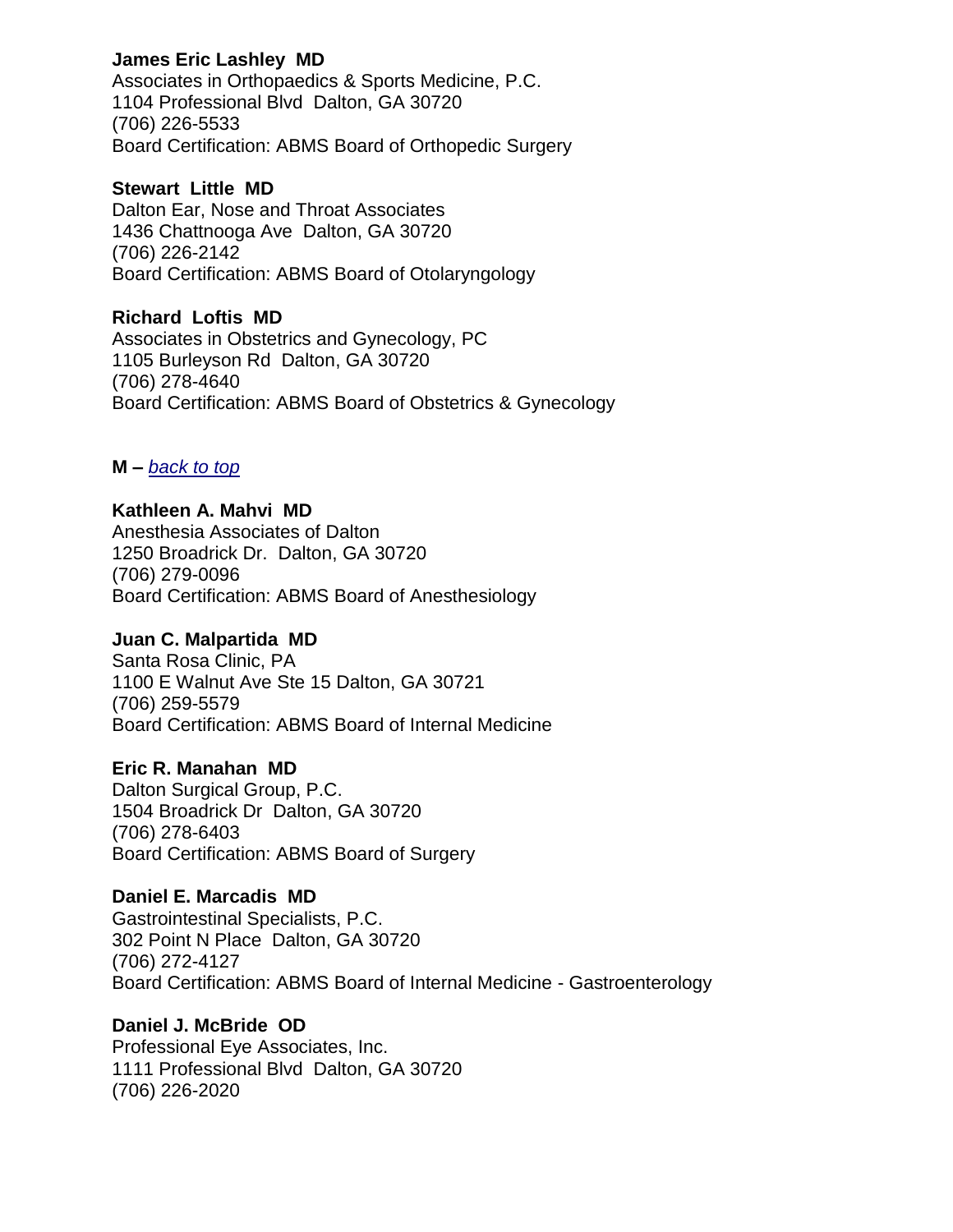Board Certification: Specialty Exempt

## **William P. McKay MD**

William P McKay, MD 1200 Memorial Dr Dalton, GA 30720 (706) 272-6060 Board Certification: ABMS Board of Radiology - Radiation Oncology

## **Russell Blaine Minor MD**

Murray Internal Medicine 106 Hospital Dr Chatsworth, GA 30705 (706) 695-1488 Board Certification: ABMS Board of Internal Medicine

## **Patrick E Minor MD**

North Georgia Radiology, PA 1407 N Thornton Ave Dalton, GA 30720 (706) 278-7224 Board Certification: ABMS Board of Radiology - Diagnostic Radiology

## **Spencer C. Misner DPM**

Spencer C Misner, DPM, PC 1432 Broadrick Dr Dalton, GA 30720 (706) 226-1130 Board Certification: American Board of Foot and Ankle Surgery

## **John E. Moss MD**

Regional Neonatal Specialist P.O. Box 2645 Dalton, GA 30722 (706) 272-6490 Board Certification: ABMS Board of Pediatrics - Neo-Perinatal Medicine

## <span id="page-11-0"></span>**N –** *[back to top](#page-0-1)*

## **Hosam M. Naguib MD**

NW GA Hematology & Oncology, PC 1504 N Thornton Ave Ste 102 Dalton, GA 30720-2047 (706) 226-0508 Board Certification: ABMS Board of Internal Medicine - Med Oncology

## **Kerry A. Neises MD**

Cornerstone Medical Group, PC 1107 Memorial Dr Ste 300 Dalton, GA 30720 (706) 226-3139 Board Certification: ABMS Board of Family Practice

## **F. David Newby MD**

Nephrology & Hypertension Specialists, PC 1506 Broadrick Dr Dalton, GA 30720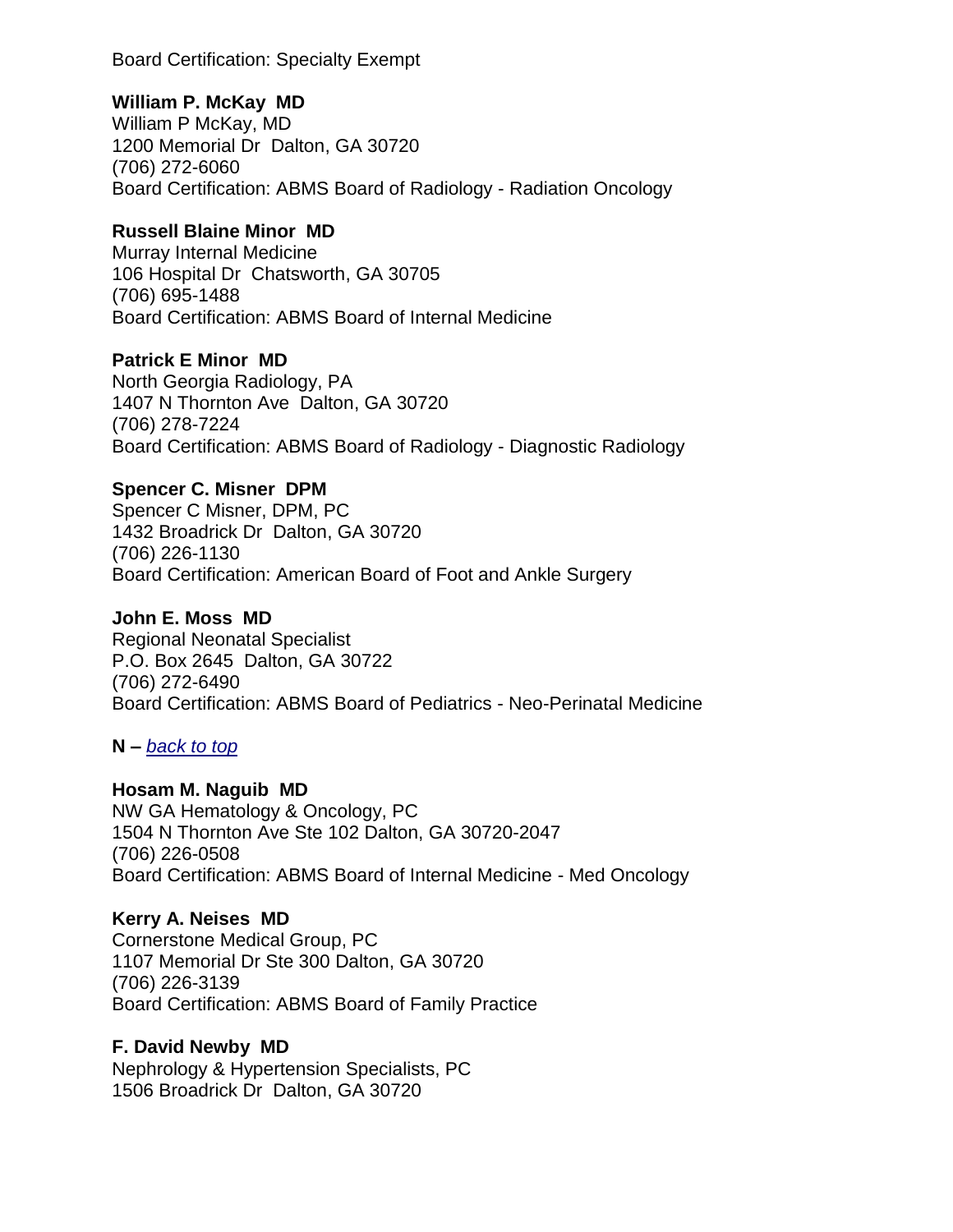(706) 278-3430 Board Certification: ABMS Board of Internal Medicine - Nephrology

### **Shaheen P. Noorani MD**

Lung & Sleep Specialist 1210 Broadrick Dr Ste 1 Dalton, GA 30720 (706) 277-4799 Board Certification: ABMS Board of Internal Medicine - Pulmonary Diseases

## **John T. Norman Sr. MD**

Associates in Orthopaedics & Sports Medicine, P.C. 1104 Professional Blvd Dalton, GA 30720 (706) 226-5533 Board Certification: ABMS Board of Orthopedic Surgery

## <span id="page-12-0"></span>**O –** *[back to top](#page-0-1)*

## **Timothy E. O'Boyle MD**

Professional Eye Associates, Inc. 1111 Professional Blvd Dalton, GA 30720 (706) 226-2020 Board Certification: ABMS Board of Opthalmology

### **Jorge M. Oliver MD**

Associated Pathologist, LLC PO Box 402978 Atlanta, GA 30384-2978 Board Certification: ABMS Board of Pathology - Anatomic & Clinical

## **Gary W. Olson MD**

Hamilton Cardiology Associates 1436 Broadrick Dr Ste B Dalton, GA 30720 (706) 226-3434 Board Certification: ABMS Board of Internal Medicine - Cardiovascular Disease

## **Christina Oskins MD**

Hamilton Physicians Group 1107 Memorial Dr Ste. 200 Dalton, GA 30720 (706) 226-9355 Board Certification: ABMS Board of Family Practice

## **Edward Ostrowski MD**

<span id="page-12-1"></span>Dalton Imaging Center 1502 N Thornton Ave Dalton, GA 30720 (706) 278-9729 Board Certification: ABMS Board of Radiology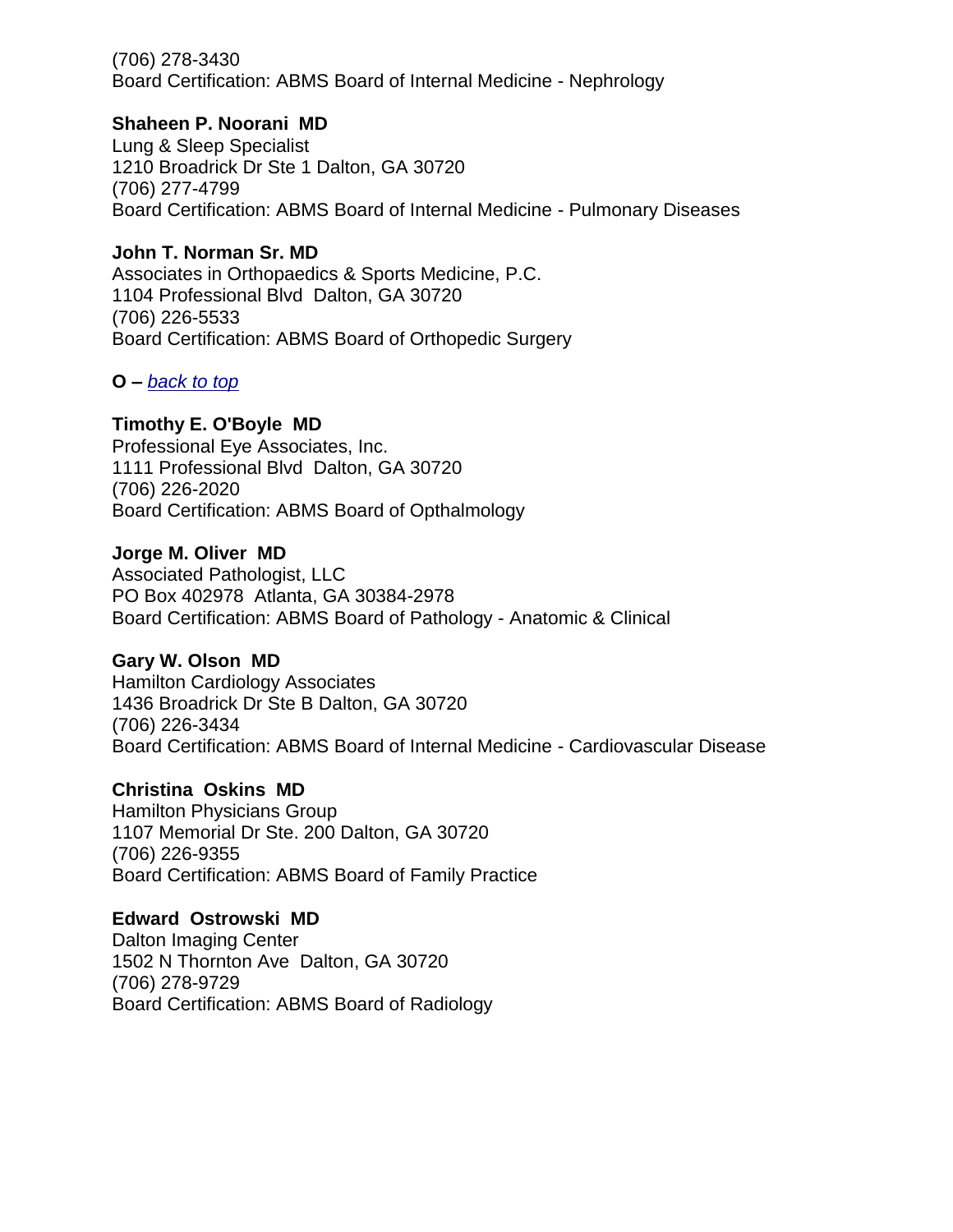### **P –** *[back to top](#page-0-1)*

## **Cathy Chung Hyun Pak MD**

Peds Care, P.C. 1933 Shields Rd Dalton, GA 30720-5091 (706) 278-6628 Board Certification: ABMS Board of Pediatrics

## **Michel C. Pare' MD**

Hamilton Physicians Group 1107 Memorial Dr. Ste G-3 Dalton, GA 30720 (706) 529-9630 Board Certification: ABMS Board of Neurological Surgery

## **Hash R. Patel MD**

Dalton Gastroenterology 1500 Broadrick Dr Dalton, GA 30720 (706) 226-0331 Board Certification: ABMS Board of Internal Medicine

## **Narendra M. Patel MD**

Narendra M. Patel, MD 1102 W. Waugh St Dalton, GA 30720 (706) 226-6445 Board Certification: ABMS Board of Internal Medicine - Gastroenterology

### **Neil Patel MD**

North Georgia Radiology, PA 1407 N. Thornton Ave Dalton, GA 30720 (706) 278-7224 Board Certification: ABMS Board of Radiology

### **Steven W. Paynter MD**

Dalton Surgical Group, P.C. 1504 Broadrick Dr Dalton, GA 30720 (706) 278-6403 Board Certification: ABMS Board of Surgery

## **Joseph D. Point du Jour MD**

White Pediatrics 1575 Chattanooga Ave Ste 1 Dalton, GA 30721 (706) 876-2130 Board Certification: ABMS Board of Pediatrics

## **Jaime Ponce-Portugal MD**

Dalton Surgical Group, P.C. 1504 Broadrick Dr Dalton, GA 30720 (706) 278-6403 Board Certification: ABMS Board of Surgery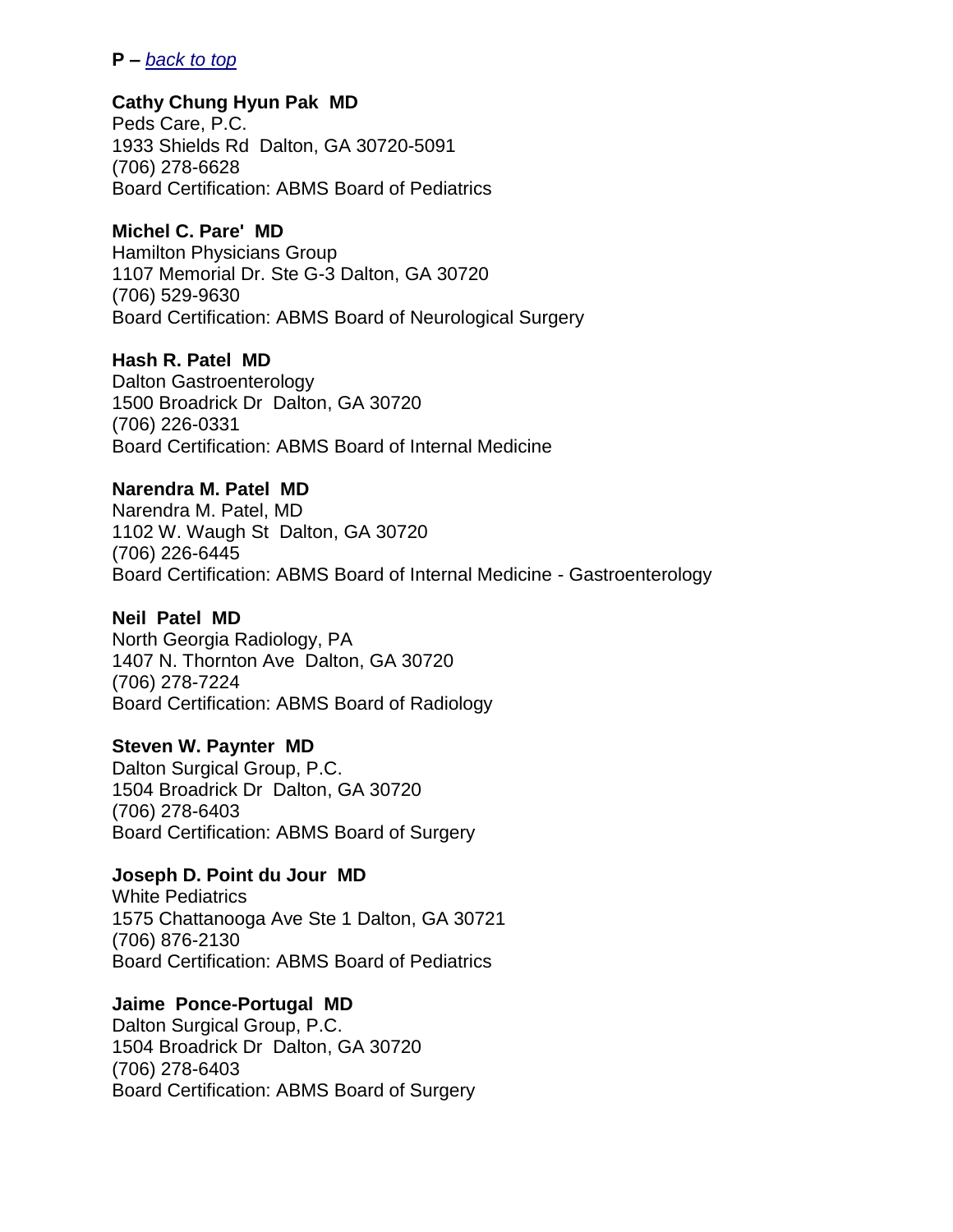## **William Pullen MD**

Hamilton Wound Care 1109 Burleyson Road Ste 102 Dalton, GA 30720 (706) 272-6596 Board Certification: ABMS Board of Emergency Medicine

<span id="page-14-0"></span>**R –** *[back to top](#page-0-1)*

## **Ramya N. Rangaraj MD**

Center for Spine and Pain Medicine, PC 1413 Chattanooga Ave Dalton, GA 30720 (706) 279-2679 Board Certification: AMBS Board of Physical Med & Rehab

## **Dale N. Reed MD**

Associates in Orthopaedics & Sports Medicine, P.C. 1104 Professional Blvd Dalton, GA 30720 (706) 226-5533 Board Certification: ABMS Board of Orthopedic Surgery - Sports Medicine

## **John Richmond MD**

Med Now, Inc. 2709 Airport Rd Ste 101 Dalton, GA 30721 (706) 275-4444 Board Certification: ABMS Board of Internal Medicine

## **Ricardo R. Riesco MD**

Peds Care, P.C. 1933 Shields Rd Dalton, GA 30720-5091 (706) 278-6628 Board Certification: ABMS Board of Pediatrics

## **Ayman M. Rifai MD**

Prime Pediatrics, PC 1610 Broadrick Dr Dalton, GA 30720 (706) 279-1994 Board Certification: ABMS Board of Pediatrics

## **Christopher Robinson MD**

Hamilton Wound Care 1109 Burleyson Road Ste 102 Dalton, GA 30720 (706) 272-6596 Board Certification: ABMS Board of Surgery

## **Rodovaldo Rodriguez MD**

North Georgia Surgery and Comprehensive Breast Center 1504 N. Thornton Ave Ste 101 Dalton, GA 30720 (706) 275-9000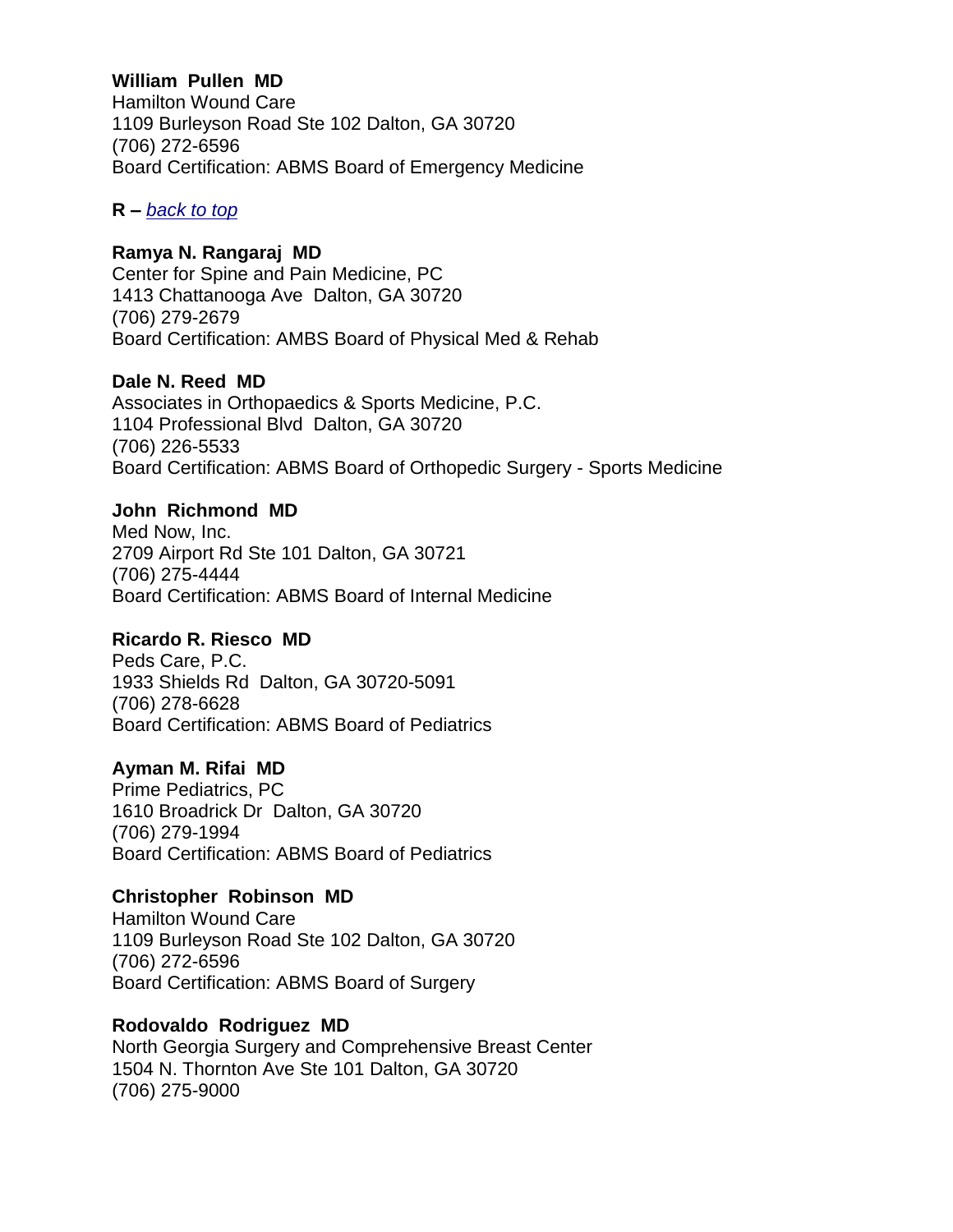Board Certification: ABMS Board of Surgery

## **Stephen G. Rohn MD**

Hamilton Cardiology Associates 1436 Broadrick Dr Ste B Dalton, GA 30720 (706) 226-3434 Board Certification: ABMS Board of Internal Medicine - Cardiovascular Disease

## **Stephen H. Ryals MD**

Dalton Ear, Nose and Throat Associates 1436 Chattanooga Ave Dalton, GA 30720 (706) 226-2142 Board Certification: ABMS Board of Otolaryngology

## <span id="page-15-0"></span>**S –** *[back to top](#page-0-1)*

## **Christine M. Sager MD**

Associates in Obstetrics and Gynecology, PC 1105 Burleyson Rd Dalton, GA 30720 (706) 278-4640 Board Certification: ABMS Board of Obstetrics & Gynecology

## **Reginald R Sherrill MD**

Dalton Plastic Surgery 1501 Broadrick Dr. Ste 1 Dalton, GA 30720 (706) 226-3311 Board Certification: ABMS Board of Plastic Surgery

## **Brandon Smith MD**

Dalton Family Practice 1114 Professional Blvd Dalton, GA 30720 (706) 278-0138 Board Certification: ABMS Board of Internal Medicine

## **Kimberly K. Smith MD**

Hamilton Physicians Group 1505 Professional Ct Dalton, GA 30722 (706) 275-6121 Board Certification: ABMS Board of Psychiatry & Neurology - Neurology

## **Mathew D. Smith MD**

Associates in Obstetrics and Gynecology, PC 1105 Burleyson Rd Dalton, GA 30720 (706) 278-4640 Board Certification: ABMS Board of Obstetrics & Gynecology

## **Sadiq Sohani MD**

Center for Spine and Pain Medicine, PC 1413 Chattanooga Ave Dalton, GA 30720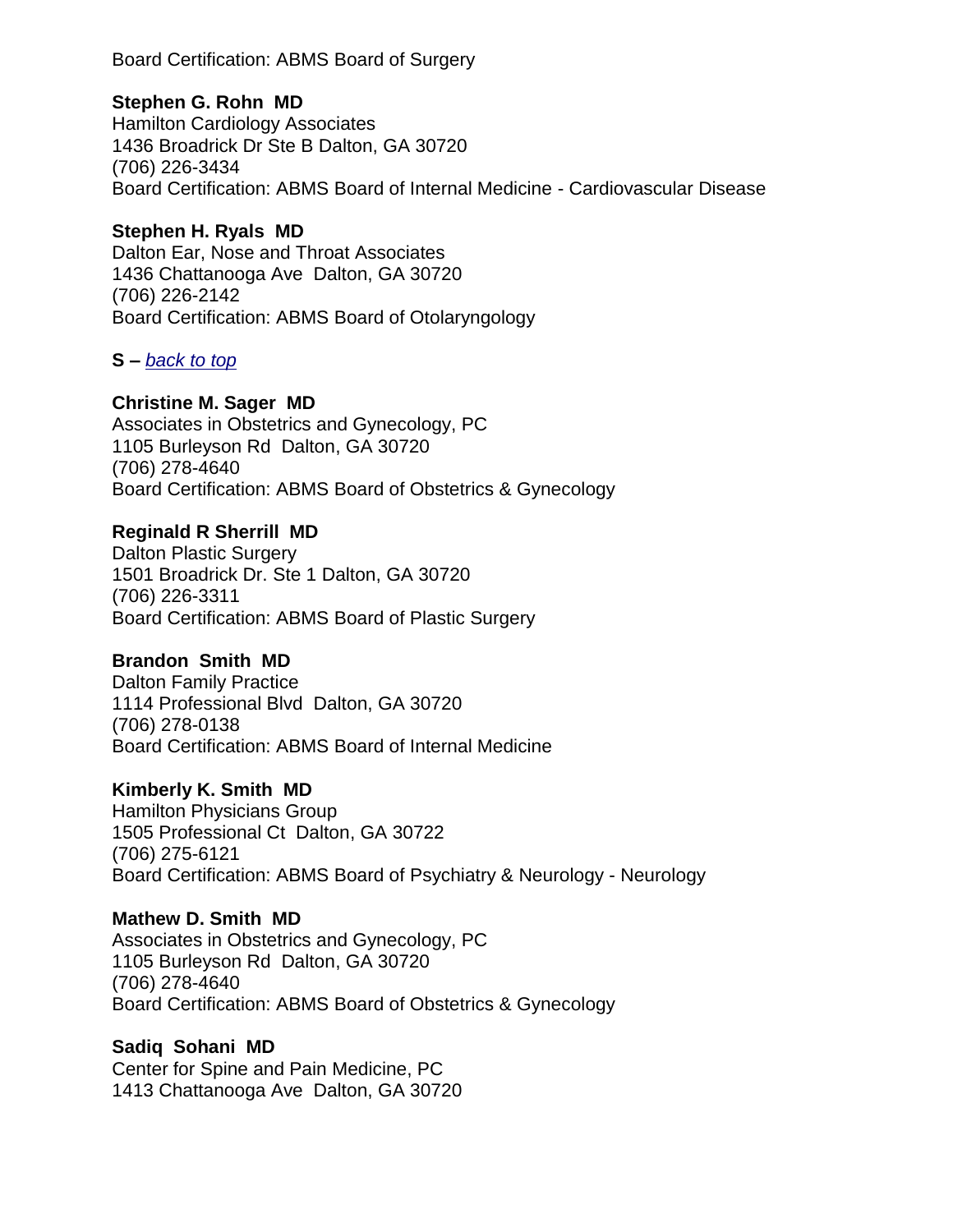(706) 279-2679 Board Certification: ABMS Board of Anesthesiology

## **Pooja Soni MD**

Peds Care, P.C. 1933 Shields Rd Dalton, GA 30720 (706) 278-6628 Board Certification: ABMS Board of Pediatrics

## **Richard F. Spanjer MD**

Pediatrics of Dalton, PA 1409 Chattanooga Ave Dalton, GA 30720 (706) 278-5373 Board Certification: ABMS Board of Pediatrics

## **Lee M. Strauss MD**

Gastrointestinal Specialists, P.C. 302 Point N Place Dalton, GA 30720 (706) 272-4127 Board Certification: ABMS Board of Internal Medicine - Gastroenterology

## **E. C. Strickland Jr. MD**

North Georgia Radiology, PA 1407 N Thornton Ave Dalton, GA 30720 (706) 278-7224 Board Certification: ABMS Board of Radiology - Diagnostic Radiology

## **Wesley M. Stuckey MD**

North Georgia Women's Center 1525 Chattanooga Rd Dalton, GA 30720 (706) 250-7367 Board Certification: ABMS Board of Obstetrics & Gynecology

## **John D. Sucher MD**

Anesthesia Associates of Dalton 1250 Broadrick Dr. Dalton, GA 30720 (706) 279-0096 Board Certification: ABMS Board of Anesthesiology

<span id="page-16-0"></span>**T –** *[back to top](#page-0-1)*

## **Phuong-Lynh Ta MD**

Cornerstone Medical Group, PC 1107 Memorial Dr Ste 300 Dalton, GA 30720 (706) 226-3139 Board Certification: ABMS Board of Internal Medicine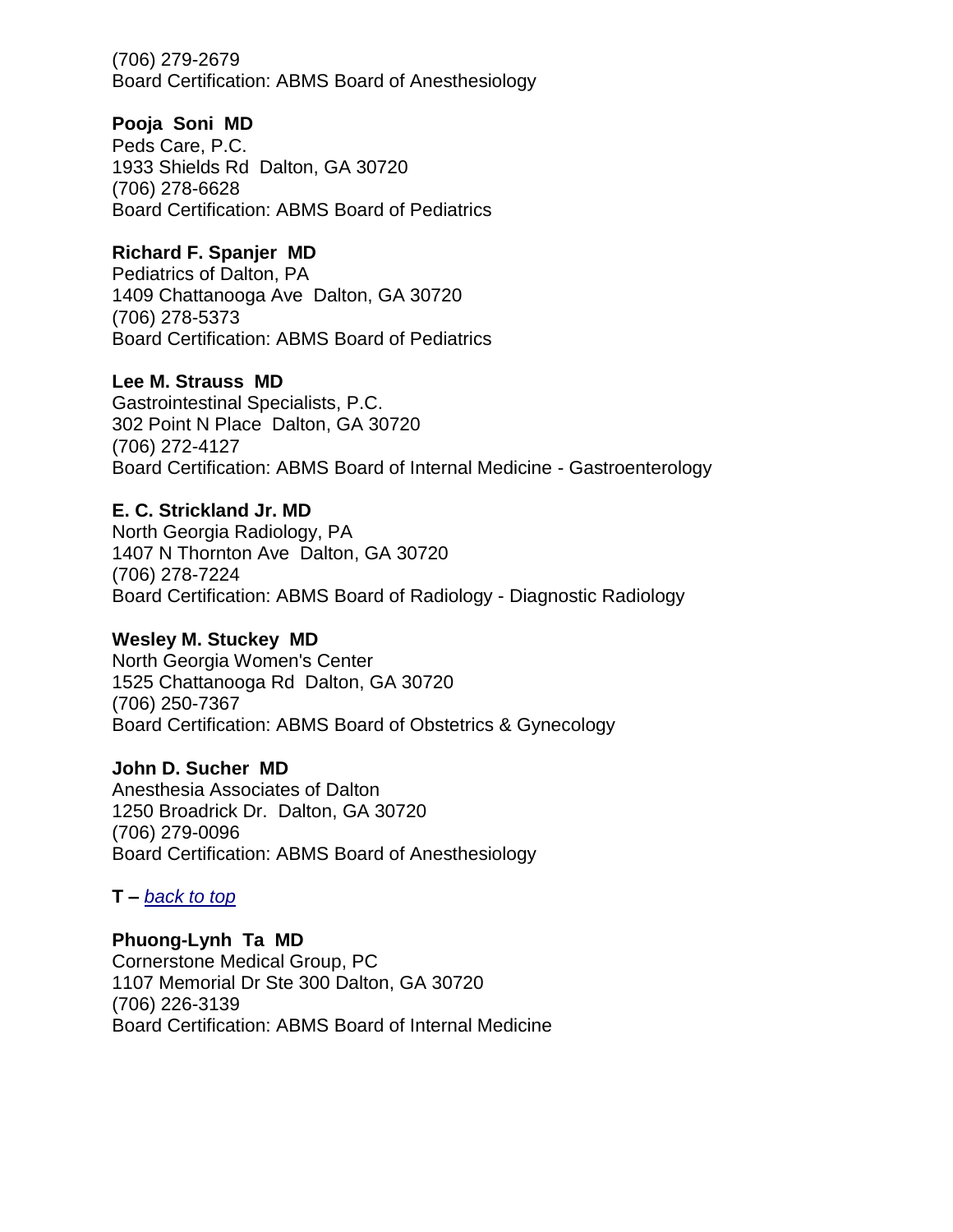## **Todd Theobald MD**

Professional Eye Associates, Inc. 1111 Professional Blvd Dalton, GA 30720 (706) 226-2020 Board Certification: ABMS Board of Opthalmology

## **William L. Theus MD**

Northwest GA Surgical Associates 1035 Red Bud Road Ste 105 Calhoun, GA 30701 (706) 602-8300 Board Certification: ABMS Board of Surgery

## **Donald R. Thomas MD**

Whitfield Medical Professional Association 1714 Cleveland Rd. Dalton, GA 30721 (706) 259-9781 Board Certification: ABMS Board of Family Practice

## **Victor Thomas MD**

Regional Neonatal Specialist P.O. Box 2645 Dalton, GA 30722 (706) 272-6490 Board Certification: ABMS Board of Pediatrics - Neo-Perinatal Medicine

## **S Craig Tidwell MD**

Associates in Obstetrics and Gynecology, PC 1105 Burleyson Rd Dalton, GA 30720 (706) 278-4640 Board Certification: ABMS Board of Obstetrics & Gynecology

## **Ronald B. Tull MD**

White's Pediatrics 1575 Chattanooga Ave Ste 1 Dalton, GA 30721 (706) 876-2130 Board Certification: ABMS Board of Pediatrics

## <span id="page-17-0"></span>**V –** *[back to top](#page-0-1)*

**Rajiv Verma MD** Heart & Rhythm Specialists 1600 Broadrick Dr Dalton, GA 30720 (706) 529-9301 Board Certification: ABMS Board of Internal Medicine - Cardiovascular Disease

**Monica Verma MD** NW GA Hematology & Oncology, PC 1504 N Thornton Ave Ste 102 Dalton, GA 30720-2047 (706) 226-0508 Board Certification: ABMS Board of Internal Medicine - Hematology/Med Oncology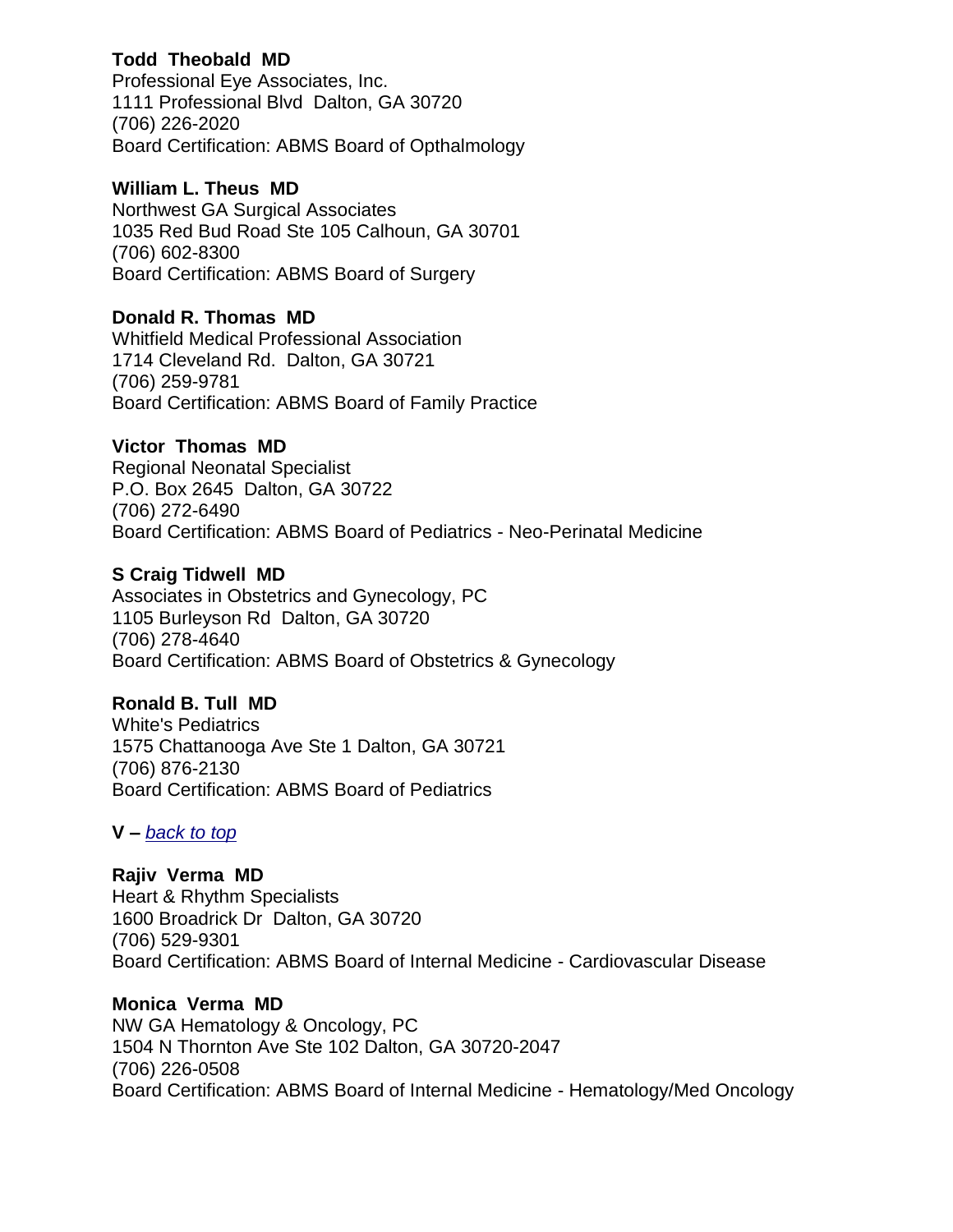## **Joseph A. Veys MD**

North Georgia Urology Center, PC 1434 Broadrick Dr Dalton, GA 30722 (706) 278-5961 Board Certification: ABMS Board of Urology

## **Stanford W. Voegele MD**

Cornerstone Medical Group, PC 1107 Memorial Dr Ste 300 Dalton, GA 30720 (706) 226-3139 Board Certification: ABMS Board of Internal Medicine

## <span id="page-18-0"></span>**W –** *[back to top](#page-0-1)*

## **Minsheng Wang MD**

White Pediatrics 1575 Chattanooga Ave Ste 1 Dalton, GA 30721 (706) 876-2130 Board Certification: ABMS Board of Pediatrics

## **Murrah L. Watson MD**

Priority Care, Inc. 1000 Riverbirch Pkwy Dalton, GA 30721 (706) 226-2273 Board Certification: ABMS Board of Family Practice

## **Wallace R. Weeks MD**

Cornerstone Medical Group, PC 1107 Memorial Dr Ste 300 Dalton, GA 30720 (706) 226-3139 Board Certification: ABMS Board of Family Practice

## **Alicia Weksler MD**

Hamilton Physicians Group 1200 Memorial Drive Dalton, GA 30722 (706) 852-2374 Board Certification: ABMS Board of Family Practice

**Jeffeory H. White MD** White's Pediatrics 1575 Chattanooga Ave Ste 1 Dalton, GA 30721 (706) 876-2130 Board Certification: ABMS Board of Pediatrics

**Joel A. Williams MD** Williams Plastic Surgery 1506 Professional Ct Dalton, GA 30722 (706) 278-2700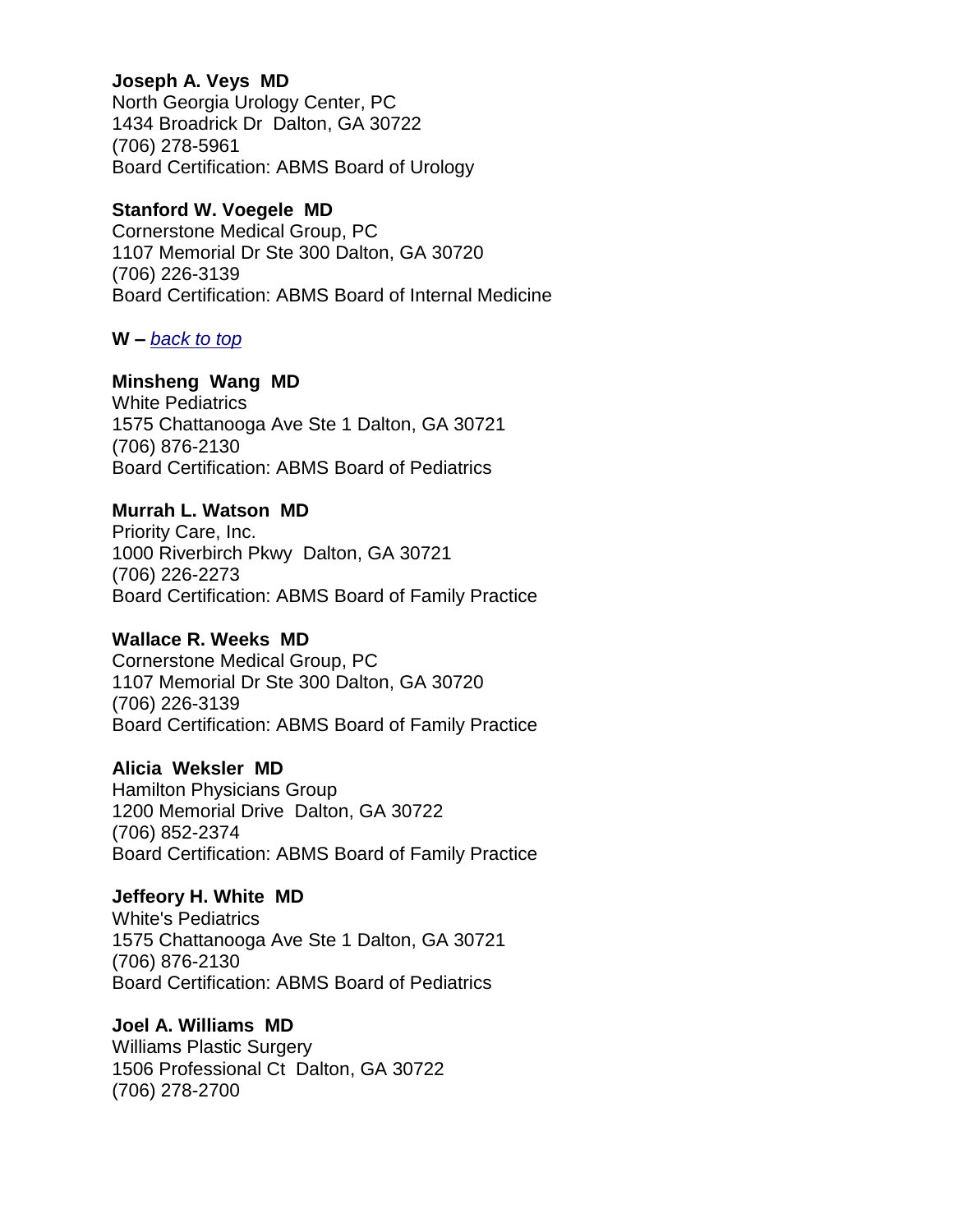Board Certification: ABMS Board of Plastic Surgery

## **Michael D. Wilson MD**

Associates in Orthopaedics & Sports Medicine, P.C. 1104 Professional Blvd Dalton, GA 30720 (706) 226-5533 Board Certification: ABMS Board of Orthopedic Surgery

## **Robi A Wingrove OD**

Professional Eye Associates, Inc. 1111 Professional Blvd Dalton, GA 30720 (706) 226-2020 Board Certification: Specialty Exempt

## **Angela S Wood MD**

Associates in Obstetrics and Gynecology, PC 1105 Burleyson Rd Dalton, GA 30720 (706) 278-4640 Board Certification: ABMS Board of Obstetrics & Gynecology

## <span id="page-19-0"></span>**Z –** *[back to top](#page-0-1)*

**James R. Zuppa MD** PrimaCare 102 North Oaks Drive Dalton, GA 30721-8392 (706) 270-9989 Board Certification: 25 Year Waiver

## **Specialty**

## <span id="page-19-1"></span>**Anesthesiology –** *[back to top](#page-0-1)*

Paul C. Crutchfield MD Anesthesia Associates of Dalton 1250 Broadrick Dr. Dalton, GA 30720 (706) 279-0096 Board Certification: ABMS Board of Anesthesiology

Lee Elliott MD Anesthesia Associates of Dalton 1250 Broadrick Dr. Dalton, GA 30720 (706) 279-0096 Board Certification: ABMS Board of Anesthesiology

Peter Fong MD Center for Spine and Pain Medicine, PC 1413 Chattanooga Ave Dalton, GA 30720 (706) 279-2679 Board Certification: ABMS Board of Anesthesiology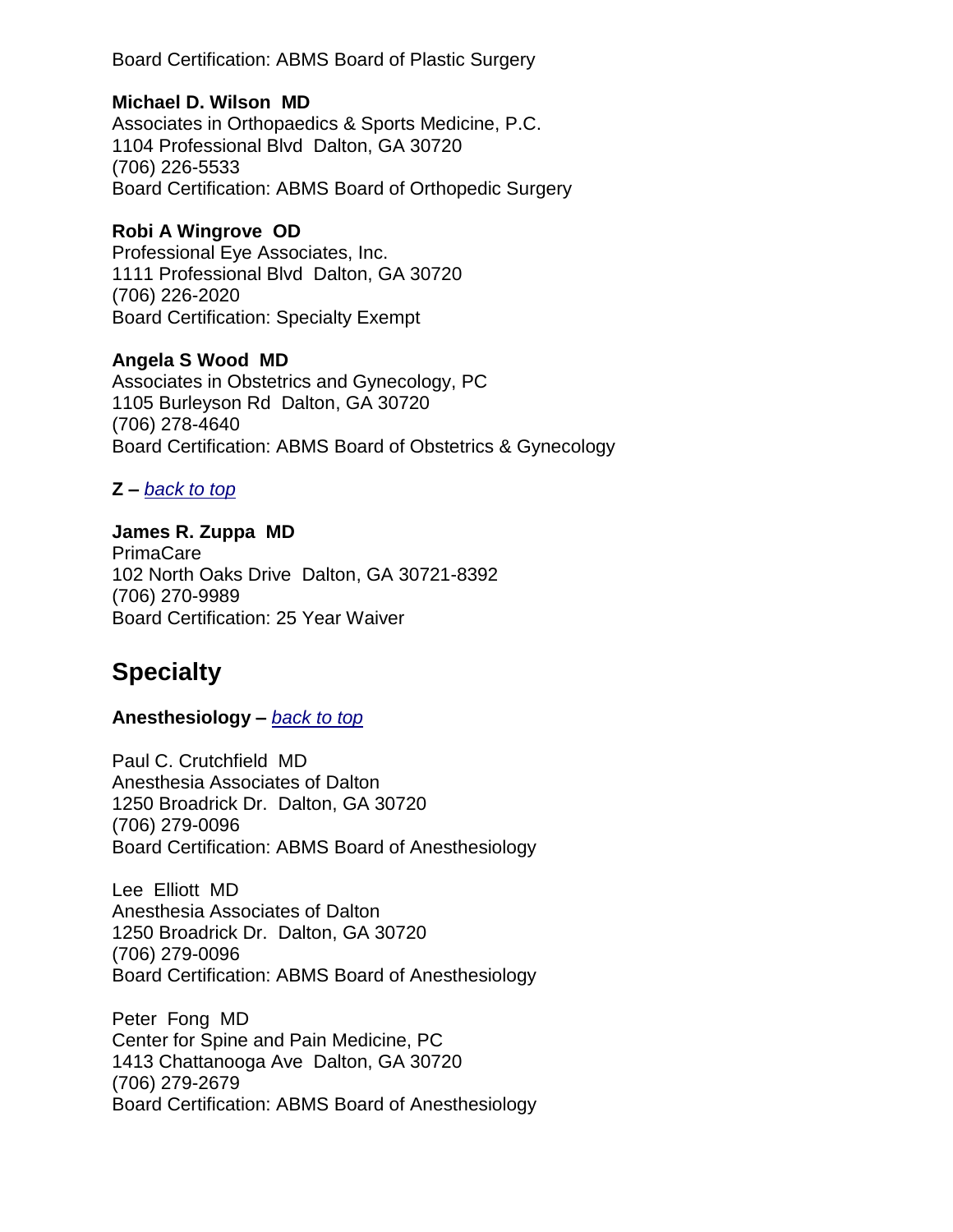Brent Goodge MD Anesthesia Associates of Dalton 1250 Broadrick Dr. Dalton, GA 30720 (706) 279-0096 Board Certification: ABMS Board of Anesthesiology

Bernard S. Hein III MD Anesthesia Associates of Dalton 1250 Broadrick Dr. Dalton, GA 30720 (706) 279-0096 Board Certification: ABMS Board of Anesthesiology

Kathleen A. Mahvi MD Anesthesia Associates of Dalton 1250 Broadrick Dr. Dalton, GA 30720 (706) 279-0096 Board Certification: ABMS Board of Anesthesiology

Sadiq Sohani MD Center for Spine and Pain Medicine, PC 1413 Chattanooga Ave Dalton, GA 30720 (706) 279-2679 Board Certification: ABMS Board of Anesthesiology

John D. Sucher MD Anesthesia Associates of Dalton 1250 Broadrick Dr. Dalton, GA 30720 (706) 279-0096 Board Certification: ABMS Board of Anesthesiology

### <span id="page-20-0"></span>**Cardiology –** *[back to top](#page-0-1)*

Ezad N. Ahmad MD Cardiology Center of Dalton 1411 Chattanooga Ave Dalton, GA 30720 (706) 272-0272 Board Certification: ABMS Board of Internal Medicine - Cardiovascular Disease

Gary W. Olson MD Hamilton Cardiology Associates 1436 Broadrick Dr Ste B Dalton, GA 30720 (706) 226-3434 Board Certification: ABMS Board of Internal Medicine - Cardiovascular Disease

Stephen G. Rohn MD Hamilton Cardiology Associates 1436 Broadrick Dr Ste B Dalton, GA 30720 (706) 226-3434 Board Certification: ABMS Board of Internal Medicine - Cardiovascular Disease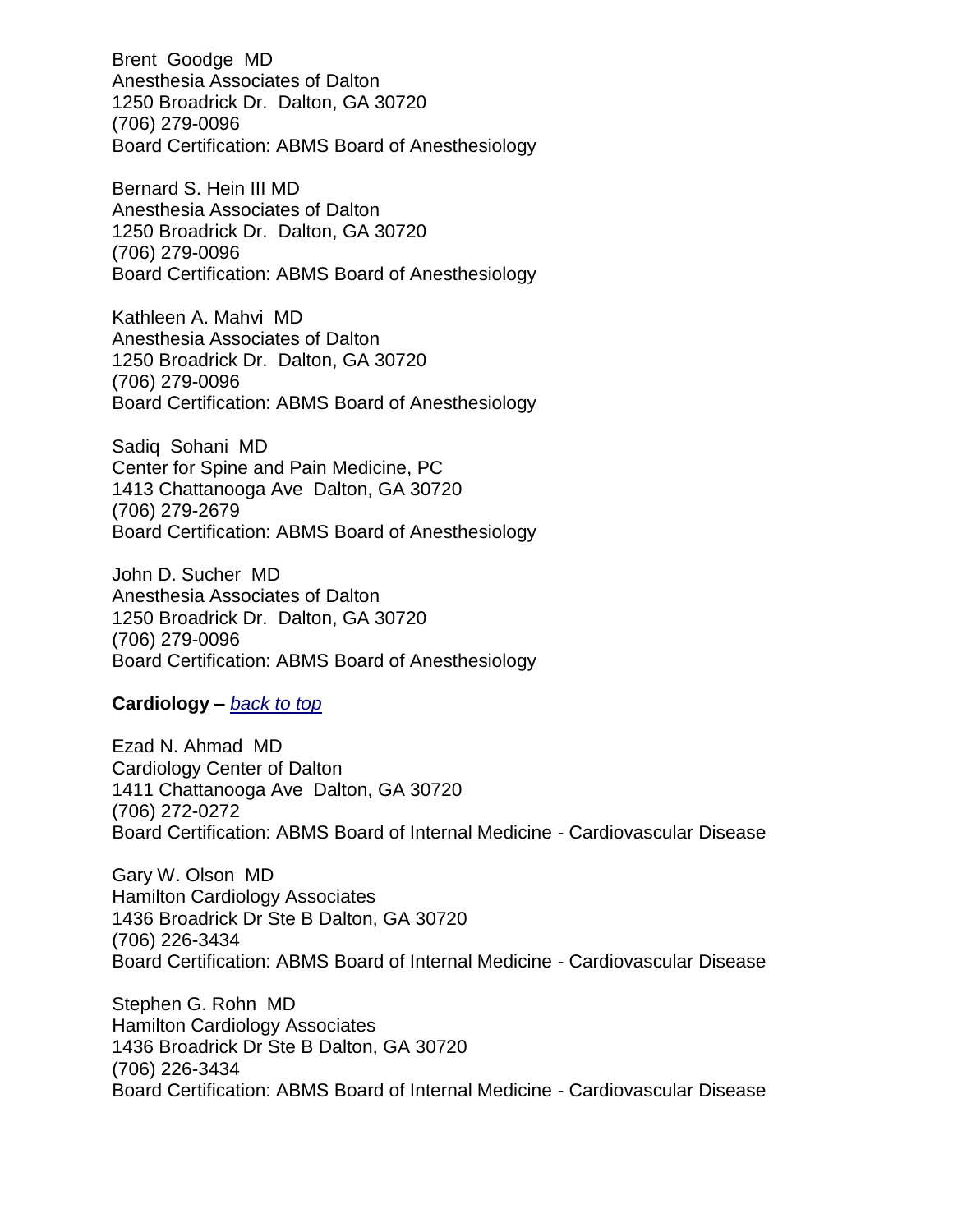Rajiv Verma MD Heart & Rhythm Specialists 1600 Broadrick Dr Dalton, GA 30720 (706) 529-9301 Board Certification: ABMS Board of Internal Medicine - Cardiovascular Disease

### <span id="page-21-0"></span>**Dermatology –** *[back to top](#page-0-1)*

Mary Beth Cole MD Dalton Dermatology & Day Spa 1108 Professional Blvd Dalton, GA 30722 (706) 226-7546 Board Certification: ABMS Board of Dermatology

### <span id="page-21-1"></span>**Emergency Medicine –** *[back to top](#page-0-1)*

William Pullen MD Hamilton Wound Care 1109 Burleyson Road Ste 102 Dalton, GA 30720 (706) 272-6596 Board Certification: ABMS Board of Emergency Medicine

### <span id="page-21-2"></span>**Family Practice –** *[back to top](#page-0-1)*

John S. Antalis MD Dalton Family Practice 1114 Professional Blvd Dalton, GA 30720 (706) 278-0138 Board Certification: ABMS Board of Family Practice

Raymond A. Bedgood MD Dalton Family Practice 1114 Professional Blvd Dalton, GA 30720 (706) 278-0138 Board Certification: ABMS Board of Family Practice

William T. Boyett Jr. MD Family Medicine Associates of Dalton, PC 1243 Broadrick Dr. Dalton, GA 30720 (706) 529-1765 Board Certification: ABMS Board of Family Practice

James Michael Brown MD Sutter Family Practice Clinic, Inc. 320 Market St. Chatsworth, GA 30705 (706) 695-0466 Board Certification: ABMS Board of Family Practice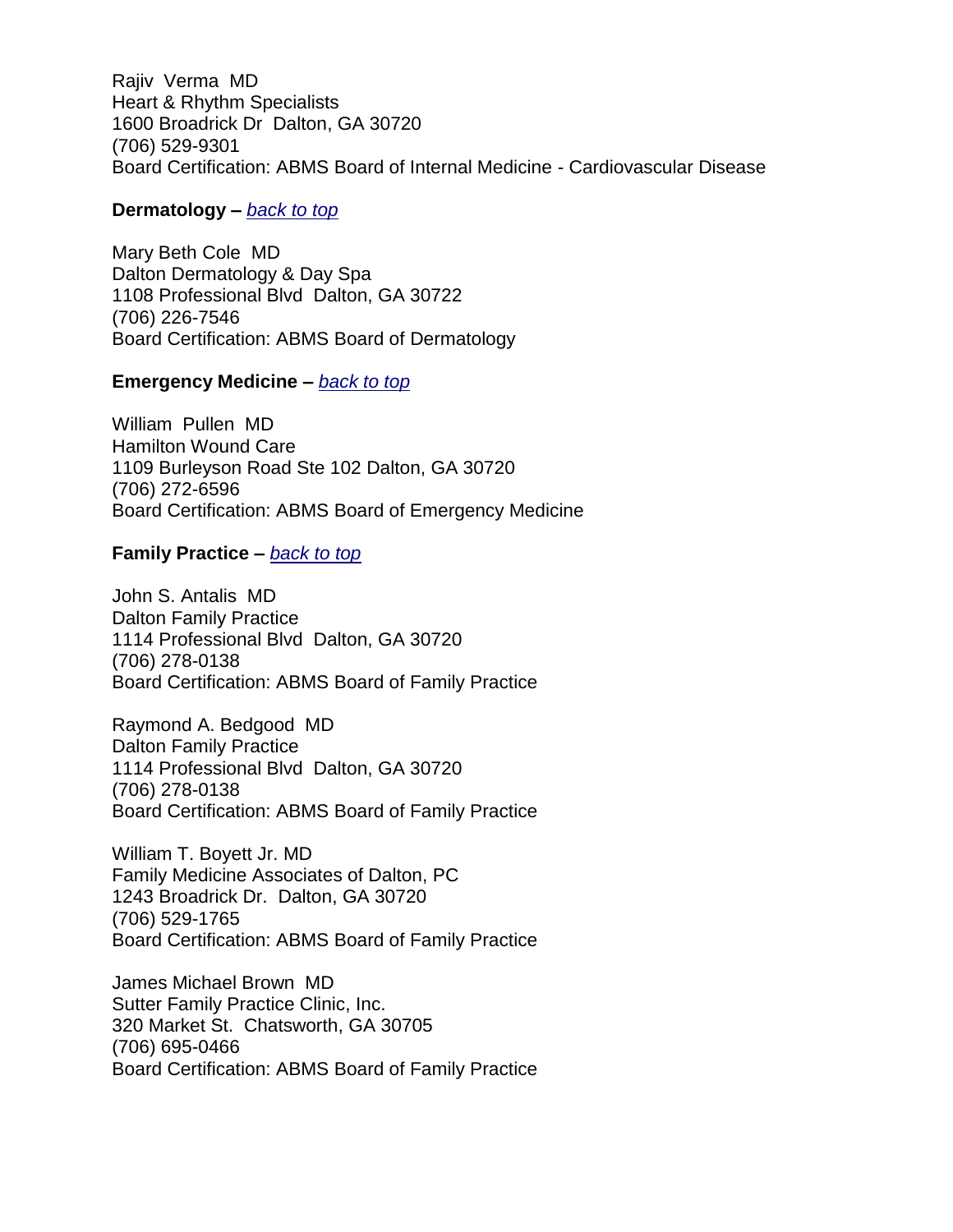Bryan Cheever MD Hamilton Physicians Group 1107 Memorial Dr Ste. 200 Dalton, GA 30720 (706) 226-9355 Board Certification: ABMS Board of Family Practice

Brad D. DeLay MD Dalton Family Practice 1114 Professional Blvd Dalton, GA 30720 (706) 278-0138 Board Certification: ABMS Board of Family Practice

Yara Fattouh MD Magnolia Family Medicine 1111 Hwy 76 Chatsworth, GA 30705 (706) 695-5500 Board Certification: ABMS Board of Family Practice

Loren King MD SouthernCare Family Medicine, PC 111 A Laurel Creek Road Calhoun, GA 30701 (706) 624-1001 Board Certification: ABMS Board of Family Practice

Christina Oskins MD Hamilton Physicians Group 1107 Memorial Dr Ste. 200 Dalton, GA 30720 (706) 226-9355 Board Certification: ABMS Board of Family Practice

Donald R. Thomas MD Whitfield Medical Professional Association 1714 Cleveland Rd. Dalton, GA 30721 (706) 259-9781 Board Certification: ABMS Board of Family Practice

Murrah L. Watson MD Priority Care, Inc. 1000 Riverbirch Pkwy Dalton, GA 30721 (706) 226-2273 Board Certification: ABMS Board of Family Practice

Wallace R. Weeks MD Cornerstone Medical Group, PC 1107 Memorial Dr Ste 300 Dalton, GA 30720 (706) 226-3139 Board Certification: ABMS Board of Family Practice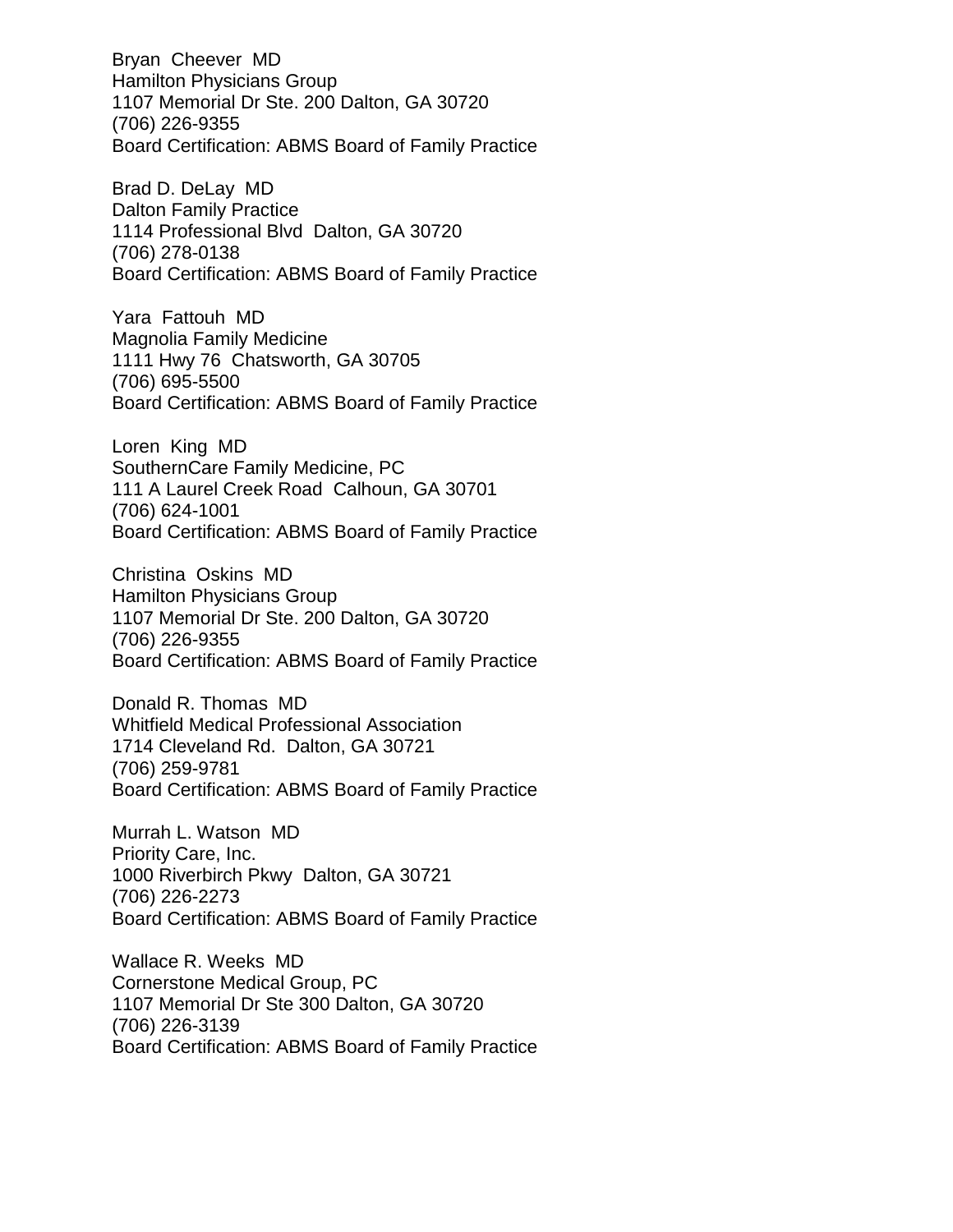Alicia Weksler MD Hamilton Physicians Group 1200 Memorial Drive Dalton, GA 30722 (706) 852-2374 Board Certification: ABMS Board of Family Practice

James R. Zuppa MD PrimaCare 102 North Oaks Drive Dalton, GA 30721-8392 (706) 270-9989 Board Certification: 25 Year Waiver

Kerry A. Neises MD Cornerstone Medical Group, PC 1107 Memorial Dr Ste 300 Dalton, GA 30720 (706) 226-3139 Board Certification: ABMS Board of Family Practice

### <span id="page-23-0"></span>**Gastroenterology –** *[back to top](#page-0-1)*

Stephanie LaFontaine MD Gastrointestinal Specialists, P.C. 302 Point N Place Dalton, GA 30720 (706) 272-4127 Board Certification: ABMS Board of Internal Medicine - Gastroenterology

Daniel E. Marcadis MD Gastrointestinal Specialists, P.C. 302 Point N Place Dalton, GA 30720 (706) 272-4127 Board Certification: ABMS Board of Internal Medicine - Gastroenterology

Hash R. Patel MD Dalton Gastroenterology 1500 Broadrick Dr Dalton, GA 30720 (706) 226-0331 Board Certification: ABMS Board of Internal Medicine

Narendra M. Patel MD Narendra M. Patel, MD 1102 W. Waugh St Dalton, GA 30720 (706) 226-6445 Board Certification: ABMS Board of Internal Medicine - Gastroenterology

Lee M. Strauss MD Gastrointestinal Specialists, P.C. 302 Point N Place Dalton, GA 30720 (706) 272-4127 Board Certification: ABMS Board of Internal Medicine - Gastroenterology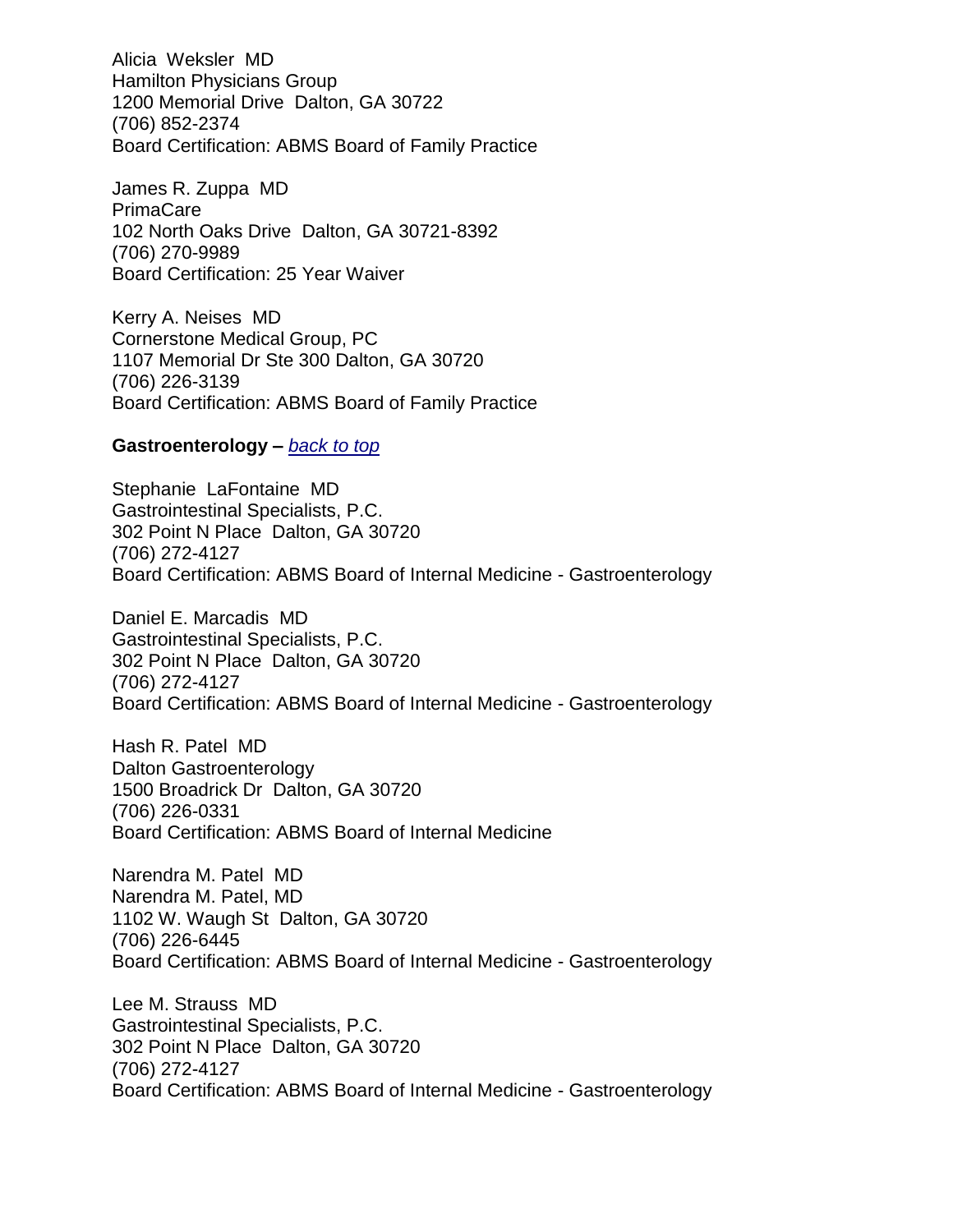### **General Surgery –** *[back to top](#page-0-1)*

Joel Craig Box MD Northwest GA Surgical Associates 1035 Red Bud Rd Ste 105 Calhoun, GA 30701 (706) 602-8300 Board Certification: ABMS Board of Surgery

Richard F. Fromm MD Dalton Surgical Group, P.C. 1504 Broadrick Dr Dalton, GA 30720 (706) 278-6403 Board Certification: ABMS Board of Surgery

Briton P. Jordan MD Northwest GA Surgical Associates 1035 Red Bud Road Ste 105 Calhoun, GA 30701 (706) 602-8300 Board Certification: ABMS Board of Surgery

Eric R. Manahan MD Dalton Surgical Group, P.C. 1504 Broadrick Dr Dalton, GA 30720 (706) 278-6403 Board Certification: ABMS Board of Surgery

Steven W. Paynter MD Dalton Surgical Group, P.C. 1504 Broadrick Dr Dalton, GA 30720 (706) 278-6403 Board Certification: ABMS Board of Surgery

Jaime Ponce-Portugal MD Dalton Surgical Group, P.C. 1504 Broadrick Dr Dalton, GA 30720 (706) 278-6403 Board Certification: ABMS Board of Surgery

Christopher Robinson MD Hamilton Wound Care 1109 Burleyson Road Ste 102 Dalton, GA 30720 (706) 272-6596 Board Certification: ABMS Board of Surgery

Rodovaldo Rodriguez MD North Georgia Surgery and Comprehensive Breast Center 1504 N. Thornton Ave Ste 101 Dalton, GA 30720 (706) 275-9000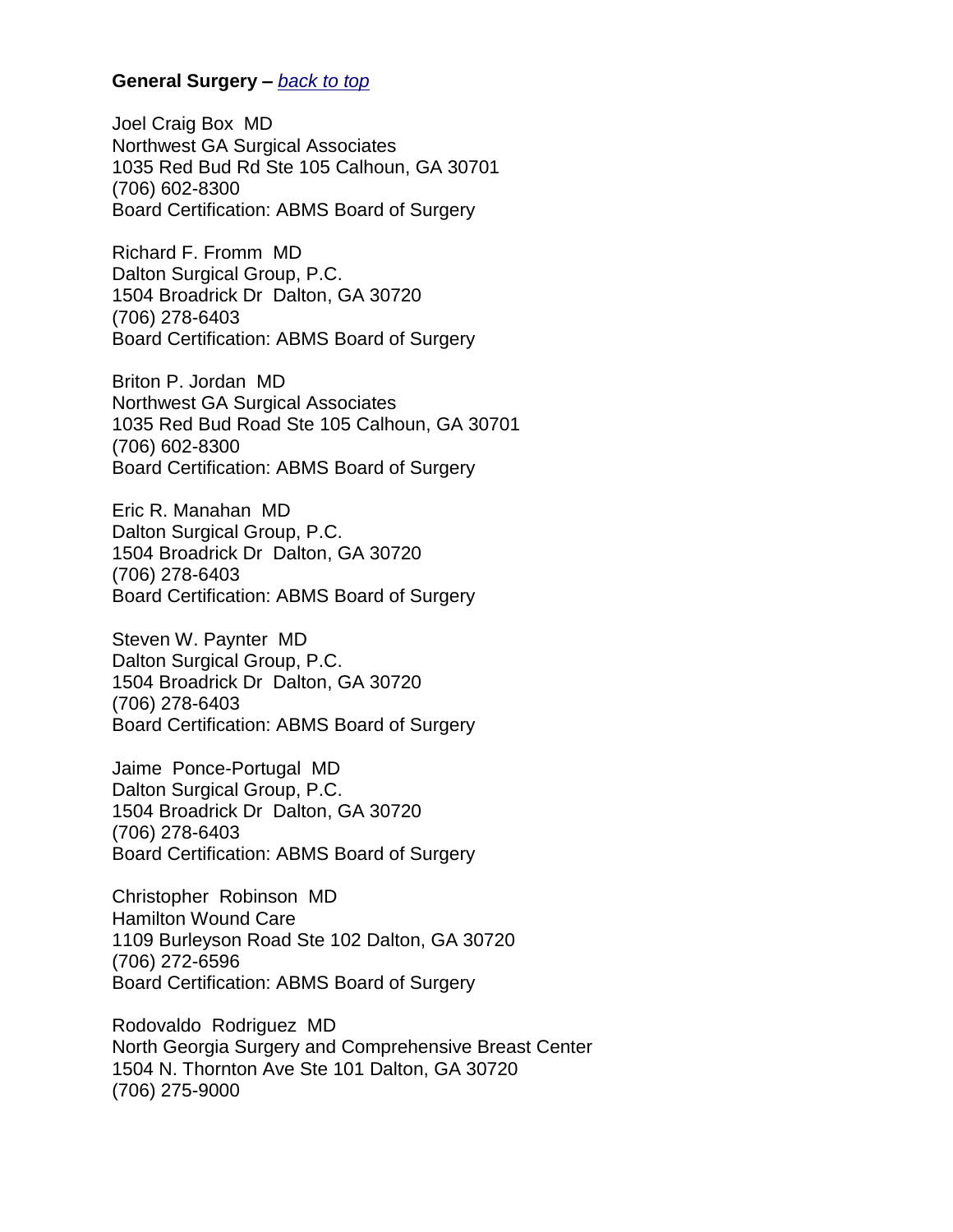Board Certification: ABMS Board of Surgery

William L. Theus MD Northwest GA Surgical Associates 1035 Red Bud Road Ste 105 Calhoun, GA 30701 (706) 602-8300 Board Certification: ABMS Board of Surgery

### **Geriatrics –** *[back to top](#page-0-1)*

Mark P. Elam MD Mark P. Elam, M.D. P.C. 313 N Selvidge St Dalton, GA 30720 (706) 226-5446 Board Certification: ABMS Board of Internal Medicine

### <span id="page-25-0"></span>**Hematology/Oncology –** *[back to top](#page-0-1)*

Hosam M. Naguib MD NW GA Hematology & Oncology, PC 1504 N Thornton Ave Ste 102 Dalton, GA 30720-2047 (706) 226-0508 Board Certification: ABMS Board of Internal Medicine - Med Oncology

Monica Verma MD NW GA Hematology & Oncology, PC 1504 N Thornton Ave Ste 102 Dalton, GA 30720-2047 (706) 226-0508 Board Certification: ABMS Board of Internal Medicine - Hematology/Med Oncology

## <span id="page-25-1"></span>**Internal Medicine –** *[back to top](#page-0-1)*

Tom D. Bledsoe MD Hamilton Physicians Group 79 Hwy 286 Ste B Chatsworth, GA 30705 (706) 695-1992 Board Certification: ABMS Board of Internal Medicine

Glenn H. Boyd MD Glenn H. Boyd, MD 1203 Memorial Dr Dalton, GA 30720 (706) 278-0022 Board Certification: ABMS Board of Internal Medicine

D. Stephen Carson MD Internal Medicine Associates of Dalton, Inc. 1209 West Walnut Avenue Suite 6 Dalton, GA 30720 (706) 226-5300 Board Certification: ABMS Board of Internal Medicine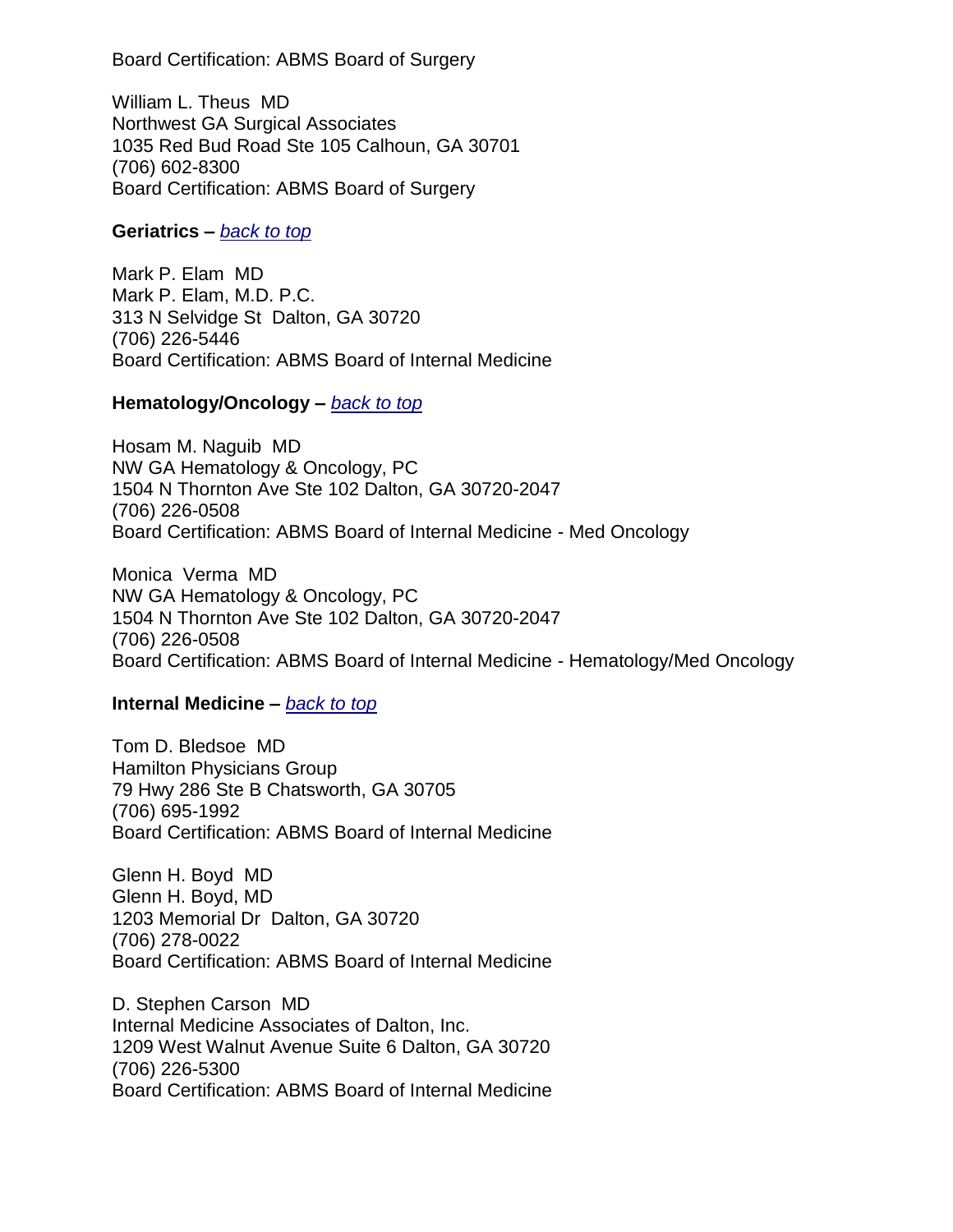Jane Clark MD Priority Care, Inc. 1000 Riverbirch Pkwy Dalton, GA 30721 (706) 226-2273 Board Certification: ABMS Board of Internal Medicine

Leland S. Duddleston III MD Priority Care, Inc. 1000 Riverbirch Pkwy Dalton, GA 30721 (706) 226-2273 Board Certification: ABMS Board of Internal Medicine

German J. Garcia MD German Garcia, MD, PC 1143 E Walnut Ave Dalton, GA 30721 (706) 229-9501 Board Certification: ABMS Board of Internal Medicine

Julia Garcia MD San Pablos Clinic 1301 Broadrick Drive Dalton, GA 30720 (706) 270-5990 Board Certification: ABMS Board of Internal Medicine

Stanley L. Hoy MD Dalton Family Practice 1114 Professional Blvd Dalton, GA 30720 (706) 278-0138 Board Certification: ABMS Board of Internal Medicine

Eric E. Jensen MD Cornerstone Medical Group, PC 1107 Memorial Dr Ste 300 Dalton, GA 30720 (706) 226-3139 Board Certification: ABMS Board of Internal Medicine

Carlton D. Lancaster Jr. MD Hamilton Physicians Group 1109 Burleyson Dr Ste 104 Dalton, GA 30722 (706) 278-1622 Board Certification: ABMS Board of Internal Medicine

Juan C. Malpartida MD Santa Rosa Clinic, PA 1100 E Walnut Ave Ste 15 Dalton, GA 30721 (706) 259-5579 Board Certification: ABMS Board of Internal Medicine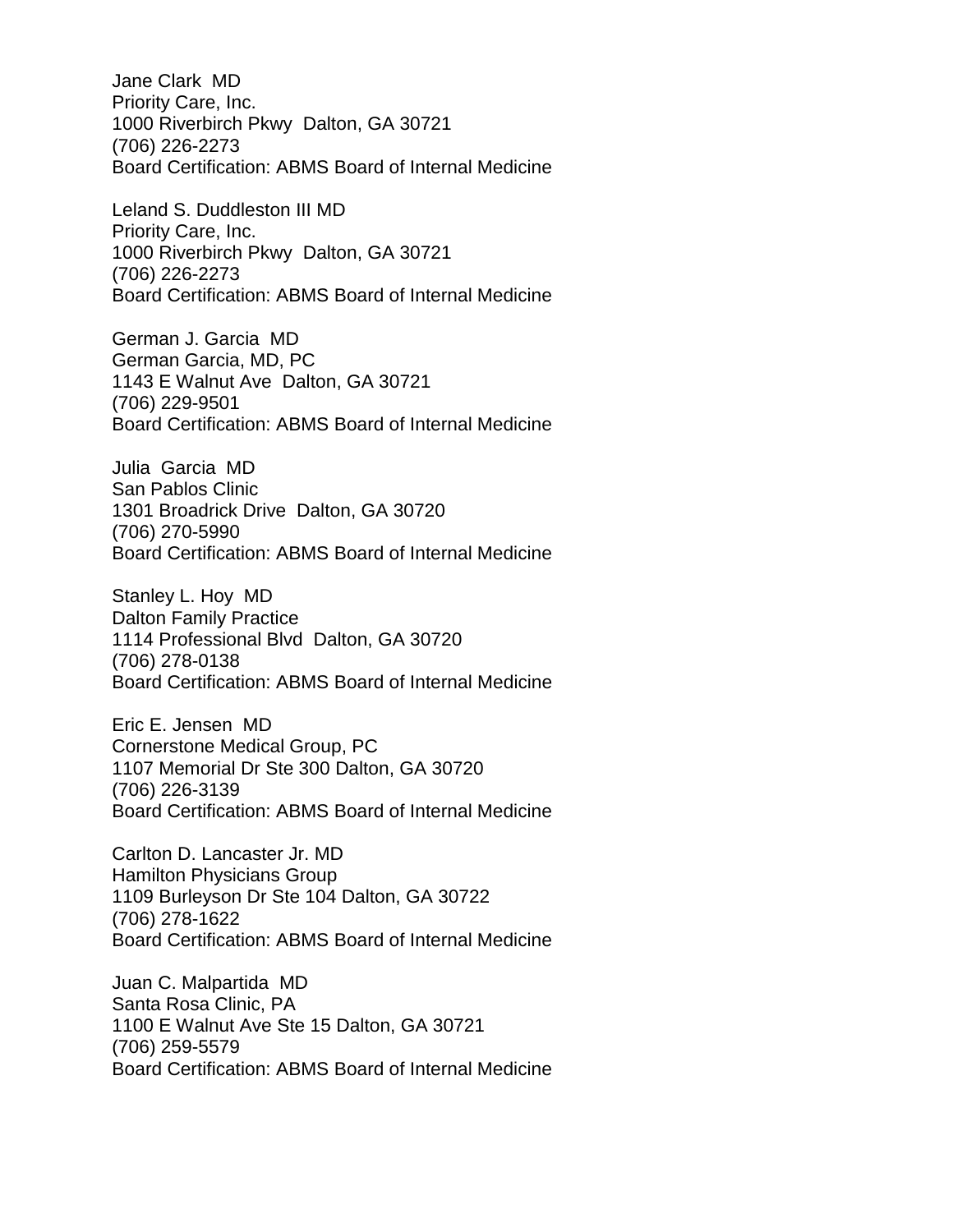Russell Blaine Minor MD Murray Internal Medicine 106 Hospital Dr Chatsworth, GA 30705 (706) 695-1488 Board Certification: ABMS Board of Internal Medicine

John Richmond MD Med Now, Inc. 2709 Airport Rd Ste 101 Dalton, GA 30721 (706) 275-4444 Board Certification: ABMS Board of Internal Medicine

Brandon Smith MD Dalton Family Practice 1114 Professional Blvd Dalton, GA 30720 (706) 278-0138 Board Certification: ABMS Board of Internal Medicine

Phuong-Lynh Ta MD Cornerstone Medical Group, PC 1107 Memorial Dr Ste 300 Dalton, GA 30720 (706) 226-3139 Board Certification: ABMS Board of Internal Medicine

Stanford W. Voegele MD Cornerstone Medical Group, PC 1107 Memorial Dr Ste 300 Dalton, GA 30720 (706) 226-3139 Board Certification: ABMS Board of Internal Medicine

### **Interventional Cardiology –** *[back to top](#page-0-1)*

Eric Guerra MD Hamilton Physicians Group 1436 Broadrick Dr Dalton, GA 30720 (706) 226-3434 Board Certification: ABMS Board of Internal Medicine - Interventional Cardiology

### <span id="page-27-0"></span>**Neonatology –** *[back to top](#page-0-1)*

Travis Carroll MD Regional Neonatal Specialist P.O. Box 2645 Dalton, GA 30722 (706) 272-6490 Board Certification: ABMS Board of Pediatrics - Neo-Perinatal Medicine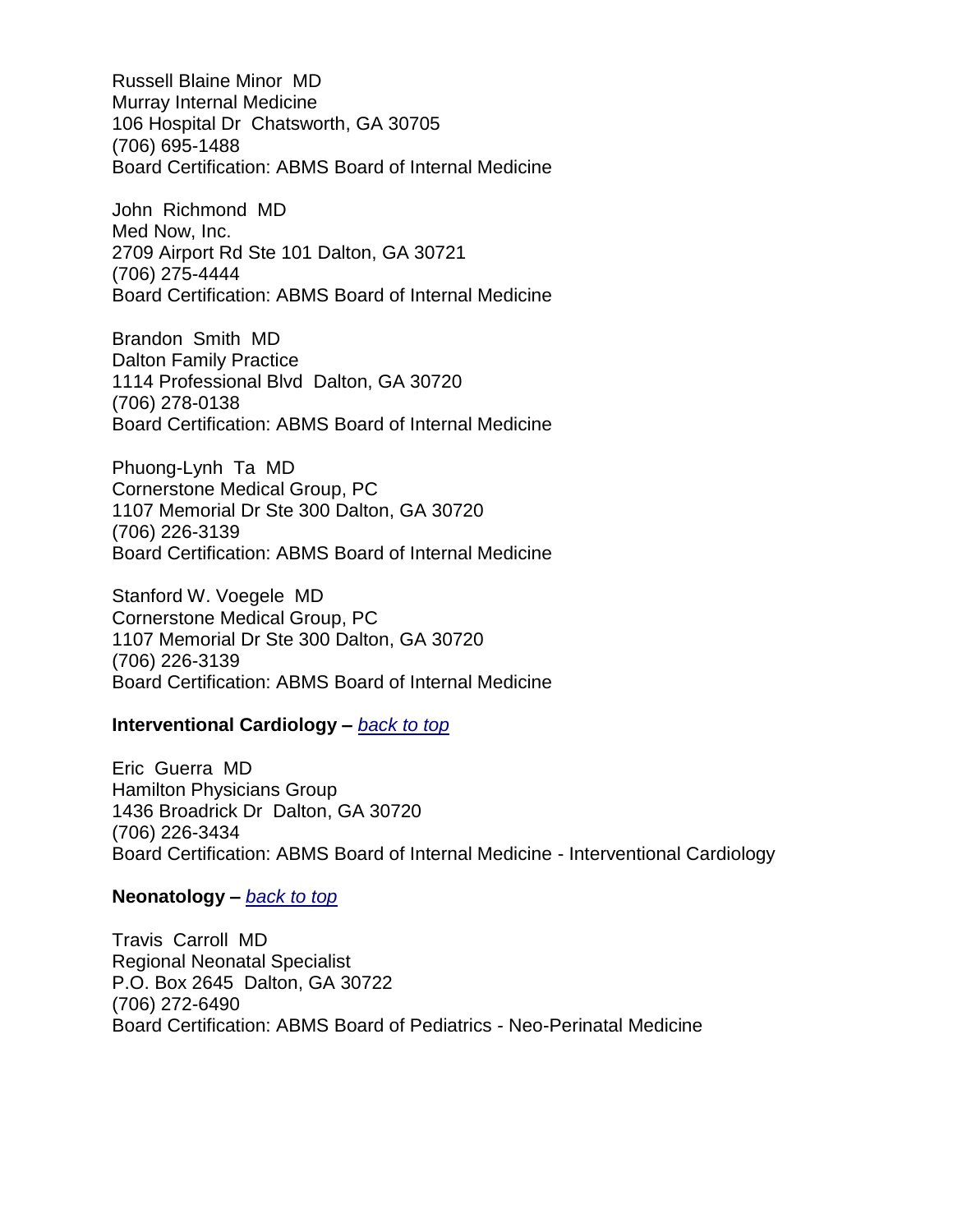Lizbeth Kennedy MD Regional Neonatal Specialist P.O. Box 2645 Dalton, GA 30722 (706) 272-6490 Board Certification: ABMS Board of Pediatrics - Neo-Perinatal Medicine

John E. Moss MD Regional Neonatal Specialist P.O. Box 2645 Dalton, GA 30722 (706) 272-6490 Board Certification: ABMS Board of Pediatrics - Neo-Perinatal Medicine

Victor Thomas MD Regional Neonatal Specialist P.O. Box 2645 Dalton, GA 30722 (706) 272-6490 Board Certification: ABMS Board of Pediatrics - Neo-Perinatal Medicine

### **Nephrology –** *[back to top](#page-0-1)*

Rafael Duchesne MD Nephrology & Hypertension Specialists, PC 1506 Broadrick Dr Dalton, GA 30720 (706) 278-3430 Board Certification: ABMS Board of Internal Medicine - Nephrology

F. David Newby MD Nephrology & Hypertension Specialists, PC 1506 Broadrick Dr Dalton, GA 30720 (706) 278-3430 Board Certification: ABMS Board of Internal Medicine - Nephrology

### **Neurological Surgery –** *[back to top](#page-0-1)*

Michel C. Pare' MD Hamilton Physicians Group 1107 Memorial Dr. Ste G-3 Dalton, GA 30720 (706) 529-9630 Board Certification: ABMS Board of Neurological Surgery

## **Neurology –** *[back to top](#page-0-1)*

Juan Gonzalez MD Hamilton Physicians Group 1505 Professional Ct Dalton, GA 30722 (706) 275-6121 Board Certification: ABMS Board of Psychiatry & Neurology - Neurology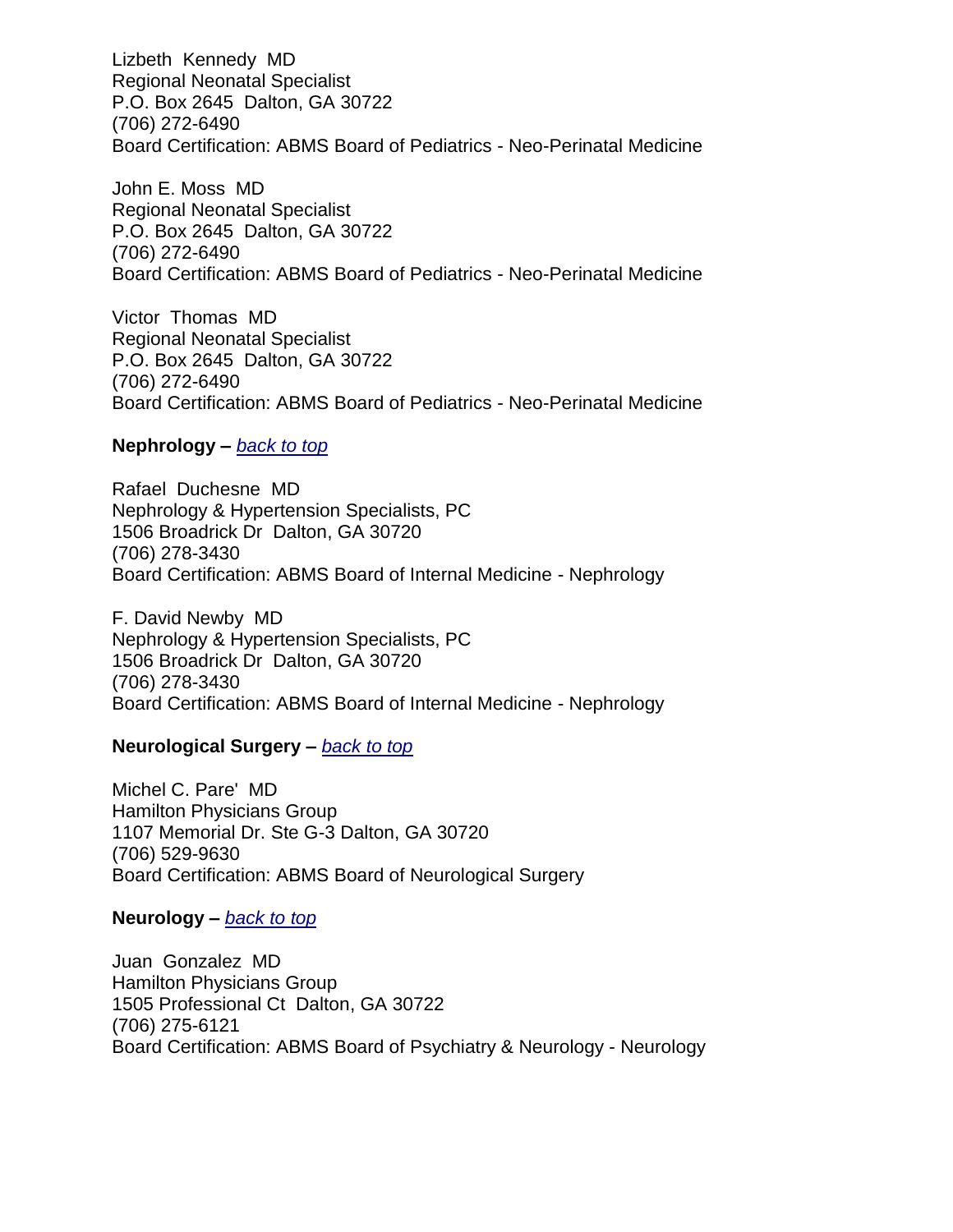Kimberly K. Smith MD Hamilton Physicians Group 1505 Professional Ct Dalton, GA 30722 (706) 275-6121 Board Certification: ABMS Board of Psychiatry & Neurology - Neurology

### <span id="page-29-0"></span>**Obstetrics and Gynecology –** *[back to top](#page-0-1)*

Eric F. Calfee MD Associates in Obstetrics and Gynecology, PC 1105 Burleyson Rd Dalton, GA 30720 (706) 278-4640 Board Certification: ABMS Board of Obstetrics & Gynecology

Timothy C. Dindoffer MD Timothy C. Dindoffer, MD, PC 1107 Memorial Dr Ste 301 Dalton, GA 30720 (706) 271-0076 Board Certification: ABMS Board of Obstetrics & Gynecology

Brian A. Glass MD Brian A. Glass, M.D. OB/GYN 1109 Burleyson Rd. Ste. 205 Dalton, GA 30720 (706) 428-3822 Board Certification: ABMS Board of Obstetrics & Gynecology

Anthony R. Harbin MD North Georgia Women's Center 1525 Chattanooga Rd Dalton, GA 30720 (706) 250-7367 Board Certification: ABMS Board of Obstetrics & Gynecology

Richard Loftis MD Associates in Obstetrics and Gynecology, PC 1105 Burleyson Rd Dalton, GA 30720 (706) 278-4640 Board Certification: ABMS Board of Obstetrics & Gynecology

Christine M. Sager MD Associates in Obstetrics and Gynecology, PC 1105 Burleyson Rd Dalton, GA 30720 (706) 278-4640 Board Certification: ABMS Board of Obstetrics & Gynecology

Mathew D. Smith MD Associates in Obstetrics and Gynecology, PC 1105 Burleyson Rd Dalton, GA 30720 (706) 278-4640 Board Certification: ABMS Board of Obstetrics & Gynecology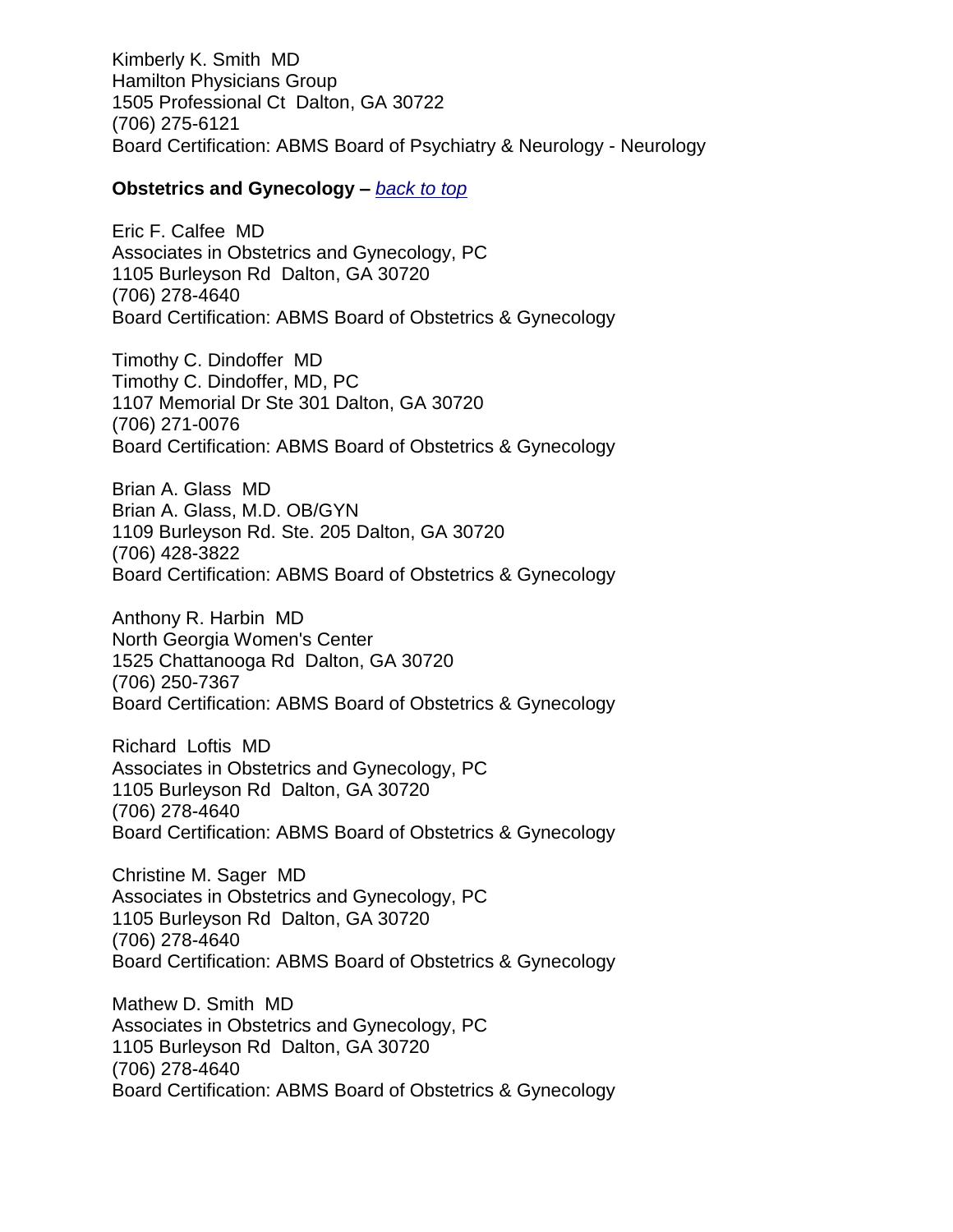Wesley M. Stuckey MD North Georgia Women's Center 1525 Chattanooga Rd Dalton, GA 30720 (706) 250-7367 Board Certification: ABMS Board of Obstetrics & Gynecology

S Craig Tidwell MD Associates in Obstetrics and Gynecology, PC 1105 Burleyson Rd Dalton, GA 30720 (706) 278-4640 Board Certification: ABMS Board of Obstetrics & Gynecology

Angela S Wood MD Associates in Obstetrics and Gynecology, PC 1105 Burleyson Rd Dalton, GA 30720 (706) 278-4640 Board Certification: ABMS Board of Obstetrics & Gynecology

### **Ophthamology –** *[back to top](#page-0-1)*

Dooho Brian Kim MD Professional Eye Associates, Inc. 1111 Professional Blvd Dalton, GA 30720 (706) 226-2020 Board Certification: ABMS Board of Opthalmology

Timothy E. O'Boyle MD Professional Eye Associates, Inc. 1111 Professional Blvd Dalton, GA 30720 (706) 226-2020 Board Certification: ABMS Board of Opthalmology

Todd Theobald MD Professional Eye Associates, Inc. 1111 Professional Blvd Dalton, GA 30720 (706) 226-2020 Board Certification: ABMS Board of Opthalmology

### **Optometry –** *[back to top](#page-0-1)*

Daniel J. McBride OD Professional Eye Associates, Inc. 1111 Professional Blvd Dalton, GA 30720 (706) 226-2020 Board Certification: Specialty Exempt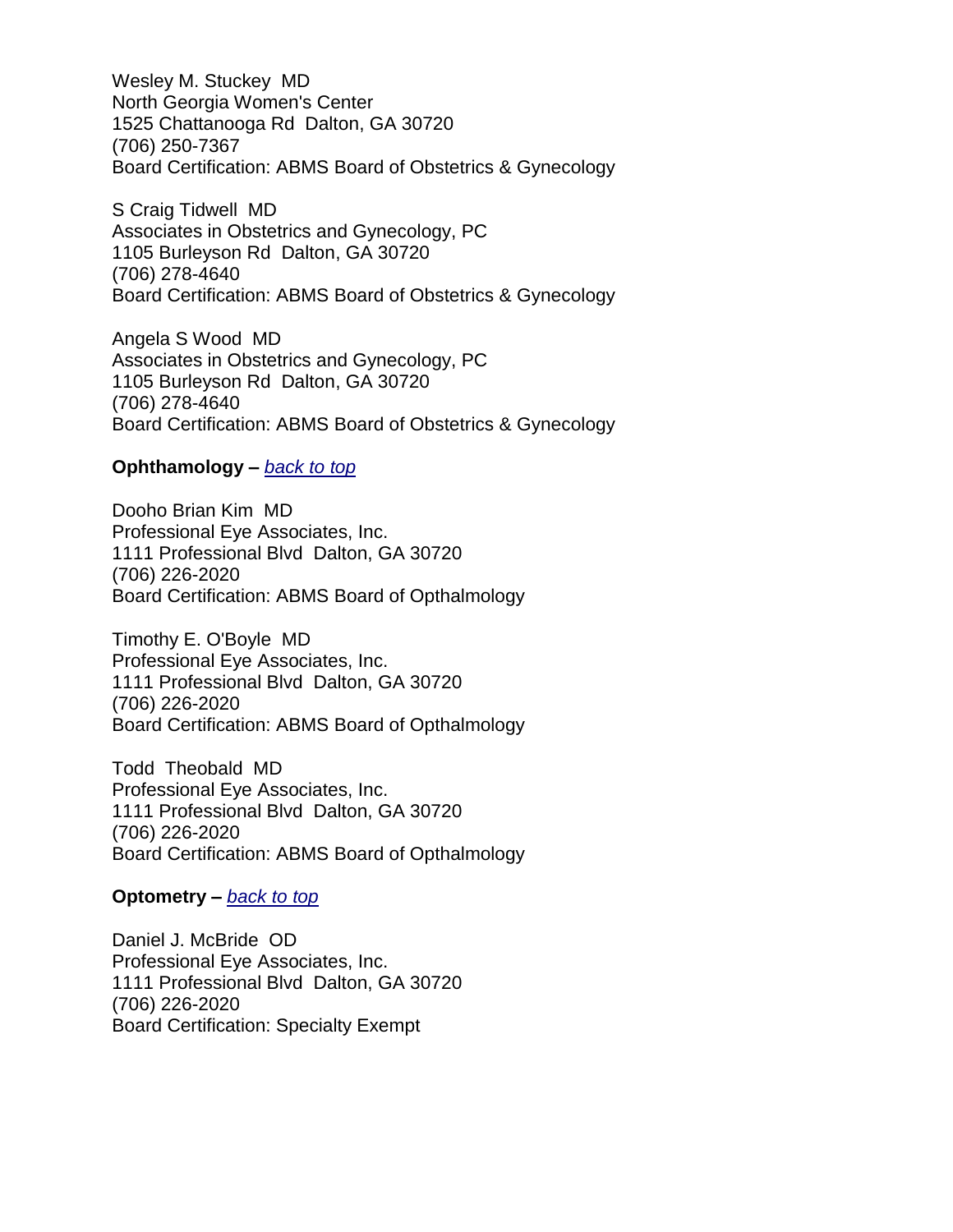Robi A Wingrove OD Professional Eye Associates, Inc. 1111 Professional Blvd Dalton, GA 30720 (706) 226-2020 Board Certification: Specialty Exempt

### **Orthopedics –** *[back to top](#page-0-1)*

Conrad H. Easley MD Dalton Orthopaedics and Sports Medicine Clinic 1501 Broadrick Drive Suite 3 Dalton, GA 30720 (706) 226-6318 Board Certification: ABMS Board of Orthopedic Surgery

J. Mitch Frix MD Associates in Orthopaedics & Sports Medicine, P.C. 1104 Professional Blvd Dalton, GA 30720 (706) 226-5533 Board Certification: ABMS Board of Orthopedic Surgery

George S. Kerr MD Med Now, Inc. 2709 Airport Rd Ste 101 Dalton, GA 30721 (706) 275-4444 Board Certification: ABMS Board of Orthopedic Surgery

James Eric Lashley MD Associates in Orthopaedics & Sports Medicine, P.C. 1104 Professional Blvd Dalton, GA 30720 (706) 226-5533 Board Certification: ABMS Board of Orthopedic Surgery

John T. Norman Sr. MD Associates in Orthopaedics & Sports Medicine, P.C. 1104 Professional Blvd Dalton, GA 30720 (706) 226-5533 Board Certification: ABMS Board of Orthopedic Surgery

Dale N. Reed MD Associates in Orthopaedics & Sports Medicine, P.C. 1104 Professional Blvd Dalton, GA 30720 (706) 226-5533 Board Certification: ABMS Board of Orthopedic Surgery - Sports Medicine

Michael D. Wilson MD Associates in Orthopaedics & Sports Medicine, P.C. 1104 Professional Blvd Dalton, GA 30720 (706) 226-5533 Board Certification: ABMS Board of Orthopedic Surgery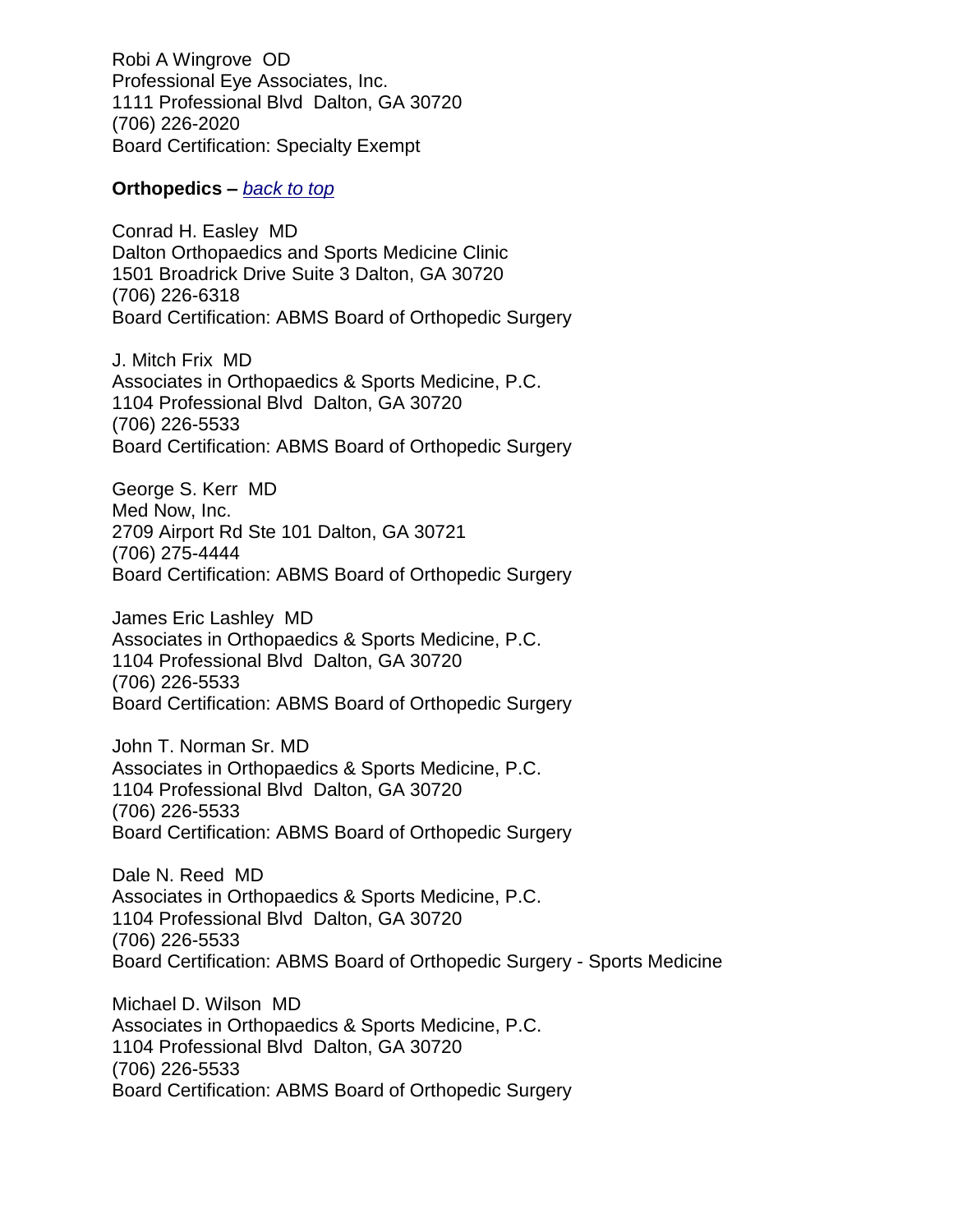## **Otolaryngology (ENT) –** *[back to top](#page-0-1)*

Sean C. Coleman MD Dalton Ear, Nose and Throat Associates 1436 Chattanooga Ave Dalton, GA 30720 (706) 226-2142 Board Certification: ABMS Board of Otolaryngology

David L. Dinges MD Dalton Ear, Nose and Throat Associates 1436 Chattanooga Ave Dalton, GA 30720 (706) 226-2142 Board Certification: ABMS Board of Otolaryngology

Stewart Little MD Dalton Ear, Nose and Throat Associates 1436 Chattnooga Ave Dalton, GA 30720 (706) 226-2142 Board Certification: ABMS Board of Otolaryngology

Stephen H. Ryals MD Dalton Ear, Nose and Throat Associates 1436 Chattanooga Ave Dalton, GA 30720 (706) 226-2142 Board Certification: ABMS Board of Otolaryngology

### <span id="page-32-0"></span>**Pain Management –** *[back to top](#page-0-1)*

Peter Fong MD Center for Spine and Pain Medicine, PC 1413 Chattanooga Ave Dalton, GA 30720 (706) 279-2679 Board Certification: ABMS Board of Anesthesiology

Joshua Hare DO Hamilton Physicians Group 1107 Memorial Dr Ste 102 Dalton, GA 30720 (706) 529-7124 Board Certification: ABMS Board of Anesthesiology - Pain Management

Ramya N. Rangaraj MD Center for Spine and Pain Medicine, PC 1413 Chattanooga Ave Dalton, GA 30720 (706) 279-2679 Board Certification: AMBS Board of Physical Med & Rehab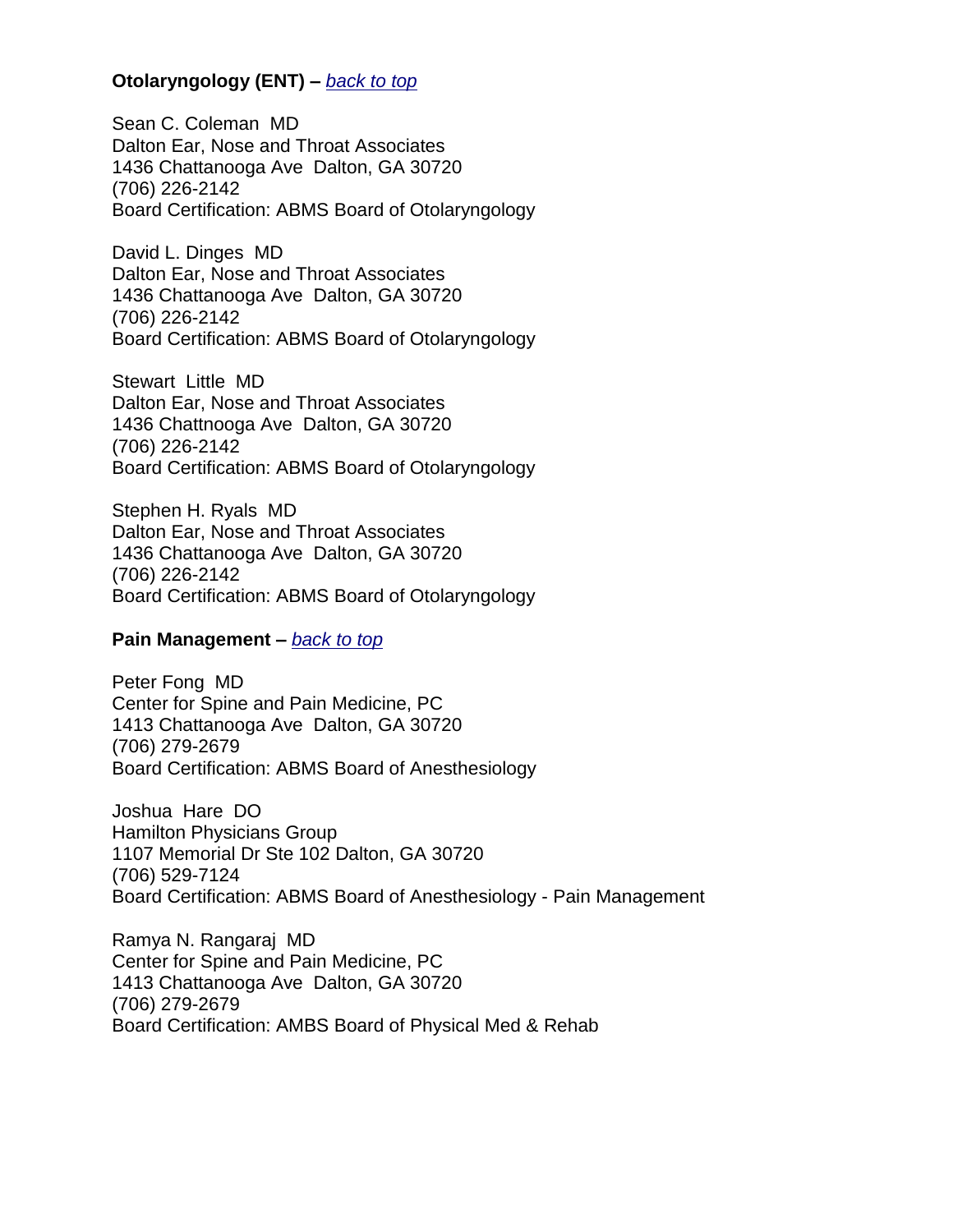Sadiq Sohani MD Center for Spine and Pain Medicine, PC 1413 Chattanooga Ave Dalton, GA 30720 (706) 279-2679 Board Certification: ABMS Board of Anesthesiology

### **Pathology, Cytopathology –** *[back to top](#page-0-1)*

Kathryn T. Knight MD Associated Pathologist, LLC PO Box 402978 Atlanta, GA 30384-2978 Board Certification: ABMS Board of Pathology - Anatomic & Clinical

Jorge M. Oliver MD Associated Pathologist, LLC PO Box 402978 Atlanta, GA 30384-2978 Board Certification: ABMS Board of Pathology - Anatomic & Clinical

### **Pediatrics –** *[back to top](#page-0-1)*

Abeer Abdeldayem MD Peds Care, P.C. 1933 Shields Rd Dalton, GA 30720 (706) 278-6628 Board Certification: ABMS Board of Pediatrics

Omar Alani MD Bright Pediatrics PC 1507 Professional Ct Dalton, GA 30720 (706) 529-4600 Board Certification: ABMS Board of Pediatrics

Samirah Ashraf MD Prime Pediatrics, PC 1610 Broadrick Dr Dalton, GA 30720 (706) 279-1994 Board Certification: ABMS Board of Pediatrics

Rami Azzouz MD Bright Pediatrics PC 1507 Professional Ct Dalton, GA 30720 (706) 529-4600 Board Certification: ABMS Board of Pediatrics

William R. Edwards MD Pediatrics of Dalton, PA 1409 Chattanooga Ave Dalton, GA 30720 (706) 278-5373 Board Certification: ABMS Board of Pediatrics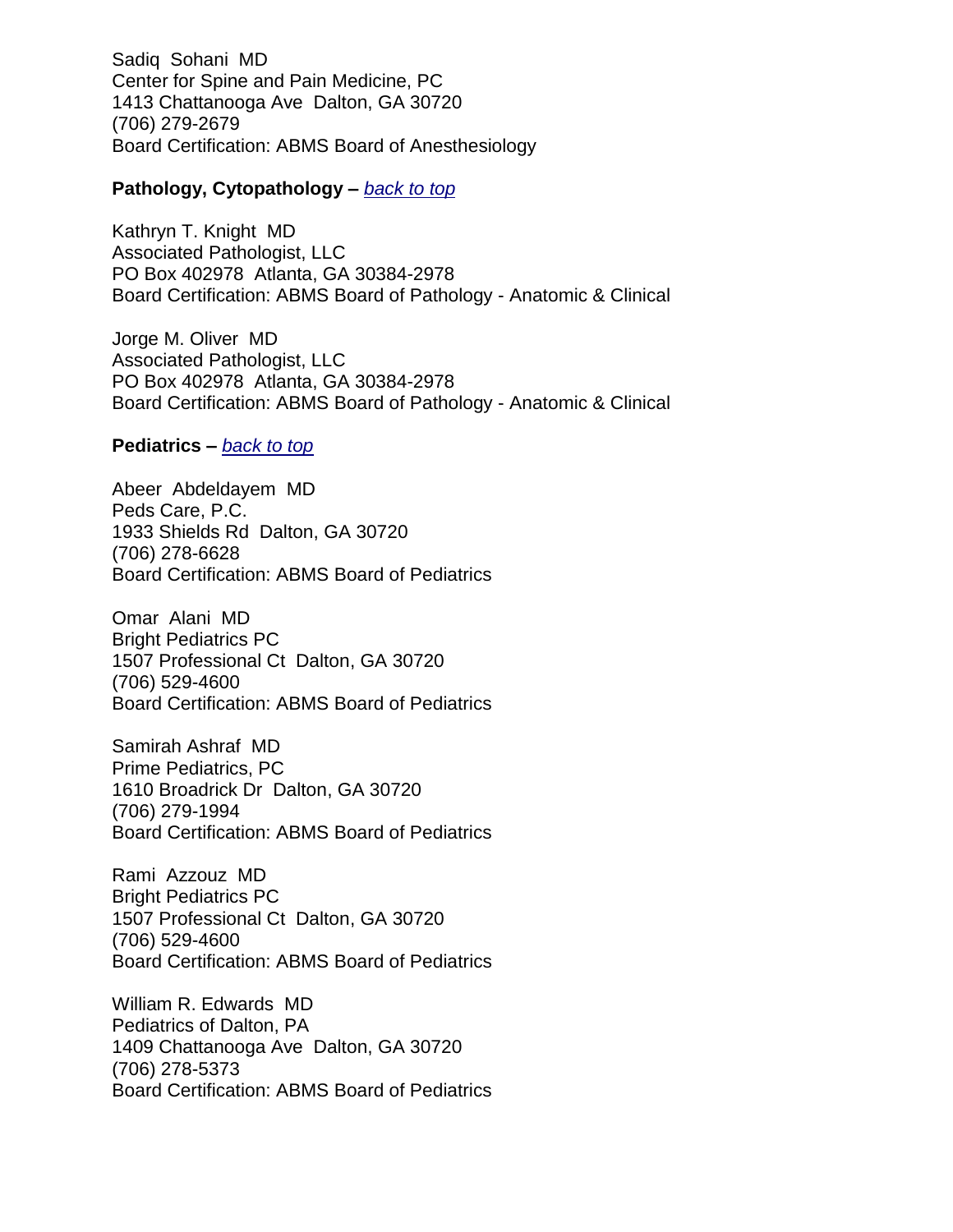Cole Ezeoke MD White Pediatrics 1575 Chattanooga Ave Ste 1 Dalton, GA 30721 (706) 876-2130 Board Certification: ABMS Board of Pediatrics

Karen Filler MD Peds Care, P.C. 1933 Shields Rd Dalton, GA 30720 (706) 278-6628 Board Certification: ABMS Board of Pediatrics

Michael A. Hale MD Pediatrics of Dalton, PA 1409 Chattanooga Ave Dalton, GA 30720 (706) 278-5373 Board Certification: ABMS Board of Pediatrics

Saad Hammid MD Bright Pediatrics PC 1507 Professional Ct Dalton, GA 30720 (706) 529-4600 Board Certification: ABMS Board of Pediatrics

Susan Hartley MD Prime Pediatrics, PC 1610 Broadrick Dr Dalton, GA 30720 (706) 279-1994 Board Certification: ABMS Board of Pediatrics

Milca L. Hernandez-Aviles MD Peds Care, P.C. 1933 Shields Rd Dalton, GA 30720-5091 (706) 278-6628 Board Certification: ABMS Board of Pediatrics

Adam Charles Horne MD Prime Pediatrics, PC 1610 Broadrick Dr Dalton, GA 30720 (706) 279-1994 Board Certification: ABMS Board of Pediatrics

Rod P. Ingraham MD Mill Creek Center 2971 Hurricane Rd. Rocky Face, GA 30740 (706) 673-7889 Board Certification: ABMS Board of Pediatrics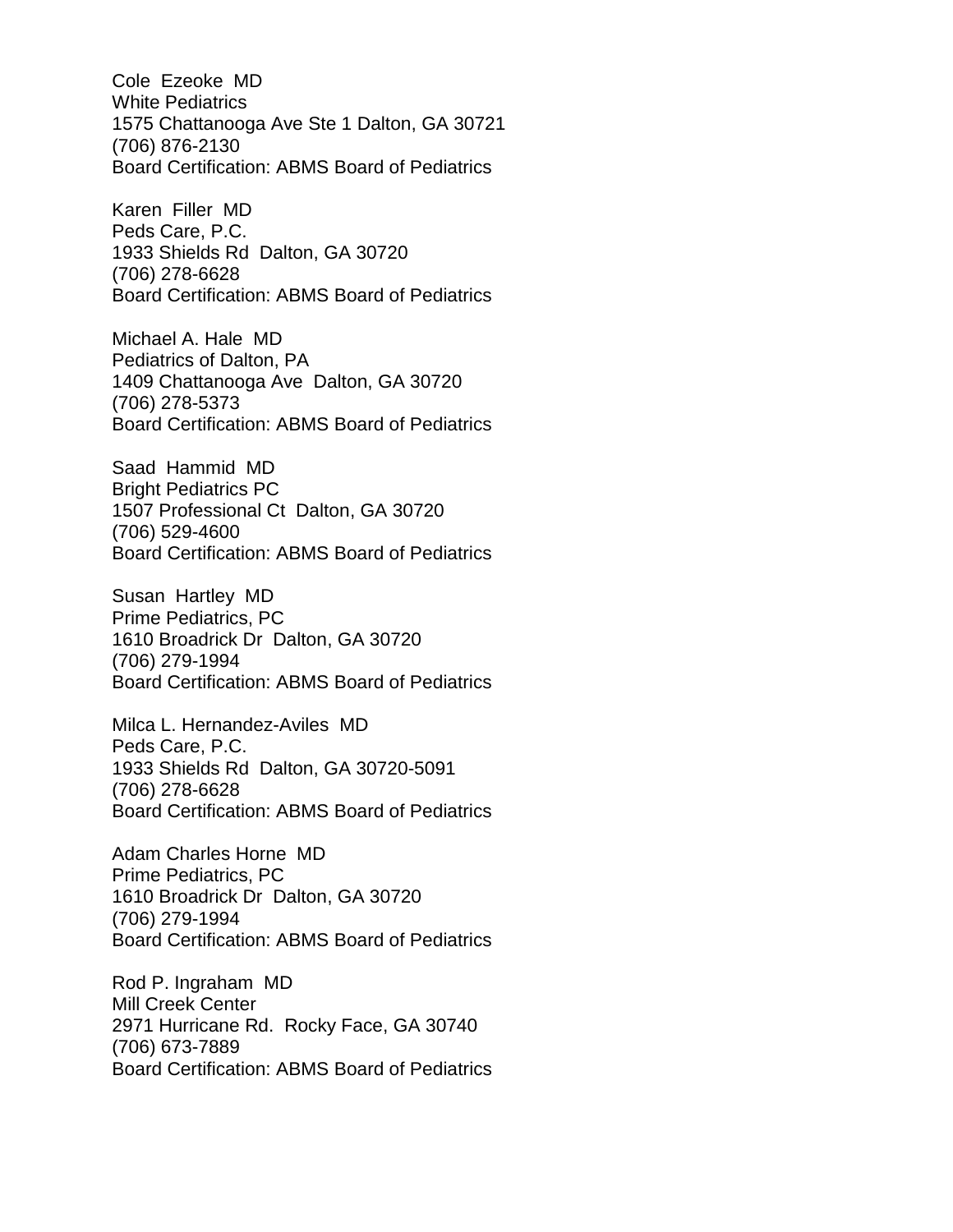Cathy Chung Hyun Pak MD Peds Care, P.C. 1933 Shields Rd Dalton, GA 30720-5091 (706) 278-6628 Board Certification: ABMS Board of Pediatrics

Joseph D. Point du Jour MD White Pediatrics 1575 Chattanooga Ave Ste 1 Dalton, GA 30721 (706) 876-2130 Board Certification: ABMS Board of Pediatrics

Ricardo R. Riesco MD Peds Care, P.C. 1933 Shields Rd Dalton, GA 30720-5091 (706) 278-6628 Board Certification: ABMS Board of Pediatrics

Ayman M. Rifai MD Prime Pediatrics, PC 1610 Broadrick Dr Dalton, GA 30720 (706) 279-1994 Board Certification: ABMS Board of Pediatrics

Pooja Soni MD Peds Care, P.C. 1933 Shields Rd Dalton, GA 30720 (706) 278-6628 Board Certification: ABMS Board of Pediatrics

Richard F. Spanjer MD Pediatrics of Dalton, PA 1409 Chattanooga Ave Dalton, GA 30720 (706) 278-5373 Board Certification: ABMS Board of Pediatrics

Ronald B. Tull MD White's Pediatrics 1575 Chattanooga Ave Ste 1 Dalton, GA 30721 (706) 876-2130 Board Certification: ABMS Board of Pediatrics

Minsheng Wang MD White Pediatrics 1575 Chattanooga Ave Ste 1 Dalton, GA 30721 (706) 876-2130 Board Certification: ABMS Board of Pediatrics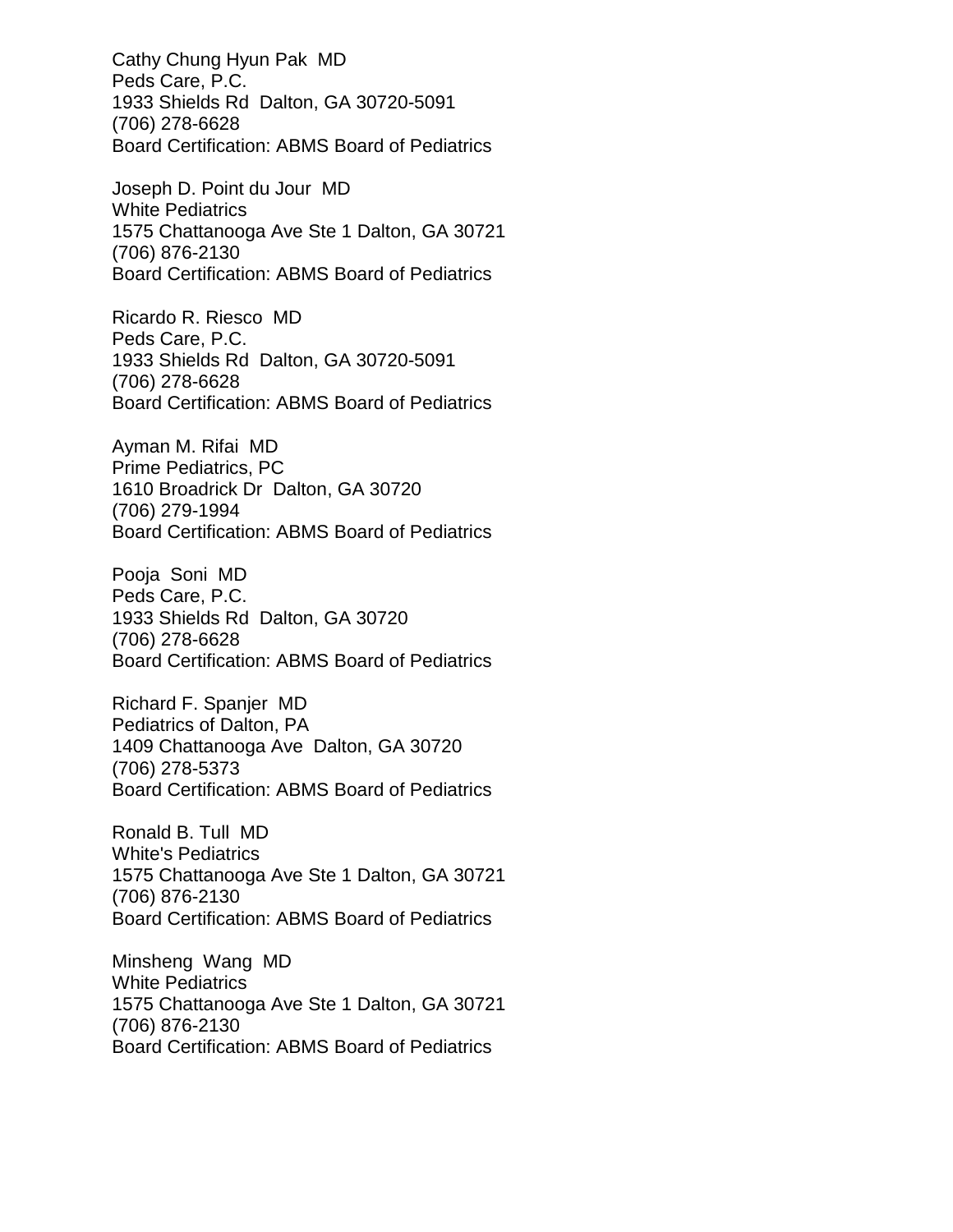Jeffeory H. White MD White's Pediatrics 1575 Chattanooga Ave Ste 1 Dalton, GA 30721 (706) 876-2130 Board Certification: ABMS Board of Pediatrics

### **Plastic Surgery –** *[back to top](#page-0-1)*

Joel A. Williams MD Williams Plastic Surgery 1506 Professional Ct Dalton, GA 30722 (706) 278-2700 Board Certification: ABMS Board of Plastic Surgery

Reginald R Sherrill MD Dalton Plastic Surgery 1501 Broadrick Dr. Ste 1 Dalton, GA 30720 (706) 226-3311 Board Certification: ABMS Board of Plastic Surgery

### **Podiatry –** *[back to top](#page-0-1)*

John J. Land IV DPM Active Foot Care 1107 Broadrick Dr Dalton, GA 30720 (706) 278-5558 Board Certification: American Board of Foot and Ankle Surgery

Spencer C. Misner DPM Spencer C Misner, DPM, PC 1432 Broadrick Dr Dalton, GA 30720 (706) 226-1130 Board Certification: American Board of Foot and Ankle Surgery

## **Psychiatry –** *[back to top](#page-0-1)*

John Beckner MD Hamilton Physicians Group 1200 Memorial Drive Dalton, GA 30722 (706) 529-8710 Board Certification: ABMS Board of Psychiatry & Neurology - Psychiatry

### **Pulmonary Medicine –** *[back to top](#page-0-1)*

Erick A. Kimmerling DO Erick A Kimmerling, DO 1504 N Thornton Ave NW GA Medical Plaza, Ste 106 Dalton, GA 30720 (706) 226-1530 Board Certification: ABMS Board of Internal Medicine - Pulmonary Diseases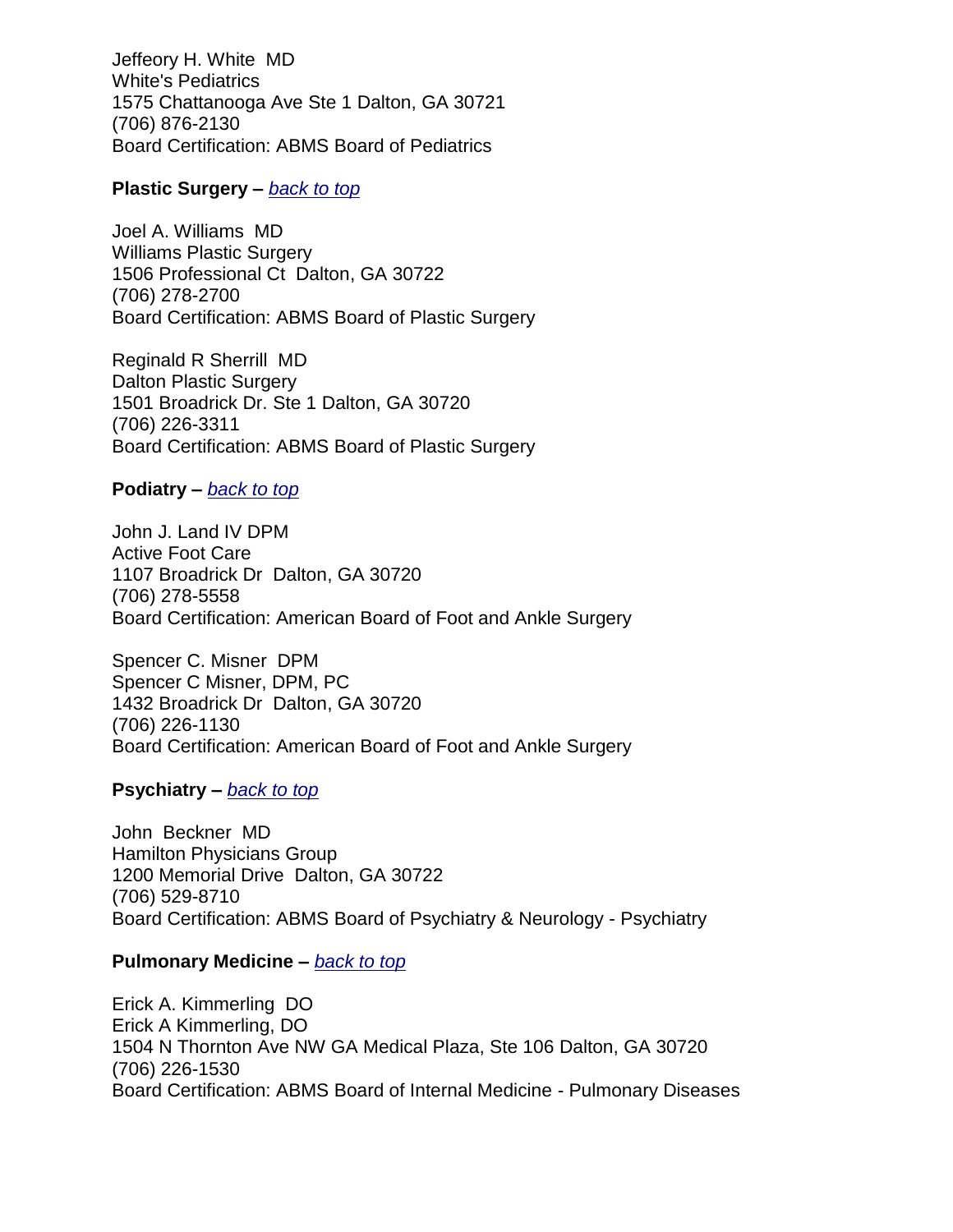Shaheen P. Noorani MD Lung & Sleep Specialist 1210 Broadrick Dr Ste 1 Dalton, GA 30720 (706) 277-4799 Board Certification: ABMS Board of Internal Medicine - Pulmonary Diseases

Timothy Ashburn MD Ashburn Lung Specialist 4700 Battlefield Pkwy Ste 360 Ringgold, GA 30736 (706) 419-8086 Board Certification: ABMS Board of Internal Medicine - Pulmonary Diseases

Naseer A. Humayun MD Pulmonary & Sleep Medicine, PC 1420 Mineral Springs Rd Dalton, GA 30720 (706) 226-2330 Board Certification: ABMS Board of Internal Medicine - Pulmonary Diseases

### <span id="page-37-0"></span>**Radiation Oncology –** *[back to top](#page-0-1)*

William P. McKay MD William P McKay, MD 1200 Memorial Dr Dalton, GA 30720 (706) 272-6060 Board Certification: ABMS Board of Radiology - Radiation Oncology

**Radiology –** *[back to top](#page-0-1)*

William M. Brammer MD North Georgia Radiology, PA 1407 N Thornton Ave Dalton, GA 30720 (706) 278-7224 Board Certification: ABMS Board of Radiology - Diagnostic Radiology

Brian M. Cate MD North Georgia Radiology, PA 1407 N Thornton Ave Dalton, GA 30720 (706) 278-7224 Board Certification: ABMS Board of Radiology

John C. Church MD Dalton Imaging Center 1502 N Thornton Ave Dalton, GA 30720 (706) 278-9729 Board Certification: ABMS Board of Radiology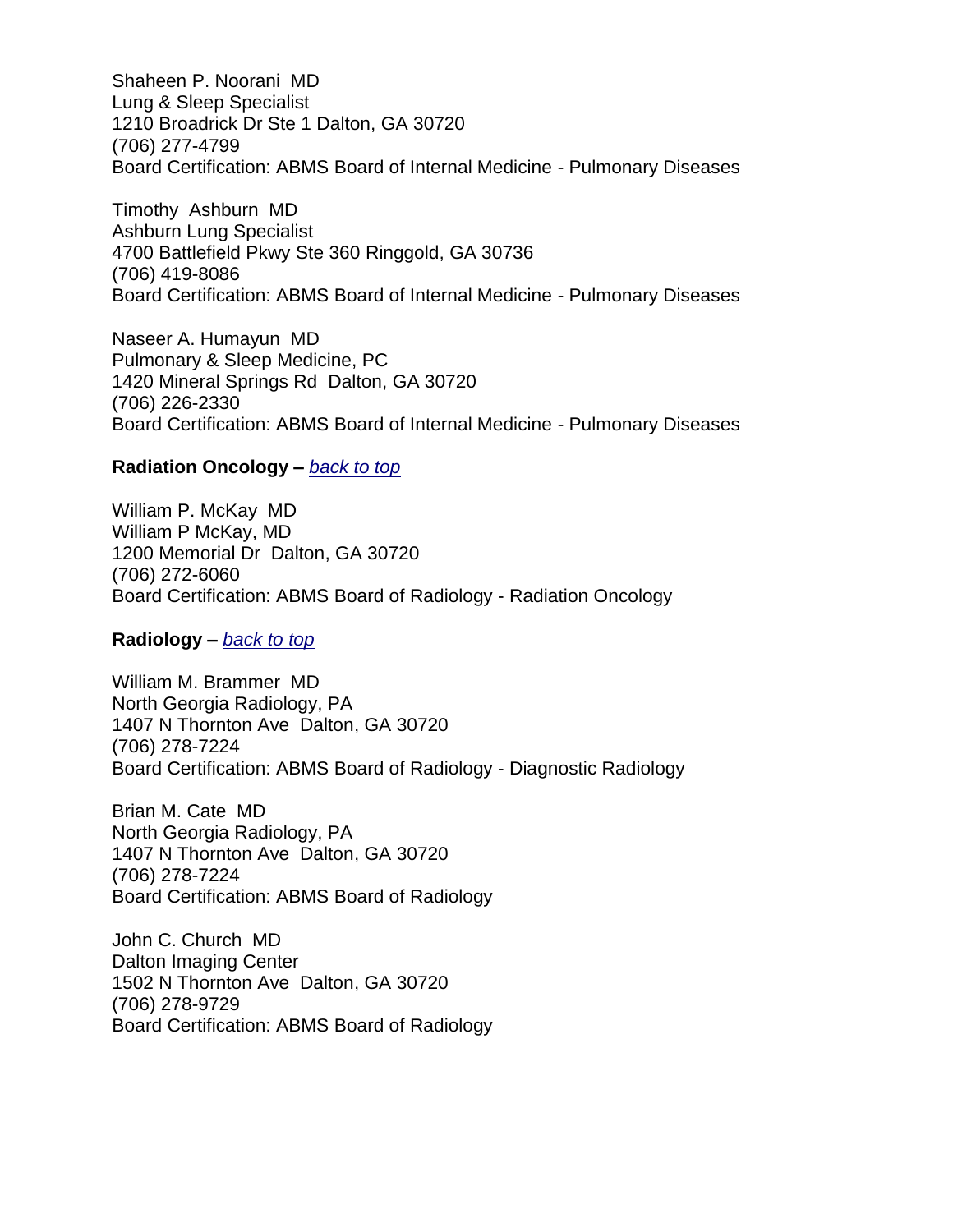Patrick Henderson MD North Georgia Radiology, PA 1200 Memorial Drive Dalton, Ga 30720 (706) 278-7224 Board Certification: ABMS Board of Radiology - Diagnostic Radiology

Kevin Johnson MD North Georgia Radiology, PA 1407 N. Thornton Ave Dalton, GA 30720 (706) 278-7224 Board Certification: ABMS Board of Radiology

Michael Kelly MD North Georgia Radiology, PA 1407 N. Thornton Ave Dalton, GA 30720 (706) 278-7224 Board Certification: ABMS Board of Radiology

Patrick E Minor MD North Georgia Radiology, PA 1407 N Thornton Ave Dalton, GA 30720 (706) 278-7224 Board Certification: ABMS Board of Radiology - Diagnostic Radiology

Edward Ostrowski MD Dalton Imaging Center 1502 N Thornton Ave Dalton, GA 30720 (706) 278-9729 Board Certification: ABMS Board of Radiology

Neil Patel MD North Georgia Radiology, PA 1407 N. Thornton Ave Dalton, GA 30720 (706) 278-7224 Board Certification: ABMS Board of Radiology

E. C. Strickland Jr. MD North Georgia Radiology, PA 1407 N Thornton Ave Dalton, GA 30720 (706) 278-7224 Board Certification: ABMS Board of Radiology - Diagnostic Radiology

<span id="page-38-0"></span>**Urology –** *[back to top](#page-0-1)*

Charles B. Idom, Jr. MD North Georgia Urology Center, PC 1434 Broadrick Dr Dalton, GA 30722 (706) 278-5961 Board Certification: ABMS Board of Urology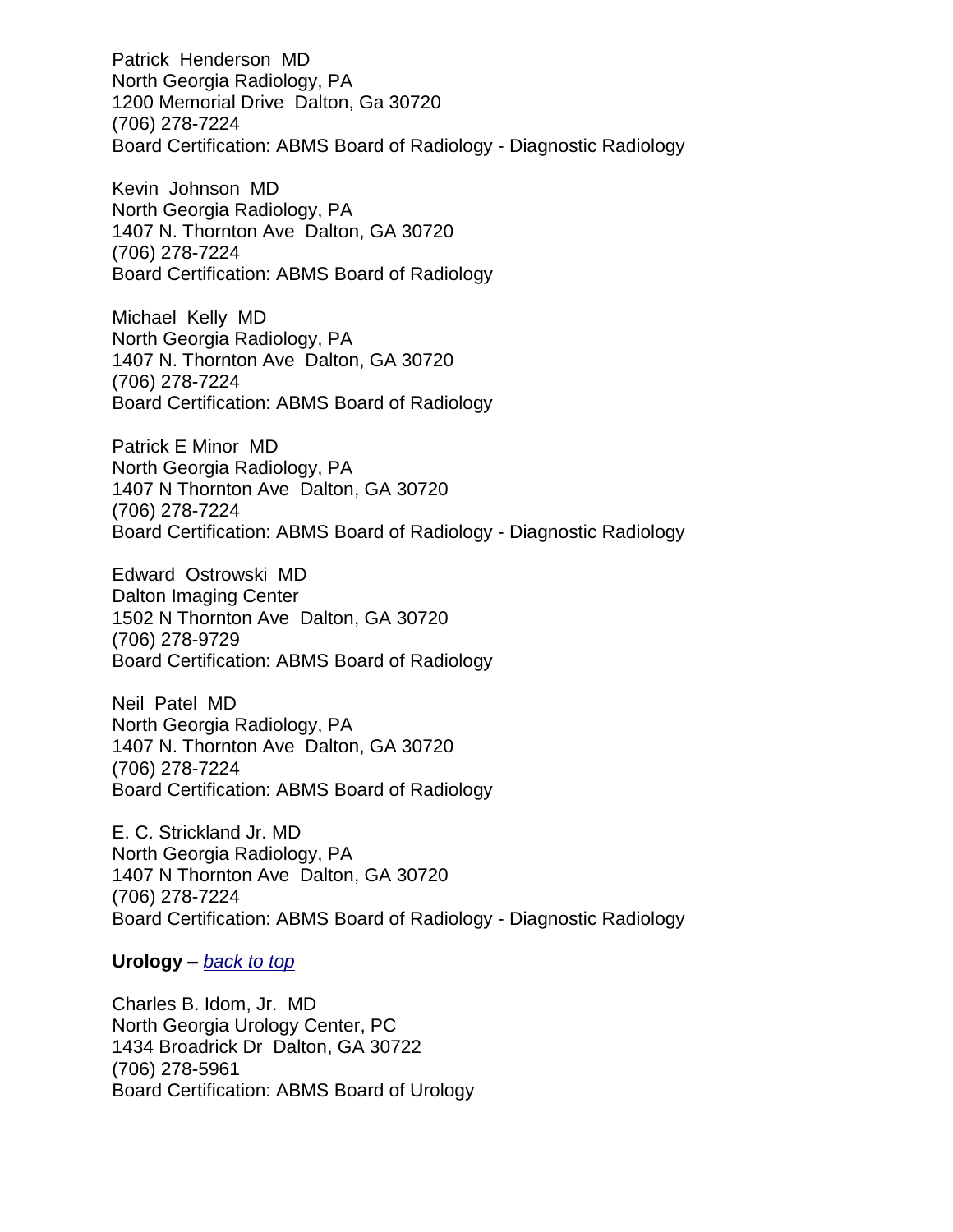Joseph A. Veys MD North Georgia Urology Center, PC 1434 Broadrick Dr Dalton, GA 30722 (706) 278-5961 Board Certification: ABMS Board of Urology

## <span id="page-39-0"></span>**Vascular Surgery –** *[back to top](#page-0-1)*

Michael C Hartley MD Hamilton Vascular Center 1109 Burleyson Rd Ste 202 Dalton, GA 30720 (706) 259-3336 Board Certification: ABMS Board of Surgery - General Vascular Surgery

## <span id="page-39-1"></span>**Practice Name**

## **Active Foot Care –** *[back to top](#page-0-1)*

John J. Land IV DPM 1107 Broadrick Dr Dalton, GA 30720 (706) 278-5558

## **Anesthesia Associates of Dalton –** *[back to top](#page-0-1)*

Paul C. Crutchfield MD Lee Elliott MD Brent Goodge MD Bernard S. Hein III MD Kathleen A. Mahvi MD John D. Sucher MD 1250 Broadrick Dr. Dalton, GA 30720 (706) 279-0096

## **Ashburn Lung Specialist –** *[back to top](#page-0-1)*

Timothy Ashburn MD 4700 Battlefield Pkwy Ste 360 Ringgold, GA 30736 (706) 419-8086

## **Associated Pathologist, LLC –** *[back to top](#page-0-1)*

Kathryn T. Knight MD Jorge M. Oliver MD PO Box 402978 Atlanta, GA 30384-2978

## **Associates in Obstetrics and Gynecology, PC –** *[back to top](#page-0-1)*

Eric F. Calfee MD Richard Loftis MD Christine M. Sager MD Mathew D. Smith MD S Craig Tidwell MD Angela S Wood MD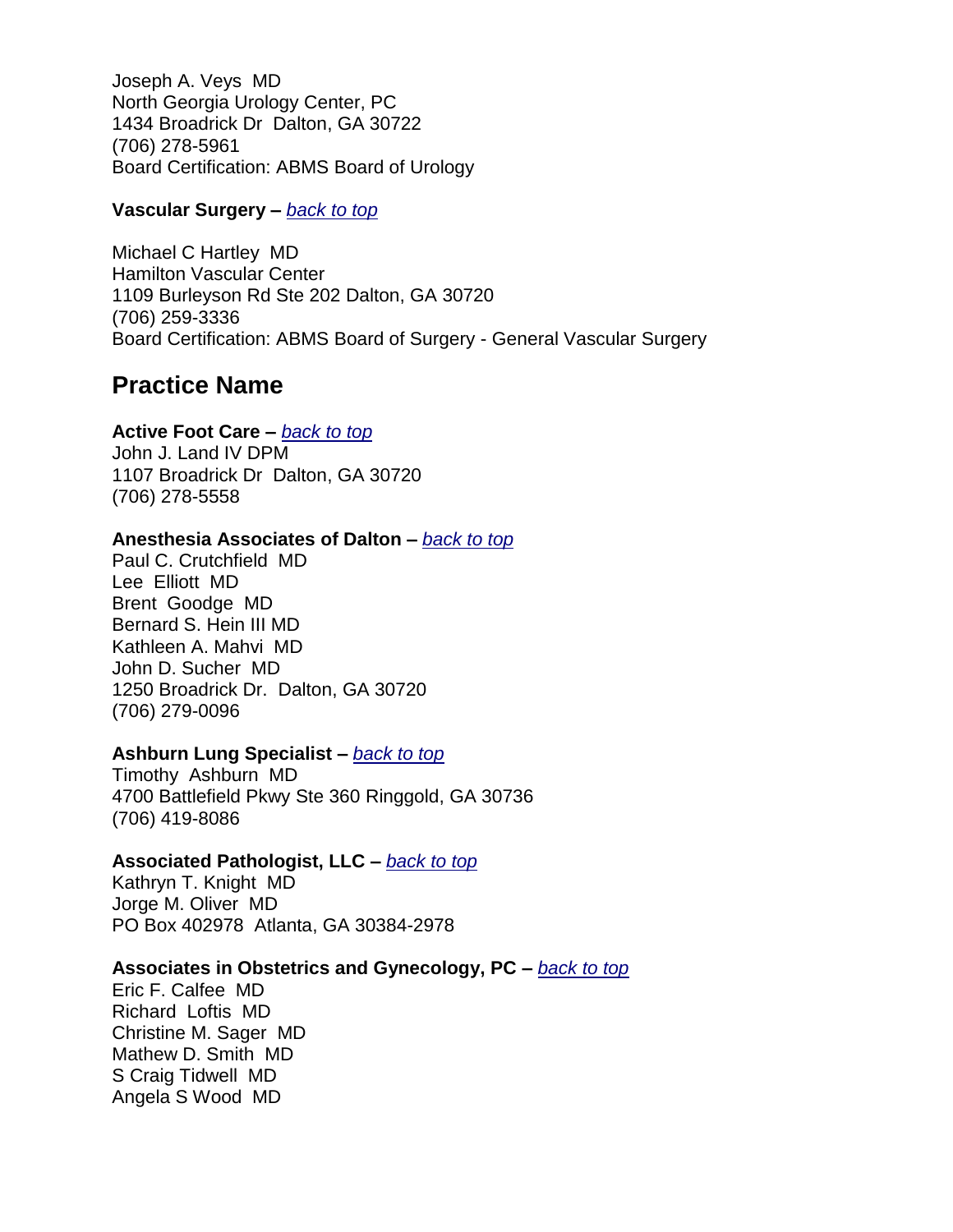1105 Burleyson Rd Dalton, GA 30720 (706) 278-4640

## **Associates in Orthopaedics & Sports Medicine, P.C. –** *[back to top](#page-0-1)*

J. Mitch Frix MD James Eric Lashley MD John T. Norman Sr. MD Dale N. Reed MD Michael D. Wilson MD 1104 Professional Blvd Dalton, GA 30720 (706) 226-5533

### <span id="page-40-0"></span>**Brian A. Glass, M.D. OB/GYN –** *[back to top](#page-0-1)*

Brian A. Glass MD 1109 Burleyson Rd. Ste. 205 Dalton, GA 30720 (706) 428-3822

#### **Bright Pediatrics PC –** *[back to top](#page-0-1)*

Omar Alani MD Rami Azzouz MD Saad Hammid MD 1507 Professional Ct Dalton, GA 30720 (706) 529-4600

### <span id="page-40-1"></span>**Cardiology Center of Dalton –** *[back to top](#page-0-1)*

Ezad N. Ahmad MD 1411 Chattanooga Ave Dalton, GA 30720 (706) 272-0272

#### **Center for Spine and Pain Medicine, PC –** *[back to top](#page-0-1)*

Peter Fong MD Ramya N Rangaraj MD Sadiq Sohani MD 1413 Chattanooga Ave Dalton, GA 30720 (706) 279-2679

### **Cornerstone Medical Group, PC –** *[back to top](#page-0-1)*

Wallace R. Weeks MD Kerry A. Neises MD Eric E. Jensen MD Phuong-Lynh Ta MD Stanford W. Voegele MD

#### <span id="page-40-2"></span>**Dalton Dermatology & Day Spa –** *[back to top](#page-0-1)*

Mary Beth Cole MD 1108 Professional Blvd Dalton, GA 30722 (706) 226-7546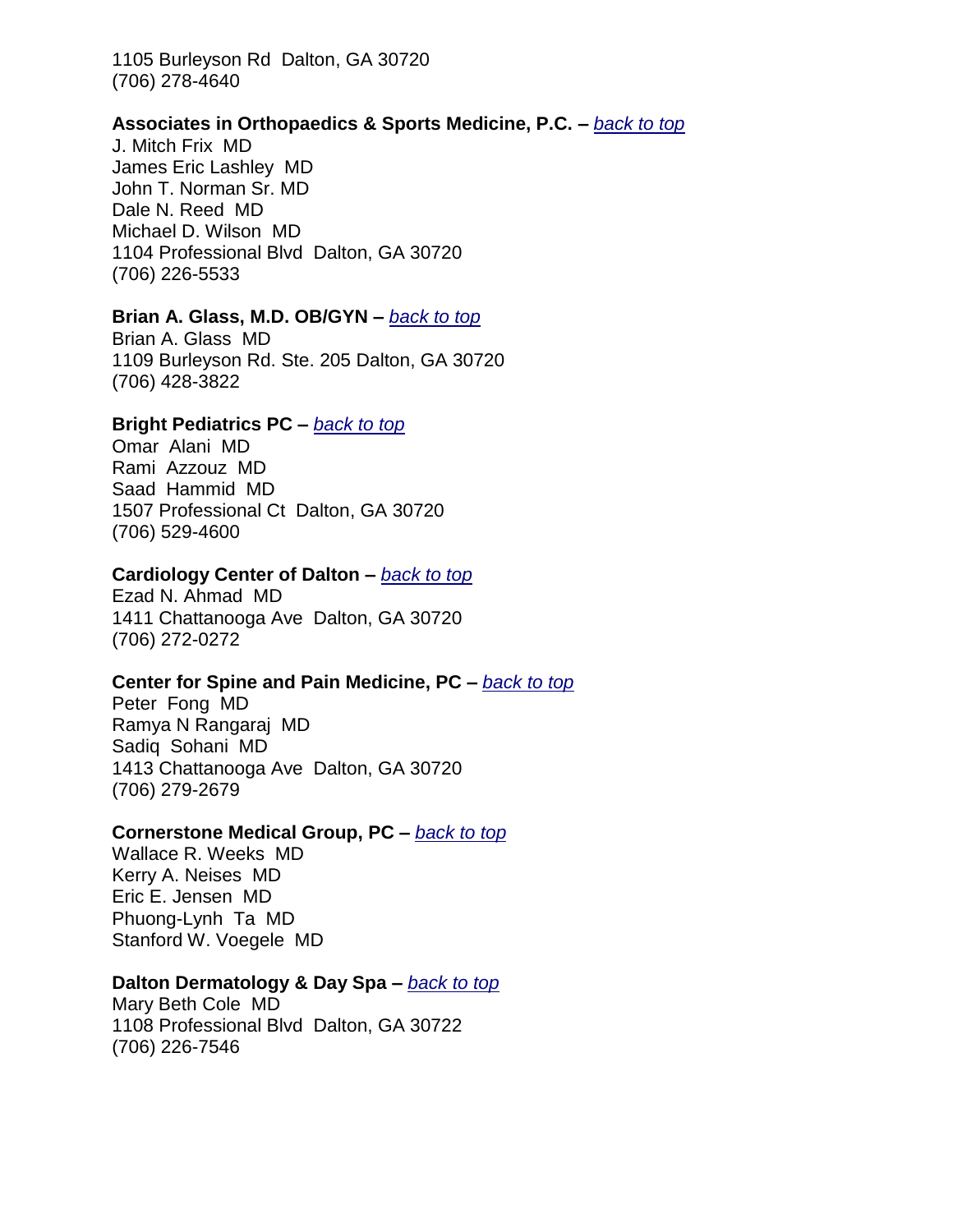### **Dalton Ear, Nose and Throat Associates –** *[back to top](#page-0-1)*

Sean C. Coleman MD David L. Dinges MD Stewart Little MD Stephen H. Ryals MD

### **Dalton Family Practice –** *[back to top](#page-0-1)*

John S. Antalis MD Raymond A. Bedgood MD Brad D. DeLay MD Stanley L. Hoy MD Brandon Smith MD 1114 Professional Blvd Dalton, GA 30720 (706) 278-0138

## **Dalton Gastroenterology –** *[back to top](#page-0-1)*

Hash R. Patel MD 1500 Broadrick Dr Dalton, GA 30720 (706) 226-0331

## **Dalton Imaging Center –** *[back to top](#page-0-1)*

John C. Church MD Edward Ostrowski MD 1502 N Thornton Ave Dalton, GA 30720 (706) 278-9729

## **Dalton Orthopaedics and Sports Medicine Clinic –** *[back to top](#page-0-1)*

Conrad H. Easley MD 1501 Broadrick Drive Suite 3 Dalton, GA 30720 (706) 226-6318

## **Dalton Plastic Surgery –** *[back to top](#page-0-1)*

Reginald R Sherrill MD 1501 Broadrick Dr. Ste 1 Dalton, GA 30720 (706) 226-3311

## **Dalton Surgical Group, P.C. –** *[back to top](#page-0-1)*

Richard F. Fromm MD Eric R. Manahan MD Steven W. Paynter MD Jaime Ponce-Portugal MD 1504 Broadrick Dr Dalton, GA 30720 (706) 278-6403

## <span id="page-41-0"></span>**Erick A Kimmerling, DO –** *[back to top](#page-0-1)*

Erick A. Kimmerling DO 1504 N Thornton Ave NW GA Medical Plaza, Ste 106 Dalton, GA 30720 (706) 226-1530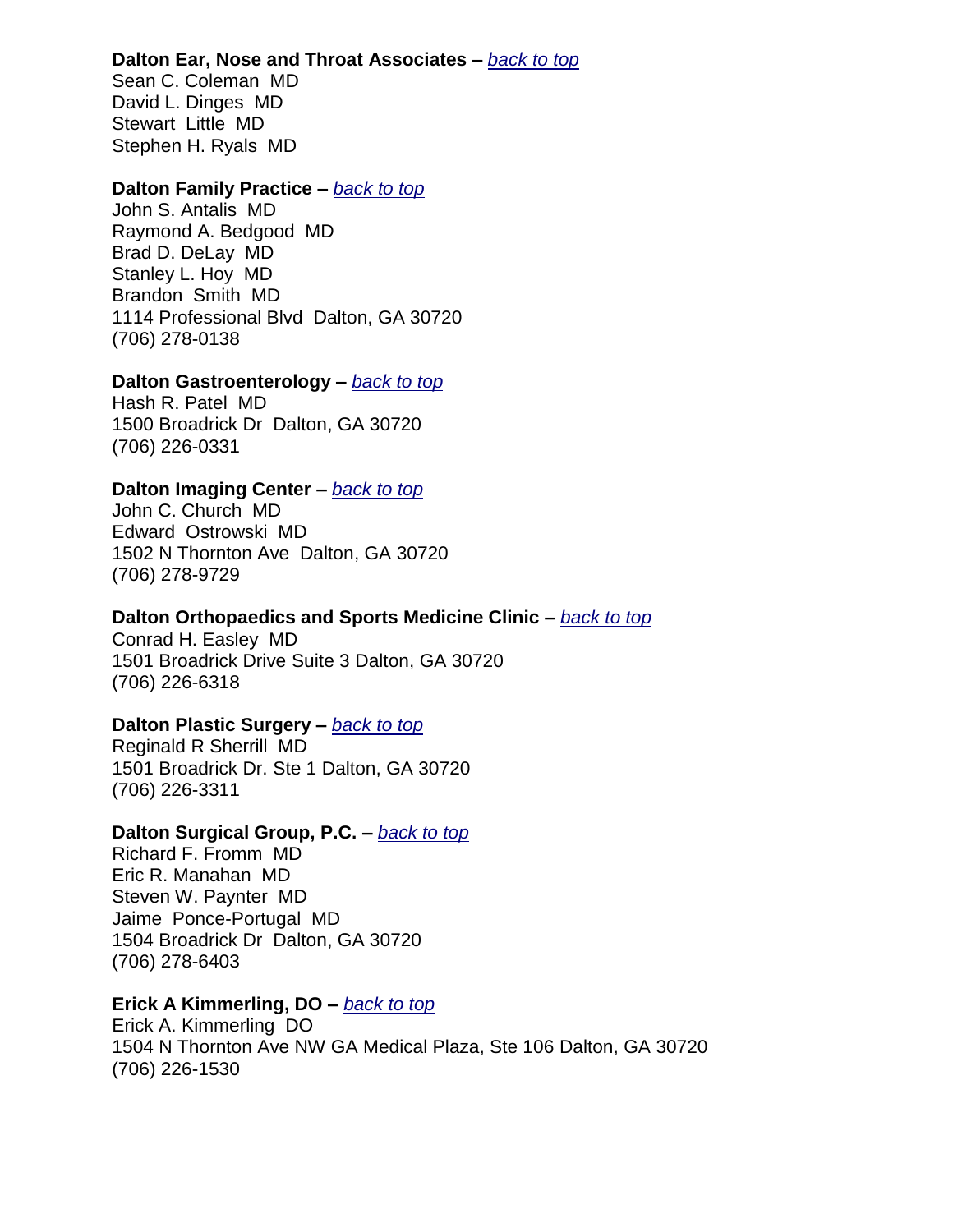### <span id="page-42-0"></span>**Family Medicine Associates of Dalton, PC –** *[back to top](#page-0-1)*

William T. Boyett Jr. MD 1243 Broadrick Dr. Dalton, GA 30720 (706) 529-1765

### <span id="page-42-1"></span>**Gastrointestinal Specialists, P.C. –** *[back to top](#page-0-1)*

Stephanie LaFontaine MD Daniel E. Marcadis MD Lee M. Strauss MD 302 Point N Place Dalton, GA 30720 (706) 272-4127

### **German Garcia, MD, PC –** *[back to top](#page-0-1)*

German J. Garcia MD 1143 E Walnut Ave Dalton, GA 30721 (706) 229-9501

## **Glenn H. Boyd, MD –** *[back to top](#page-0-1)*

Glenn H. Boyd MD 1203 Memorial Dr Dalton, GA 30720 (706) 278-0022

### <span id="page-42-2"></span>**Hamilton Cardiology Associates –** *[back to top](#page-0-1)*

Stephen G. Rohn MD Gary W. Olson MD 1436 Broadrick Dr Ste B Dalton, GA 30720 (706) 226-3434

## **Hamilton Physicians Group –** *[back to top](#page-0-1)*

Bryan Cheever MD Christina Oskins MD Alicia Weksler MD Tom D. Bledsoe MD Carlton D. Lancaster Jr. MD Eric Guerra MD Michel C. Pare' MD Juan Gonzalez MD Kimberly K. Smith MD Joshua Hare DO John Beckner MD 1200 Memorial Drive Dalton, GA 30722 (706) 529-8710

### **Hamilton Vascular Center –** *[back to top](#page-0-1)*

Michael C Hartley MD 1109 Burleyson Rd Ste 202 Dalton, GA 30720 (706) 259-3336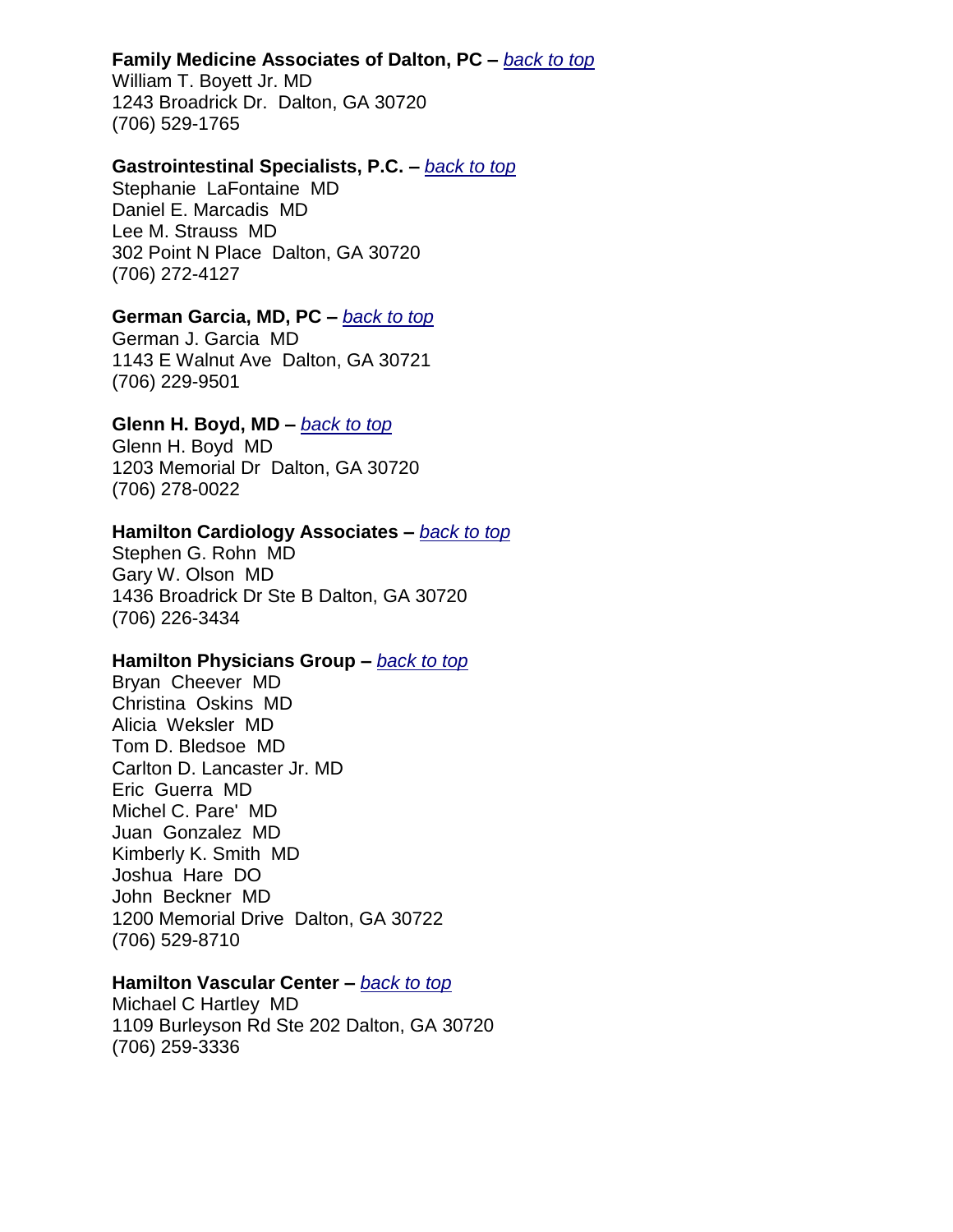## **Hamilton Wound Care –** *[back to top](#page-0-1)*

William Pullen MD 1109 Burleyson Road Ste 102 Dalton, GA 30720 (706) 272-6596

## **Heart & Rhythm Specialists –** *[back to top](#page-0-1)*

Rajiv Verma MD 1600 Broadrick Dr Dalton, GA 30720 (706) 529-9301

## <span id="page-43-0"></span>**Internal Medicine Associates of Dalton, Inc. –** *[back to top](#page-0-1)*

D. Stephen Carson MD 1209 West Walnut Avenue Suite 6 Dalton, GA 30720 (706) 226-5300

### <span id="page-43-1"></span>**Lung & Sleep Specialist –** *[back to top](#page-0-1)*

Shaheen P. Noorani MD 1210 Broadrick Dr Ste 1 Dalton, GA 30720 (706) 277-4799

### <span id="page-43-2"></span>**Magnolia Family Medicine –** *[back to top](#page-0-1)*

Yara Fattouh MD 1111 Hwy 76 Chatsworth, GA 30705 (706) 695-5500

### **Mark P. Elam, M.D. P.C. –** *[back to top](#page-0-1)*

Mark P. Elam MD 313 N Selvidge St Dalton, GA 30720 (706) 226-5446

## **Med Now, Inc. –** *[back to top](#page-0-1)*

John Richmond MD George S. Kerr MD 2709 Airport Rd Ste 101 Dalton, GA 30721 (706) 275-4444

### **Mill Creek Center –** *[back to top](#page-0-1)*

Rod P. Ingraham MD 2971 Hurricane Rd. Rocky Face, GA 30740 (706) 673-7889

## **Murray Internal Medicine –** *[back to top](#page-0-1)*

Russell Blaine Minor MD 106 Hospital Dr Chatsworth, GA 30705 (706) 695-1488

### <span id="page-43-3"></span>**Narendra M. Patel, MD –** *[back to top](#page-0-1)*

Narendra M. Patel MD 1102 W. Waugh St Dalton, GA 30720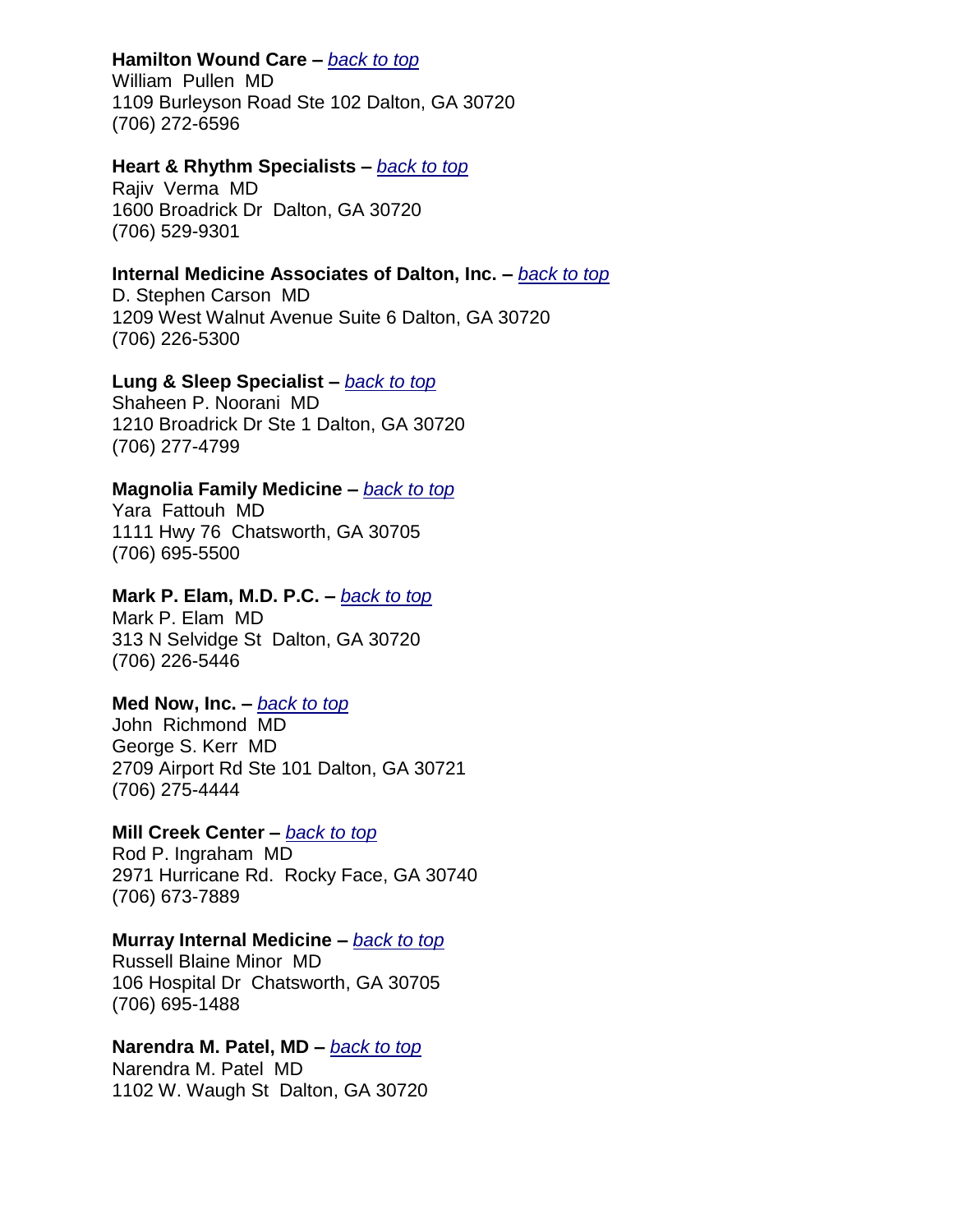(706) 226-6445

### **Nephrology & Hypertension Specialists, PC –** *[back to top](#page-0-1)*

Rafael Duchesne MD F. David Newby MD 1506 Broadrick Dr Dalton, GA 30720 (706) 278-3430

### **North Georgia Radiology, PA –** *[back to top](#page-0-1)*

William M. Brammer MD Brian M. Cate MD Patrick Henderson MD Kevin Johnson MD Michael Kelly MD Patrick E Minor MD Neil Patel MD E. C. Strickland Jr. MD 1407 N Thornton Ave Dalton, GA 30720 (706) 278-7224

### **North Georgia Surgery and Comprehensive Breast Center –** *[back to top](#page-0-1)*

Rodovaldo Rodriguez MD 1504 N. Thornton Ave Ste 101 Dalton, GA 30720 (706) 275-9000

## **North Georgia Urology Center, PC –** *[back to top](#page-0-1)*

Charles B. Idom, Jr. MD Joseph A. Veys MD 1434 Broadrick Dr Dalton, GA 30722 (706) 278-5961

## **North Georgia Women's Center –** *[back to top](#page-0-1)*

Anthony R. Harbin MD Wesley M. Stuckey MD 1525 Chattanooga Rd Dalton, GA 30720 (706) 250-7367

## **Northwest GA Surgical Associates –** *[back to top](#page-0-1)*

Joel Craig Box MD Briton P. Jordan MD William L. Theus MD 1035 Red Bud Road Ste 105 Calhoun, GA 30701 (706) 602-8300

## **NW GA Hematology & Oncology, PC –** *[back to top](#page-0-1)*

Hosam M. Naguib MD Monica Verma MD 1504 N Thornton Ave Ste 102 Dalton, GA 30720-2047 (706) 226-0508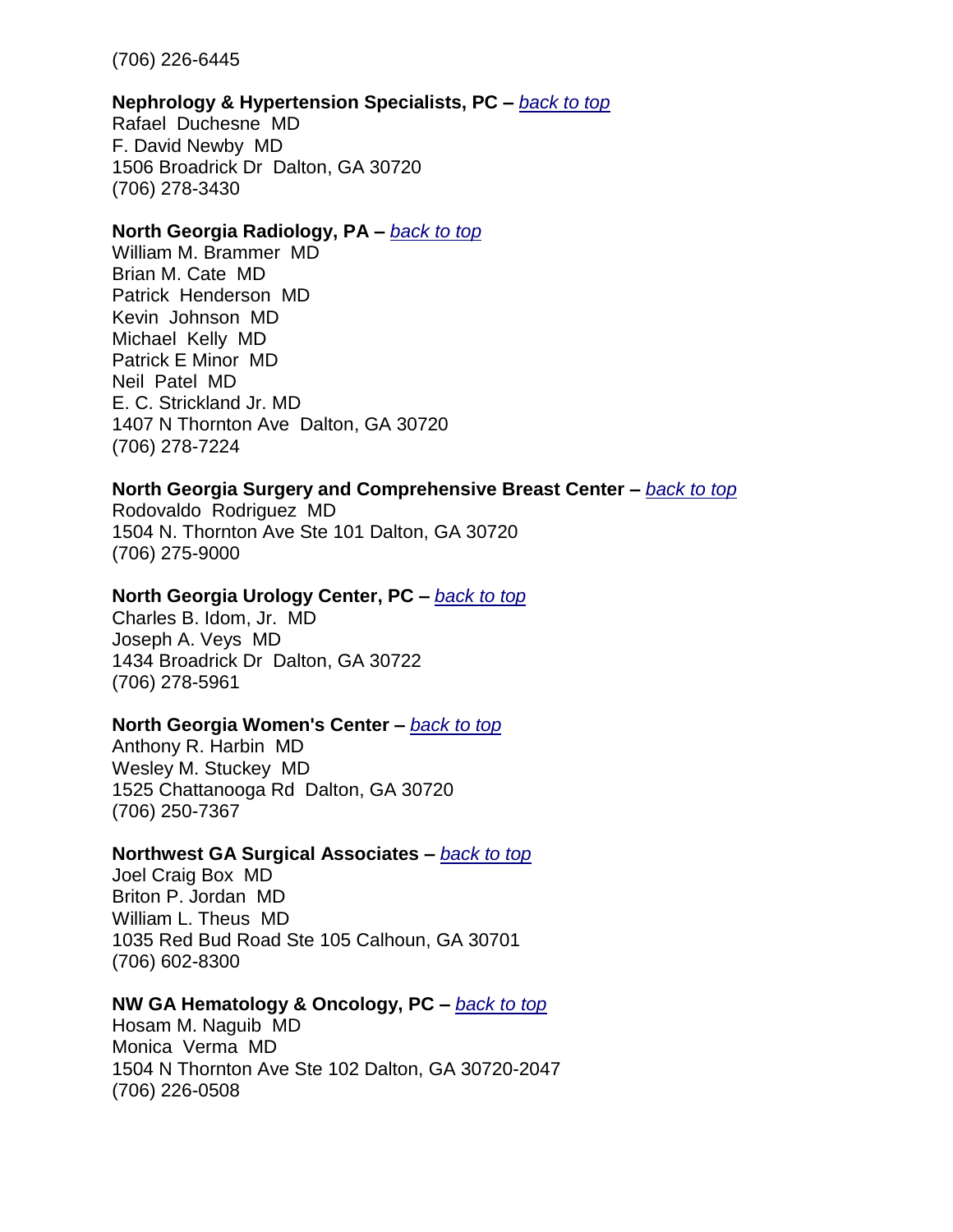### <span id="page-45-0"></span>**Pediatrics of Dalton, PA –** *[back to top](#page-0-1)*

William R. Edwards MD Michael A. Hale MD Richard F. Spanjer MD Abeer Abdeldayem MD 1933 Shields Rd Dalton, GA 30720 (706) 278-6628

### **Peds Care, P.C. –** *[back to top](#page-0-1)*

Karen Filler MD Milca L. Hernandez-Aviles MD Cathy Chung Hyun Pak MD Ricardo R. Riesco MD Pooja Soni MD 1933 Shields Rd Dalton, GA 30720 (706) 278-6628

### **PrimaCare –** *[back to top](#page-0-1)*

James R. Zuppa MD 102 North Oaks Drive Dalton, GA 30721-8392 (706) 270-9989

## **Prime Pediatrics, PC –** *[back to top](#page-0-1)*

Samirah Ashraf MD Susan Hartley MD Adam Charles Horne MD Ayman M. Rifai MD 1610 Broadrick Dr Dalton, GA 30720 (706) 279-1994

### **Priority Care, Inc. –** *[back to top](#page-0-1)*

Jane Clark MD Leland S. Duddleston III MD Murrah L. Watson MD 1000 Riverbirch Pkwy Dalton, GA 30721 (706) 226-2273

#### **Professional Eye Associates, Inc. –** *[back to top](#page-0-1)*

Dooho Brian Kim MD Timothy E. O'Boyle MD Todd Theobald MD Daniel J. McBride OD Robi A Wingrove OD 1111 Professional Blvd Dalton, GA 30720 (706) 226-2020

### **Pulmonary & Sleep Medicine, PC –** *[back to top](#page-0-1)*

Naseer A. Humayun MD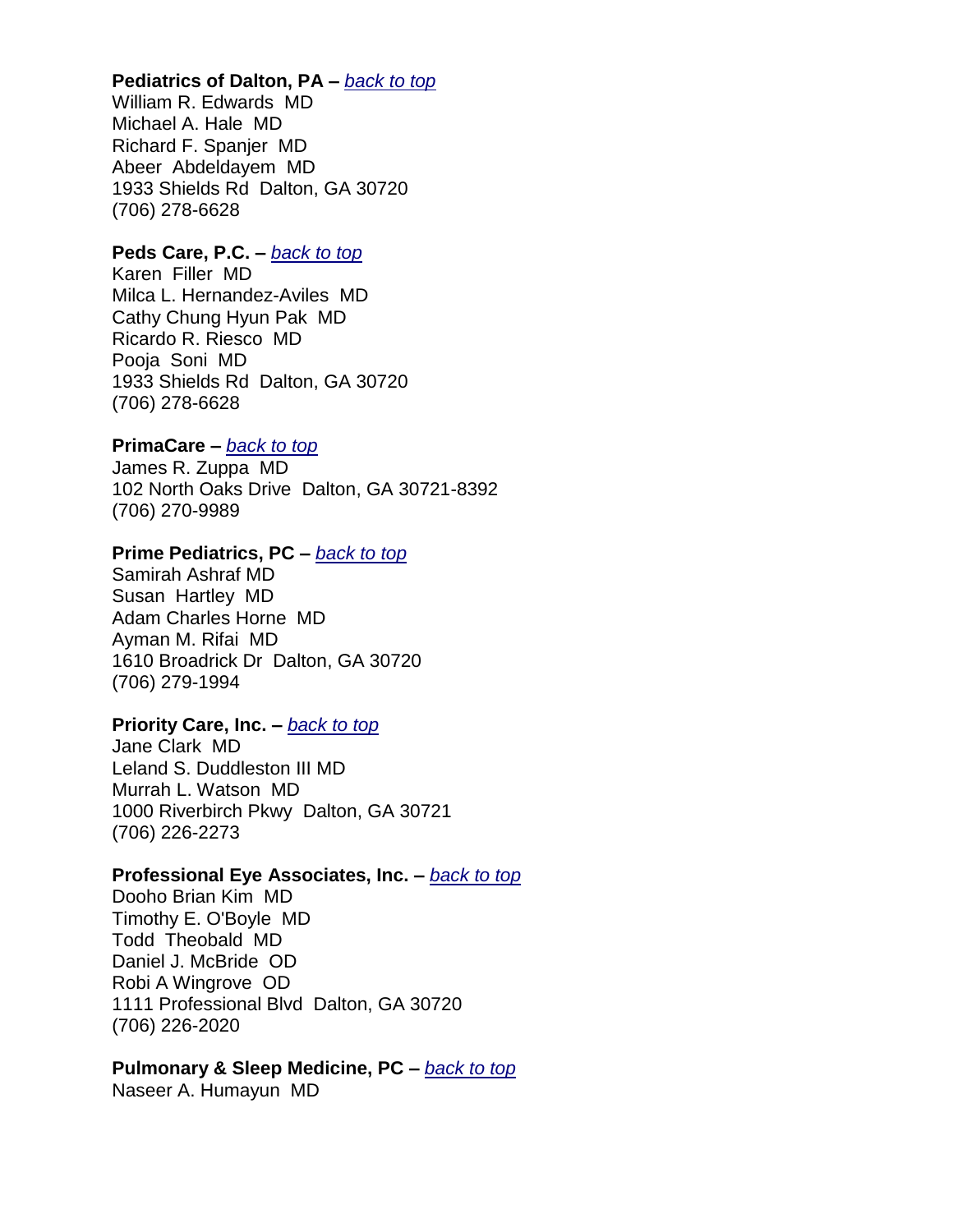1420 Mineral Springs Rd Dalton, GA 30720 (706) 226-2330

#### <span id="page-46-0"></span>**Regional Neonatal Specialist –** *[back to top](#page-0-1)*

Travis Carroll MD Lizbeth Kennedy MD John E. Moss MD Victor Thomas MD P.O. Box 2645 Dalton, GA 30722 (706) 272-6490

### <span id="page-46-1"></span>**San Pablos Clinic –** *[back to top](#page-0-1)*

Julia Garcia MD 1301 Broadrick Drive Dalton, GA 30720 (706) 270-5990

### **Santa Rosa Clinic, PA –** *[back to top](#page-0-1)*

Juan C. Malpartida MD 1100 E Walnut Ave Ste 15 Dalton, GA 30721 (706) 259-5579

### **SouthernCare Family Medicine, PC –** *[back to top](#page-0-1)*

Loren King MD 111 A Laurel Creek Road Calhoun, GA 30701 (706) 624-1001

### **Spencer C Misner, DPM, PC –** *[back to top](#page-0-1)*

Spencer C. Misner DPM 1432 Broadrick Dr Dalton, GA 30720 (706) 226-1130

### **Sutter Family Practice Clinic, Inc. –** *[back to top](#page-0-1)*

<span id="page-46-2"></span>James Michael Brown MD 320 Market St. Chatsworth, GA 30705 (706) 695-0466

### **Timothy C. Dindoffer, MD, PC –** *[back to top](#page-0-1)*

Timothy C. Dindoffer MD 1107 Memorial Dr Ste 301 Dalton, GA 30720 (706) 271-0076

### <span id="page-46-3"></span>**White Pediatrics –** *[back to top](#page-0-1)*

Cole Ezeoke MD Joseph D. Point du Jour MD Minsheng Wang MD Ronald B. Tull MD Jeffeory H. White MD 1575 Chattanooga Ave Ste 1 Dalton, GA 30721 (706) 876-2130